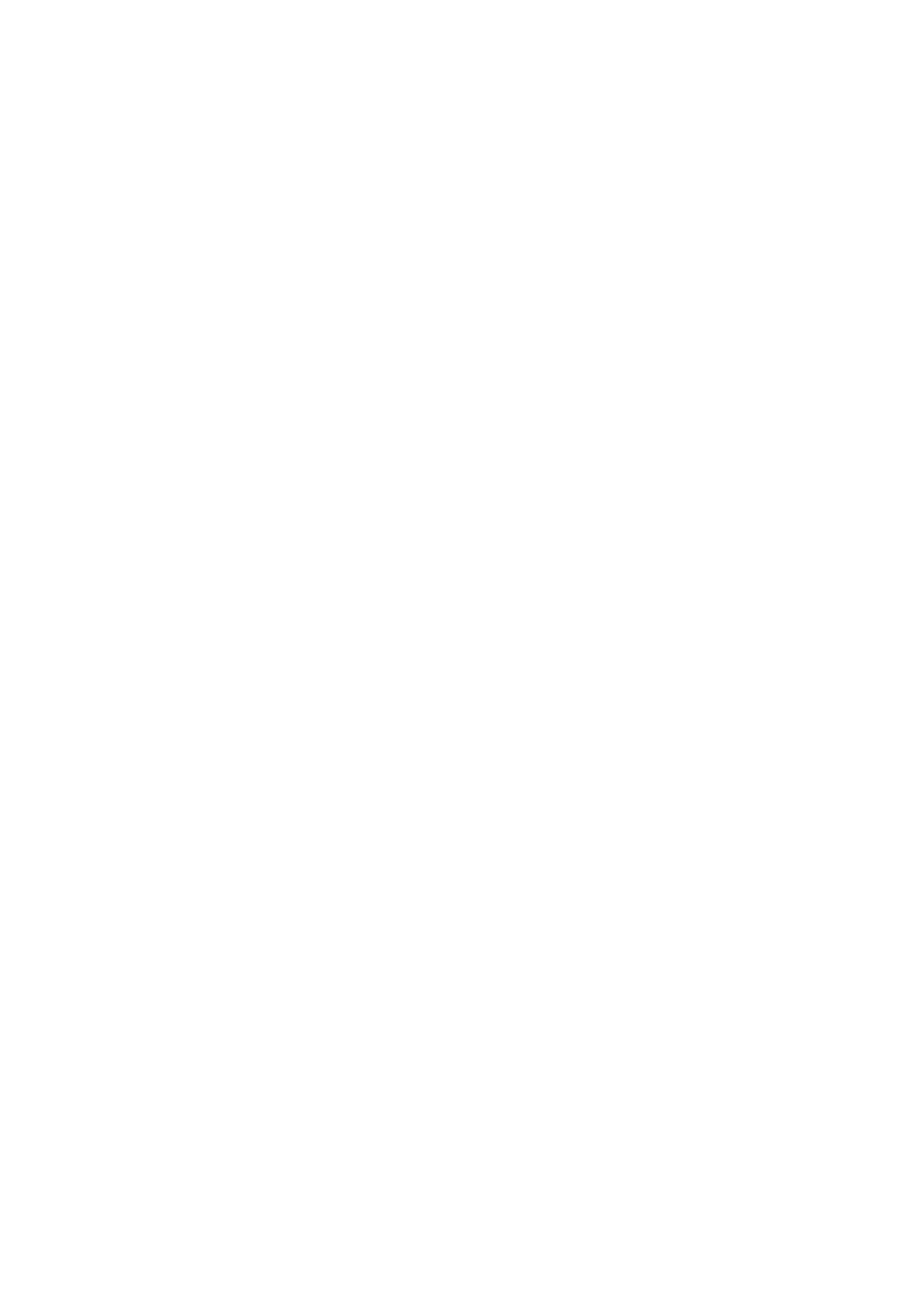## **CONTENTS**

| C1: INDEPENDENT AUDITORS' REPORT TO THE MEMBERS OF PREMIUM CREDIT LIMITED  23 |  |
|-------------------------------------------------------------------------------|--|
|                                                                               |  |
|                                                                               |  |
|                                                                               |  |
|                                                                               |  |
|                                                                               |  |
|                                                                               |  |

|--|--|--|--|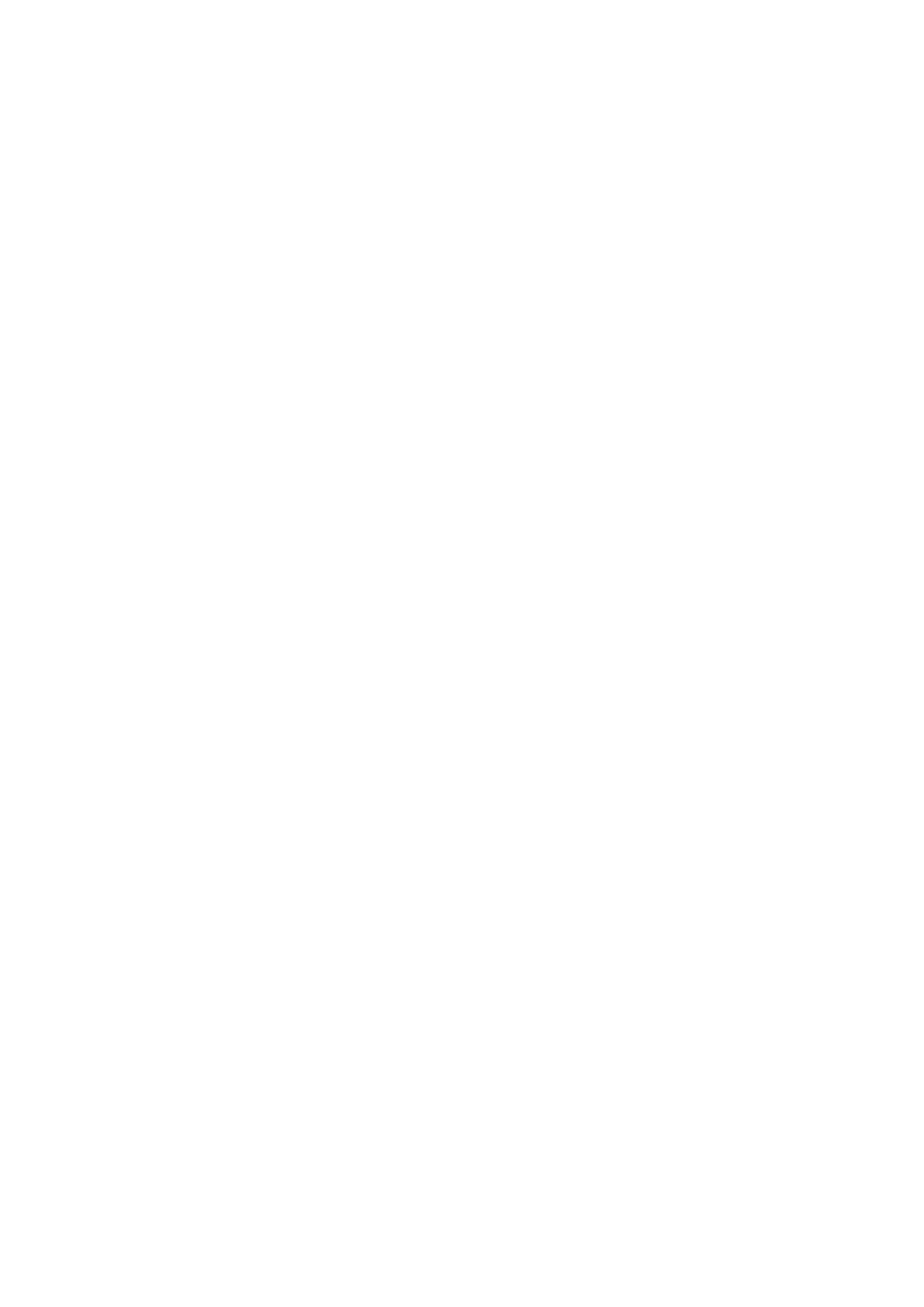## <span id="page-4-0"></span>**A: STRATEGIC REPORT**

## <span id="page-4-1"></span>**A1: BUSINESS MODEL**

At Premium Credit Limited, we help almost three million customers to manage their finances and support our partners in the development of their business. We have a clear strategy to deliver consistent growth and earnings for our shareholders.

#### **What we do**

The Company provides instalment finance and payments services directly via our network of intermediaries, to nearly three million individuals and SMEs in the UK and Ireland. Our intermediary network consists of firms who typically charge annually for their services, such as insurance brokers, insurance providers, membership organisations and leisure facility providers.

#### **How we do it**

We provide advances to our end-customers, which they use to pay annual premiums and other service fees such as school, professional membership, sports and leisure fees on a monthly, instalment basis. We receive monthly payments on these advances from our end-customers.

#### **Why we have been successful**

Our size and long operational history has allowed us to develop an advanced and scalable information technology system, which helps us to provide our intermediaries and other clients with funding propositions. We are able to service a high volume of payments and collect amounts outstanding on our advances on a reliable and continual basis. We work with a diverse network of over 3,000 leading brokers, insurers and other intermediaries who offer our financing products to end-customers, and we believe we have strong and resilient relationships with our key intermediaries.

#### **Why what we do matters to people**

#### **End customers**

As the finances of people in the UK and Ireland are squeezed due to the macro-economic and political environment, our end customers are looking for alternative ways to finance big ticket items. These items include critical purchases such as insurance in addition to aspirational and leisure pursuits such as private school fees and golf club membership.

#### **Intermediaries and partners**

By outsourcing this vital part of their operating model to us, our intermediaries and partners benefit from the improved efficiency of their own business models. Our experience and scale enables them to:

- reduce costs.
- **F** improve their cash flow and liquidity.
- **•** have more control over their regulatory obligations.

#### **How we generate income**

Our income stream derives from a combination of interest income on amounts we have advanced to our mutual customers and fees due for services we provide.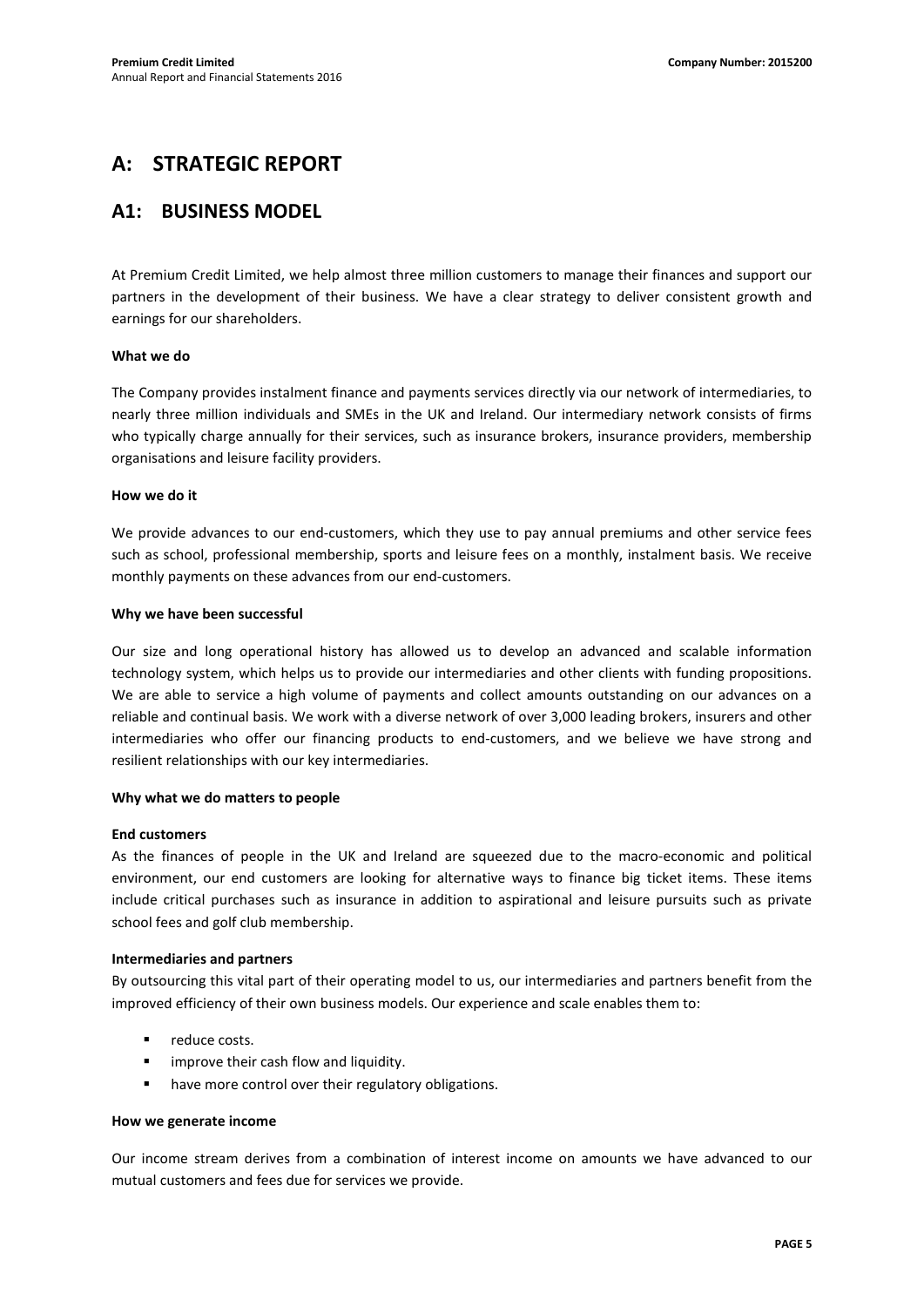#### **Our market position**

We are a UK leader in the processing and financing of instalment services. We have an unrivalled position in the insurance industry, a sector that is characterised by stable and regular annual payments.

#### **Our Competitors**

Our nearest competitors are other finance providers such as banks and non-bank credit providers. The Fintech era has seen a change in the way that people transact and purchase products, with new entrants occupying a niche position in several segments. However, investment in our IT systems and platforms has streamlined our operating model, and we now have much greater capacity to build rapidly bespoke, flexible new products and services. We see some of the new entrants into the market as potential partners, which would increase our penetration.

#### **Our competitive advantage**

Whilst there are other key players operating in the market, there are specific elements of our proposition which strongly differentiate the Company:

- Long term strategic partnerships we are one of only two major providers in the instalment fee lending market in the insurance industry. We have long-established relationships, with 12 of our top 15 network partners (by revenue) having worked with us for more than 10 years. Our relationship management is highly valued as part of our service proposition.
- Technology platform and integration our information technology platform enables point of sale financing and is integrated with our network partners' businesses. We are increasingly offering innovative tools to enable end customers to self-serve and maintain our leading position.
- Scale and scalability our efficient and accessible systems process over 30 million direct debit transactions in a year on behalf of over 2.9 million customers.
- Deep insurance industry credit expertise our financing solutions provide us with multiple layers of credit protection; our credit loss rate in 2016 averaged 0.14% of our net advances in the year (2015: 0.14%). These loss rates are significantly lower and less volatile than other forms of consumer finance.
- <span id="page-5-0"></span>• Our innovation and marketing strategy, which has been critical to changing the way the market operates, maintaining our leading position in insurance premium finance, and diversifying our revenue streams through the targeting of additional high value segments.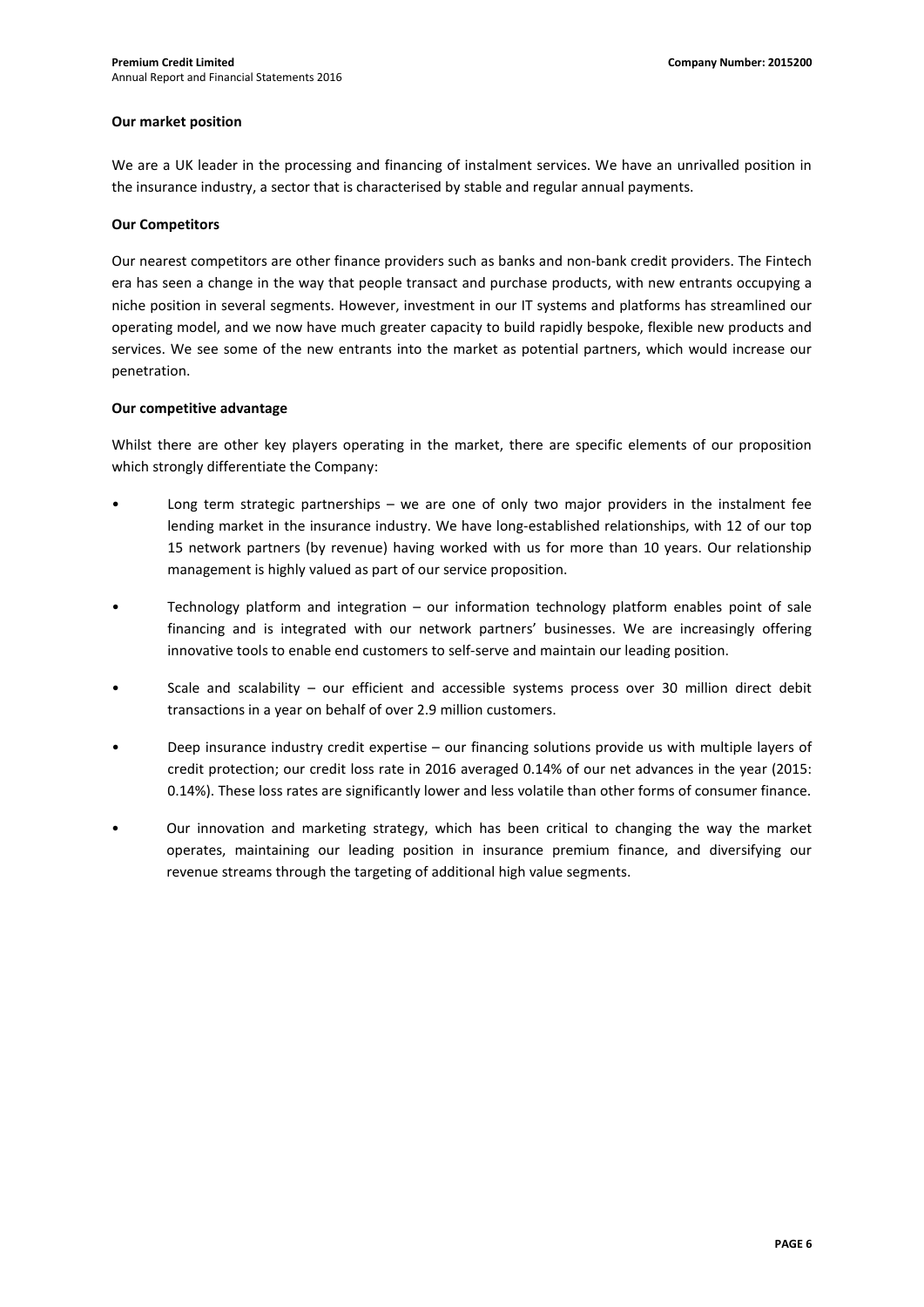## **A2: PRINCIPAL RISKS AND MITIGATIONS**

The principal risks to which the Company is exposed, which could significantly affect its prospects of success, are summarised below:

| <b>Conduct and Compliance Risk - Fair Outcomes</b>                                                    | <b>Risk direction:</b>                                                                                                                                                                                                                                                                                                                                                                                                                                                                                                                                                                                                                                   |
|-------------------------------------------------------------------------------------------------------|----------------------------------------------------------------------------------------------------------------------------------------------------------------------------------------------------------------------------------------------------------------------------------------------------------------------------------------------------------------------------------------------------------------------------------------------------------------------------------------------------------------------------------------------------------------------------------------------------------------------------------------------------------|
| <b>Description</b>                                                                                    | <b>Mitigation</b>                                                                                                                                                                                                                                                                                                                                                                                                                                                                                                                                                                                                                                        |
| Conduct Risk is the risk that our operating model<br>might lead to unfair outcomes for our customers. | The Company has a suite of policies focused on the<br>fair treatment of customers. We have an Operational<br>Risk and Compliance Committee that receives details<br>of all operational risk incidents that have affected<br>customers, together with actions to address any<br>unfairness. In addition, our Customer Committee<br>focuses on monitoring detailed metrics that measure<br>results for customers.<br>Where any activities are identified that result in unfair<br>customer outcomes, we are focused on ensuring that<br>they are addressed as a matter of priority and that<br>any adverse impact on the customer is promptly<br>remedied. |

| <b>Operation Risk - Regulatory</b>                                                                                                                                     | <b>Risk direction:</b>                                                                                                                                                                                                                                                                                                                                                                                                                        |
|------------------------------------------------------------------------------------------------------------------------------------------------------------------------|-----------------------------------------------------------------------------------------------------------------------------------------------------------------------------------------------------------------------------------------------------------------------------------------------------------------------------------------------------------------------------------------------------------------------------------------------|
| <b>Description</b>                                                                                                                                                     | <b>Mitigation</b>                                                                                                                                                                                                                                                                                                                                                                                                                             |
| The risk of loss arising from a breach of existing<br>regulations or the imposition of adverse future<br>regulatory changes in the markets the Company<br>operates in. | The Company has a Risk, Compliance and Legal team<br>that reviews key emerging regulatory developments<br>to assess the impact on the Company. Expert third<br>party advice is also sought where necessary. The<br>compliance team has developed a formal monitoring<br>plan which is reviewed by the Operational Risk and<br>Compliance Committee and the Risk Committee. All<br>employees are required to undertake regulatory<br>training. |

| <b>Operation Risk - Reputational</b>                                                                                                                                                                                                                                                                                                                                                                                                                                                                          | <b>Risk direction:</b>                                                                                                                                                                                                                                                                                                                                                                                                                                                                                          |  |
|---------------------------------------------------------------------------------------------------------------------------------------------------------------------------------------------------------------------------------------------------------------------------------------------------------------------------------------------------------------------------------------------------------------------------------------------------------------------------------------------------------------|-----------------------------------------------------------------------------------------------------------------------------------------------------------------------------------------------------------------------------------------------------------------------------------------------------------------------------------------------------------------------------------------------------------------------------------------------------------------------------------------------------------------|--|
| <b>Description</b>                                                                                                                                                                                                                                                                                                                                                                                                                                                                                            | <b>Mitigation</b>                                                                                                                                                                                                                                                                                                                                                                                                                                                                                               |  |
| The risk that an event or circumstance could<br>adversely affect the Company's reputation, including<br>publicity from the activities of legislators, pressure<br>groups and the media. Our reputation, customer<br>relationships and operational results<br>mav be<br>damaged by the actions of our intermediaries. If our<br>external service providers and vendors are unable to<br>or do not fulfil their obligations, our operations could<br>be disrupted and our operating results could be<br>harmed. | The Company has a strong corporate governance<br>framework, and a strong enterprise risk management<br>with<br>documented<br>framework<br>policies<br>and<br>procedures. The Company has an established crisis<br>management team in place, in case of a major event<br>that may cause harm. The Company complies with<br>current laws and regulations, and monitors and<br>enforces existing policies and procedures. It fosters a<br>risk management culture by creating awareness at all<br>levels of staff. |  |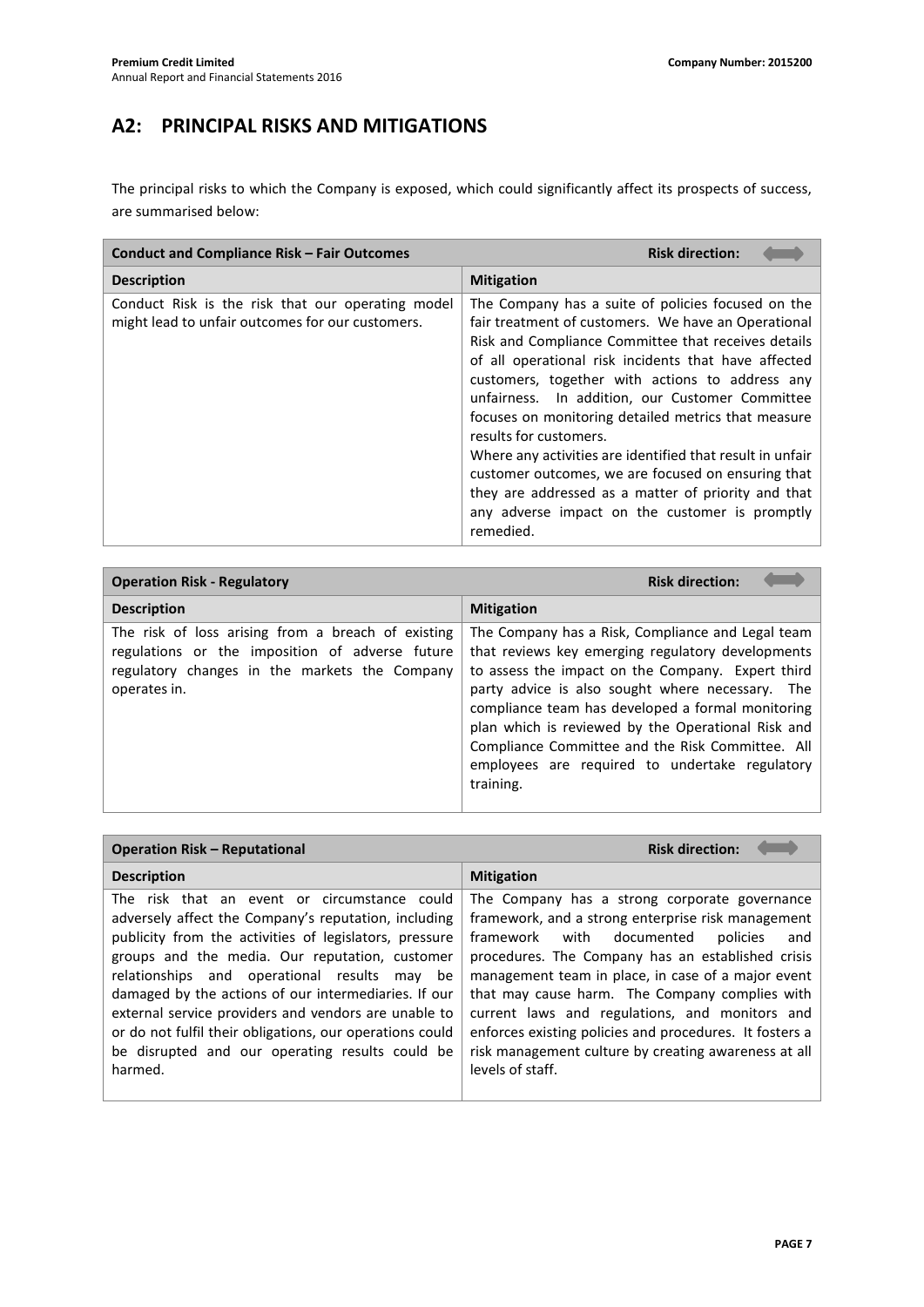| <b>Operational Risk - Systems and Process</b>                                                                                                                 | <b>Risk direction:</b>                                                                                                                                                                                                                                                                                                                                                                                                                                                                                                                                                                                                                                                                                                                                                                                                          |  |
|---------------------------------------------------------------------------------------------------------------------------------------------------------------|---------------------------------------------------------------------------------------------------------------------------------------------------------------------------------------------------------------------------------------------------------------------------------------------------------------------------------------------------------------------------------------------------------------------------------------------------------------------------------------------------------------------------------------------------------------------------------------------------------------------------------------------------------------------------------------------------------------------------------------------------------------------------------------------------------------------------------|--|
| <b>Description</b>                                                                                                                                            | <b>Mitigation</b>                                                                                                                                                                                                                                                                                                                                                                                                                                                                                                                                                                                                                                                                                                                                                                                                               |  |
| Operational Risk is the risk of loss resulting from<br>inadequate or failed internal processes, people,<br>systems, and from arrangements with third parties. | The management of Operational Risk is an area of on-<br>going focus, with significant investment made<br>migrating from legacy IT systems to a 'best in class'<br>platform providing strong foundations for the future<br>evolution of the business. The migration creates an<br>implementation risk which can disrupt<br>both<br>customers and intermediaries. To improve the<br>overall control environment during this programme<br>of work, continuing investment is being made in the<br>development of risk management frameworks,<br>processes, including<br>systems and<br>IT<br>project<br>management, implementation planning and cyber-<br>risk management. An annual Internal Audit review<br>plan is undertaken across a number of critical risk-<br>based areas to provide assurance and monitoring<br>oversight. |  |

| <b>Funding and Liquidity Risk - Interest Rates</b>                                                                                                                                                                                                      | <b>Risk direction:</b>                                                                                                                                                                                                                                                                                                                                                                                                                                                                   |
|---------------------------------------------------------------------------------------------------------------------------------------------------------------------------------------------------------------------------------------------------------|------------------------------------------------------------------------------------------------------------------------------------------------------------------------------------------------------------------------------------------------------------------------------------------------------------------------------------------------------------------------------------------------------------------------------------------------------------------------------------------|
| <b>Description</b>                                                                                                                                                                                                                                      | <b>Mitigation</b>                                                                                                                                                                                                                                                                                                                                                                                                                                                                        |
| The Company is exposed to the risk that interest rate<br>changes may compromise its profitability. Specifically<br>the Company's net income is determined by the<br>difference between the interest rates it lends at and<br>those at which it borrows. | The Company has a treasury function responsible for<br>day to day management and control of its exposure<br>to interest rate risk. The Asset and Liability<br>Committee monitors interest rate risk on a monthly<br>basis and reports to the Risk and Compliance<br>Committee quarterly. The Company has the ability<br>through contractual rate ratchets to reprice future<br>lending in the event of rate rises. The securitisation<br>facility is a variable rating funding facility. |

| <b>Funding and Liquidity Risk - Liquidity and Capital</b>                                                                                                        | <b>Risk direction:</b>                                                                                                                                                                                                                                                                                                                                                                                                                                                 |  |
|------------------------------------------------------------------------------------------------------------------------------------------------------------------|------------------------------------------------------------------------------------------------------------------------------------------------------------------------------------------------------------------------------------------------------------------------------------------------------------------------------------------------------------------------------------------------------------------------------------------------------------------------|--|
| <b>Description</b>                                                                                                                                               | <b>Mitigation</b>                                                                                                                                                                                                                                                                                                                                                                                                                                                      |  |
| The risk that the Company will have insufficient<br>liquidity to fulfil its strategic lending targets and/or<br>meet its financial obligations as they fall due. | The Company funds its activities<br>through a<br>securitisation facility which is due to expire in<br>The Company has completed an<br>December 2019.<br>annual extension of this facility every year since it was<br>established to ensure that it has guaranteed funding<br>for at least three years. From 2 February 2017 the<br>Company has implemented a Master Trust funding<br>platform to access public markets funding alongside<br>its existing bank funders. |  |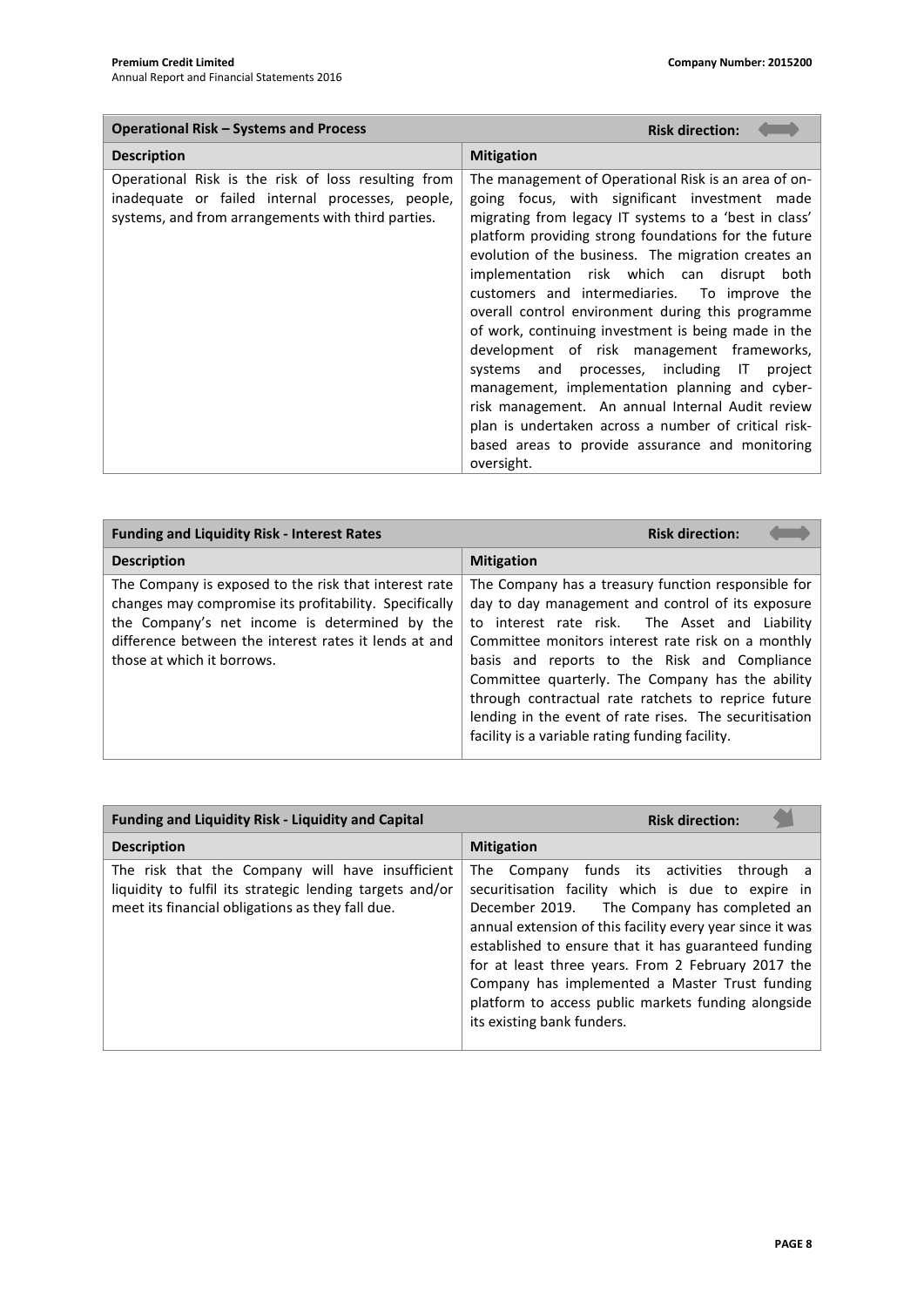| <b>Credit Risk - Customer</b>                                                                                                                                                                                                                                                                                                            | <b>Risk direction:</b>                                                                                                                                                                                                                                                                                                                                                                                                                                                                                                                                                                                                                                                                                                      |
|------------------------------------------------------------------------------------------------------------------------------------------------------------------------------------------------------------------------------------------------------------------------------------------------------------------------------------------|-----------------------------------------------------------------------------------------------------------------------------------------------------------------------------------------------------------------------------------------------------------------------------------------------------------------------------------------------------------------------------------------------------------------------------------------------------------------------------------------------------------------------------------------------------------------------------------------------------------------------------------------------------------------------------------------------------------------------------|
| <b>Description</b>                                                                                                                                                                                                                                                                                                                       | <b>Mitigation</b>                                                                                                                                                                                                                                                                                                                                                                                                                                                                                                                                                                                                                                                                                                           |
| PCL provides finance to individuals, partnerships and<br>companies who wish to pay annual payments in<br>monthly instalments. There is a risk that adverse<br>changes in the economic environment or in the credit<br>quality of our borrowers may result in additional<br>impairment losses that could affect financial<br>performance. | For our recourse products, Credit Risk is mitigated<br>through the commercial arrangements that we have<br>with our credit intermediaries. In circumstances<br>where borrowers default, outstanding balances are<br>received from our intermediary partners through a<br>deduction from commission payments.                                                                                                                                                                                                                                                                                                                                                                                                                |
|                                                                                                                                                                                                                                                                                                                                          | For non-recourse products, the Company has credit<br>risk policies in place setting out detailed criteria for<br>checks that must be undertaken before a loan is<br>made. In addition, a significant proportion of non-<br>recourse lending occurs in circumstances where the<br>borrower grants security over the proceeds of their<br>insurance policies and any return of premium that<br>may be made in circumstances where the insurance is<br>cancelled early. The credit risk function regularly<br>reports to the Credit Committee and the Risk<br>Committee on the performance of the Company's<br>lending portfolios. In addition the Company has<br>rigorous and robust processes in place to manage<br>arrears. |

| <b>Credit Risk - Counterparty</b>                                                                                                                                                                                                                                                                                                                                                                                                                                                                                           | <b>Risk direction:</b>                                                                                                                                                                                                                                                                                                                                                                                                                                                                                                                                                                                                                                                                                        |
|-----------------------------------------------------------------------------------------------------------------------------------------------------------------------------------------------------------------------------------------------------------------------------------------------------------------------------------------------------------------------------------------------------------------------------------------------------------------------------------------------------------------------------|---------------------------------------------------------------------------------------------------------------------------------------------------------------------------------------------------------------------------------------------------------------------------------------------------------------------------------------------------------------------------------------------------------------------------------------------------------------------------------------------------------------------------------------------------------------------------------------------------------------------------------------------------------------------------------------------------------------|
| <b>Description</b>                                                                                                                                                                                                                                                                                                                                                                                                                                                                                                          | <b>Mitigation</b>                                                                                                                                                                                                                                                                                                                                                                                                                                                                                                                                                                                                                                                                                             |
| The Company has a large number of commercial<br>arrangements with credit intermediaries, who are the<br>first point of contact when recourse borrowers<br>default. In addition, for non-recourse lending we<br>have commercial arrangements requiring commission<br>payments to be paid before being collected from the<br>borrower, or where advance finance commission<br>payments are being made. These payments can cause<br>an exposure whilst they are collected from the<br>borrower for the duration of their loan. | The Company operates an extensive process of due<br>diligence in relation to the credit intermediaries with<br>whom it enters into trading relationships with. Once<br>a relationship is in place, there is also a continuous<br>monitoring programme that keeps the financial,<br>regulatory and trading performance of our partners<br>under regular review. Where upfront payments are<br>made, these are subject to a detailed modelling<br>exercise to determine the level of financial risk that<br>we are prepared to accept from any given<br>intermediary. For insurers, regular monitoring and<br>evaluation of exposure and financial condition is<br>undertaken, especially for unrated insurers. |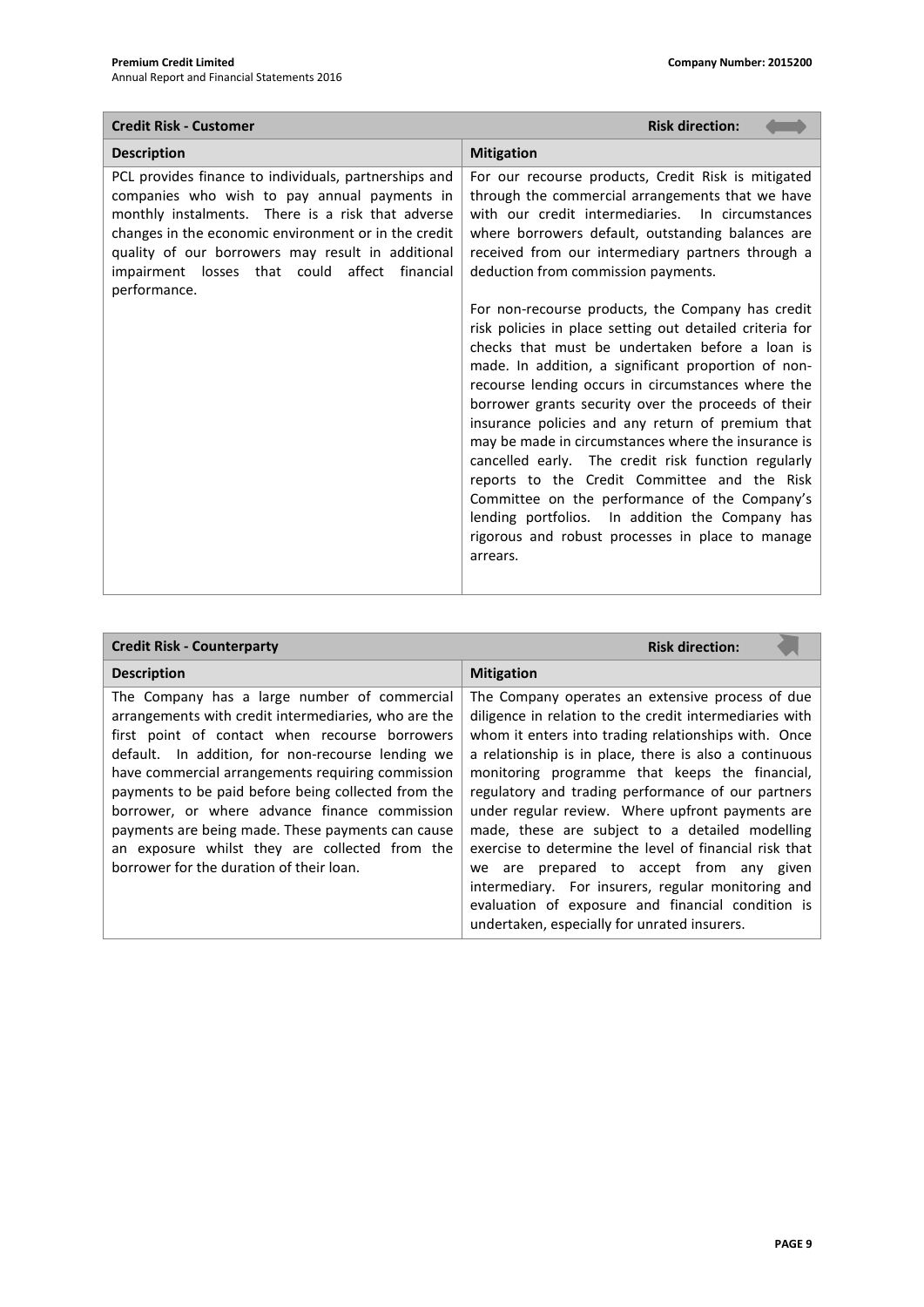| <b>Risk direction:</b><br><b>Business Risk – Economic and Competition</b>                                                                                                                                                                                                                                                                                                                                                                                                                                                                                                                                                                                                                                    |                                                                                                                                                                                                                                                                                                                                                                                                                                                                                                                                                                      |  |
|--------------------------------------------------------------------------------------------------------------------------------------------------------------------------------------------------------------------------------------------------------------------------------------------------------------------------------------------------------------------------------------------------------------------------------------------------------------------------------------------------------------------------------------------------------------------------------------------------------------------------------------------------------------------------------------------------------------|----------------------------------------------------------------------------------------------------------------------------------------------------------------------------------------------------------------------------------------------------------------------------------------------------------------------------------------------------------------------------------------------------------------------------------------------------------------------------------------------------------------------------------------------------------------------|--|
| <b>Description</b>                                                                                                                                                                                                                                                                                                                                                                                                                                                                                                                                                                                                                                                                                           | <b>Mitigation</b>                                                                                                                                                                                                                                                                                                                                                                                                                                                                                                                                                    |  |
| The risk of loss arising from the failure of the<br>Company's strategy or management actions beyond<br>the planning horizon. The business faces competition<br>from other providers of insurance premium and<br>service fees financing in the UK and Ireland as well as<br>from providers of alternative forms of credit.<br>Deteriorating economic conditions may reduce<br>demand for our advances or the products for which<br>we provide advances, and this would materially and<br>adversely affect our financial health and operational<br>results. We depend on our network of intermediaries<br>to sell advances, and any changes to our relationships<br>with them could have similar consequences. | The Company has a strong record of operating<br>successfully in its chosen markets throughout its 25+<br>year history, which it has achieved by continually<br>improving its service proposition. The Company<br>maintains strong relationships with its business<br>intermediaries, customers and software<br>house<br>integrators. It is active in industry-wide groups that<br>enable market trends to be identified and addressed.<br>It also monitors competitors' products, pricing and<br>positions to enable it to keep its own proposition<br>under review. |  |

| <b>Business Risk - Foreign exchange</b>                                                                                                                                                                                                             | <b>Risk direction:</b>                                                                                                                                                                                     |
|-----------------------------------------------------------------------------------------------------------------------------------------------------------------------------------------------------------------------------------------------------|------------------------------------------------------------------------------------------------------------------------------------------------------------------------------------------------------------|
| <b>Description</b>                                                                                                                                                                                                                                  | <b>Mitigation</b>                                                                                                                                                                                          |
| The Company operates in Ireland as well as the UK<br>and is exposed to foreign exchange rate risk arising<br>from currency exposures. Foreign exchange risk<br>from future commercial transactions,<br>arises<br>recognised assets and liabilities. | The level of operations in Ireland in relation to the<br>company as a whole is such that the foreign exchange<br>risk is deemed to be acceptable. There are no policies<br>in place to mitigate this risk. |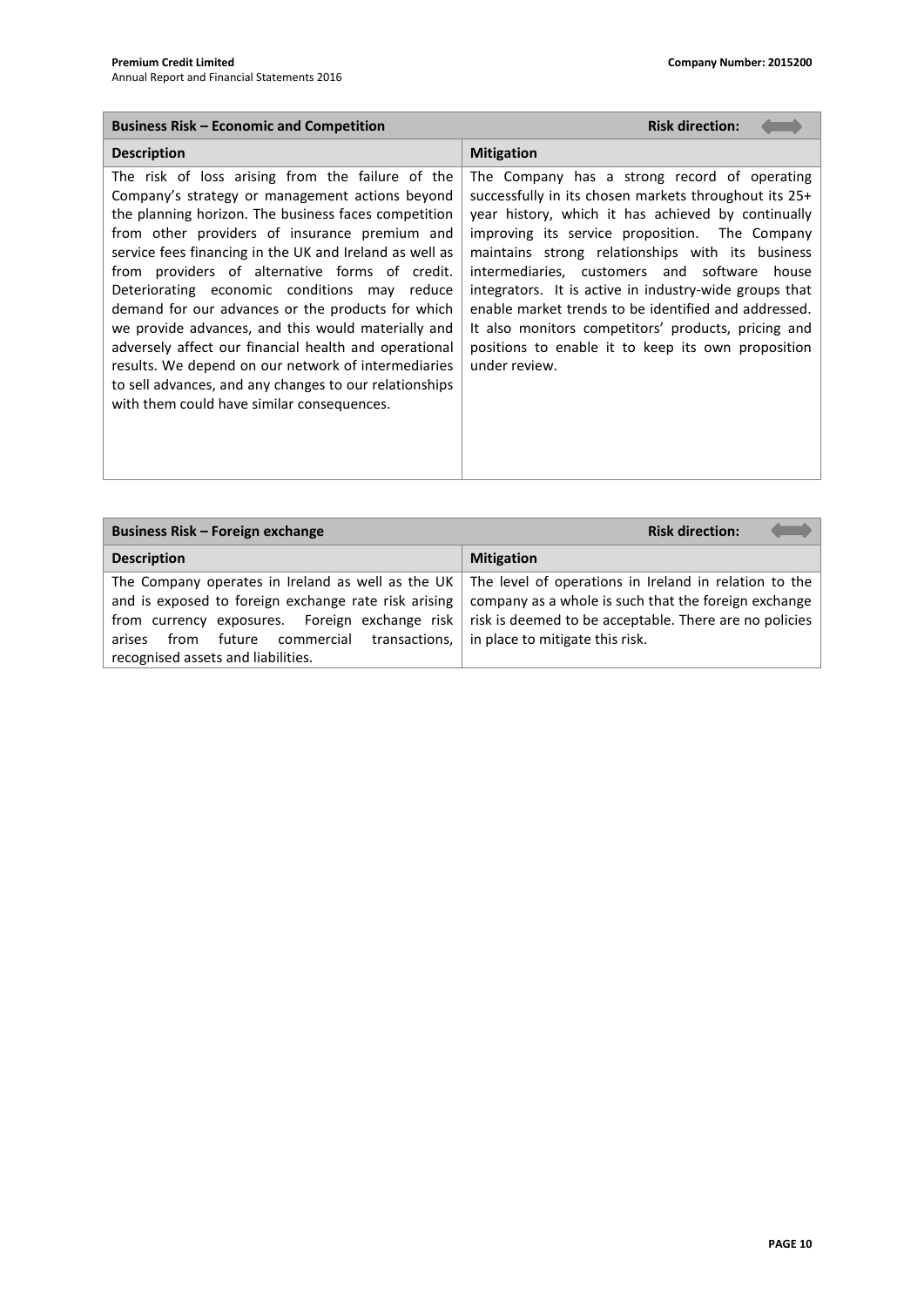## <span id="page-10-0"></span>**A3: STRATEGY**

The 2016 results show a business which is performing strongly and leading the market. Our strategic planning constantly evaluates new developments in the market and is being revised accordingly. Not only are we mitigating risk but identifying new opportunities where our technology can be adapted and utilised by a growing number of users.

#### **Our Earnings**

The majority of our earnings stream originates from the financing of insurance premiums. Insurance is an essential product for many borrowers, and is often a legal requirement. Our point-of-sale lending services are highly integrated with our intermediaries' systems, resulting in low cost credit and efficient processing.

#### **Our Objective**

To deliver our objective, we have six strategic aims:

- 1. To develop technology solutions which deliver unrivalled customer experience, enhanced analytics and reduced costs through increased efficiency.
- 2. To invest in innovation to make sure our technology is leading the market, rather than reacting to the dynamic evolution of the industries in which we operate.
- 3. To create a strong risk and governance framework which ensures fair outcomes for customers, complies with regulatory requirements and helps our partners to manage their legal requirements.
- 4. To maintain a secure, diverse and stable funding structure.
- 5. To develop and grow relationships that add value for customers.
- 6. To develop and retain our staff and look to attract new talent.

### **To develop technology solutions which deliver unrivalled customer experience, enhanced analytics and reduced costs through increased efficiency.**

The majority of our lending is integrated into our partner's point-of-sale. Our technology allows straight through and automated processing which reduces manual intervention and creates significant cost savings. We are actively processing over 30 million direct debits each year which means that stable, resilient operating platforms are critical.

We will continue to invest in our technology to enhance our product and service offers. Our strategy is to integrate further with our partners to improve the overall customer experience. This is critical, as customer experience is going to be one of the key differentiators in the future as new entrants move into the market with bespoke systems.

We will also seek to extract value from the significant data we have about our customers. Part of our investment this year enables us to utilise improved analytics and Customer Relationship Management (CRM) tools. This will support our partners and extract more value from existing customers.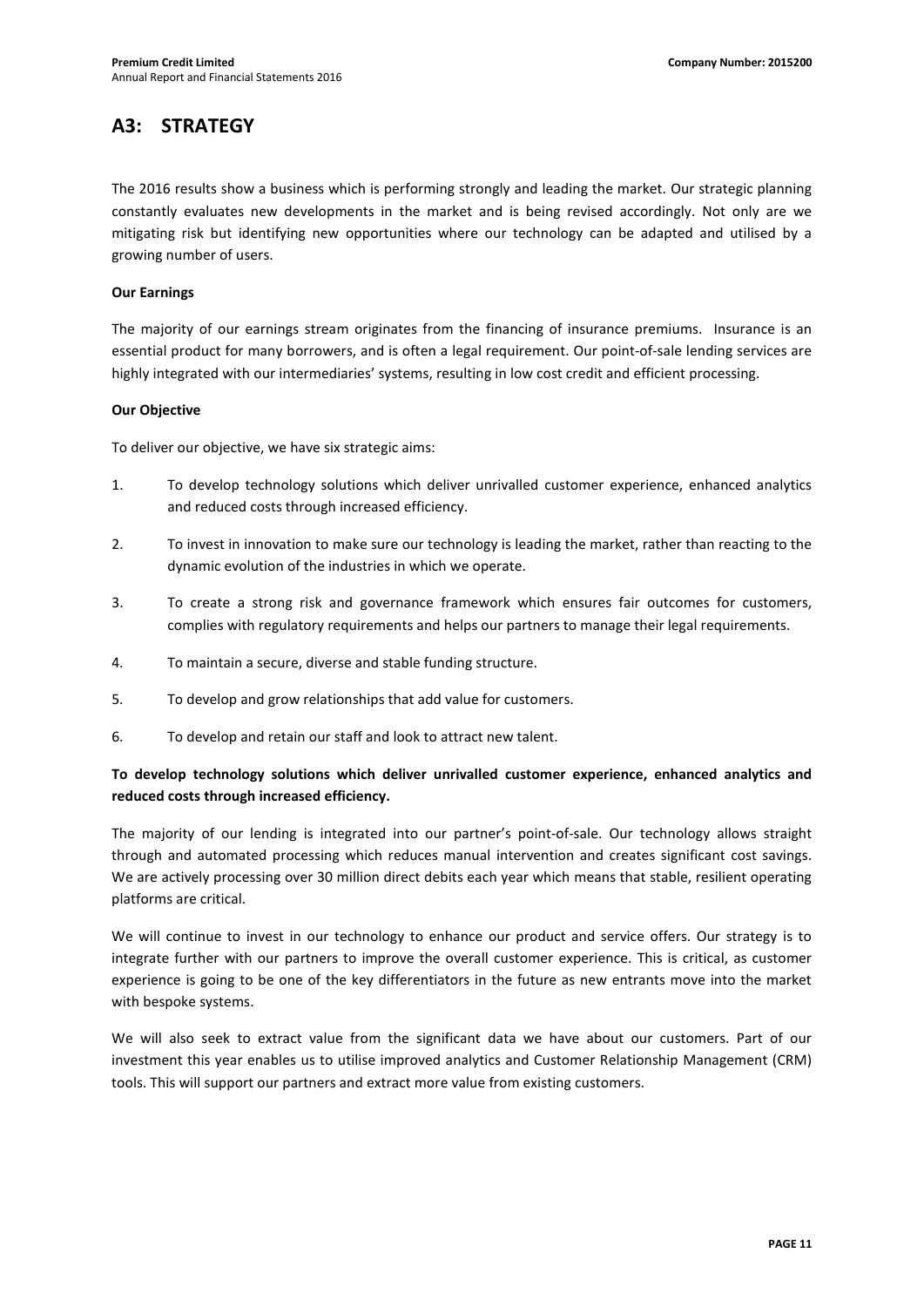### **To invest in innovation to make sure our technology is leading the market, rather than reacting to the dynamic evolution of the industries in which we operate.**

In July 2016, we went live with our new core loan administration system. Despite some initial problems to be expected in a change of this scale we were able to streamline, and decommissioned a number of platforms in order to simplify our IT infrastructure. One of the biggest threats to established players in the industry is an inability to develop their core systems because of complex and outdated technology. With the work we have done this year we are well positioned to lead the market rather than slowly react to change.

We have a dynamic, scalable platform which can provide our partners with bespoke solutions. In addition, we can amend the processing and we are looking at how we can integrate with new payment models for insurance (e.g. pay as you go).

### **To create a strong risk and governance framework which ensures fair outcomes for customers, mitigates regulatory risks and helps our partners to manage their legal requirements.**

The financial services industry has adversely impacted value through inadequate regulatory controls and conduct over the last ten years. Our aim is and always has been to ensure that we grow at a sustainable rate, and remove any regulatory risk within our business and for our partners.

Premium Credit Limited is regulated by the Financial Conduct Authority. Given the high number of customers we serve, we will continue to manage our business within a strong compliance risk and governance framework, and will continue to invest in strengthening our operational processes and controls. This will ensure fair outcomes for customers.

The Company is predominantly exposed to Credit risk, Liquidity and Conduct risk. For Credit risk, the Company has multiple layers of credit protection available. These protections arise as our earnings stream derives predominantly from the financing of cancellable and rebateable services. As a result our loss rates are low, and show little volatility through the economic cycle. We will continue to invest resources in strong credit underwriting to maintain these low loss rates, and are enhancing our affordability and credit assessment to ensure appropriate outcomes for our customers.

In our opinion, a well-managed and governed business is critical to maintaining stakeholders' confidence and delivering sustainable shareholder returns.

### **To maintain a secure, diverse and stable funding structure.**

Funding is provided from a £1,250 million securitisation facility to December 2019 via an intercompany loan with a Special Purpose Vehicle. As at 31 December 2016, £990 million (79.2%) was drawn down on the securitisation facility. As we move forward, we will look to ensure the sustainability and diversification of our funding sources.

In December 2016, we executed a new Master Trust structure, as well as establishing an Excess Concentration series.

#### **To develop and grow relationships that add value for customers.**

Our distribution strategy has three clear aims:

- 1. To deepen our relationships with existing partners.
- 2. To identify new opportunities in markets that can benefit from our technology, lending and regulatory expertise.
- 3. To reduce processing costs and add value for our customers through an improved experience.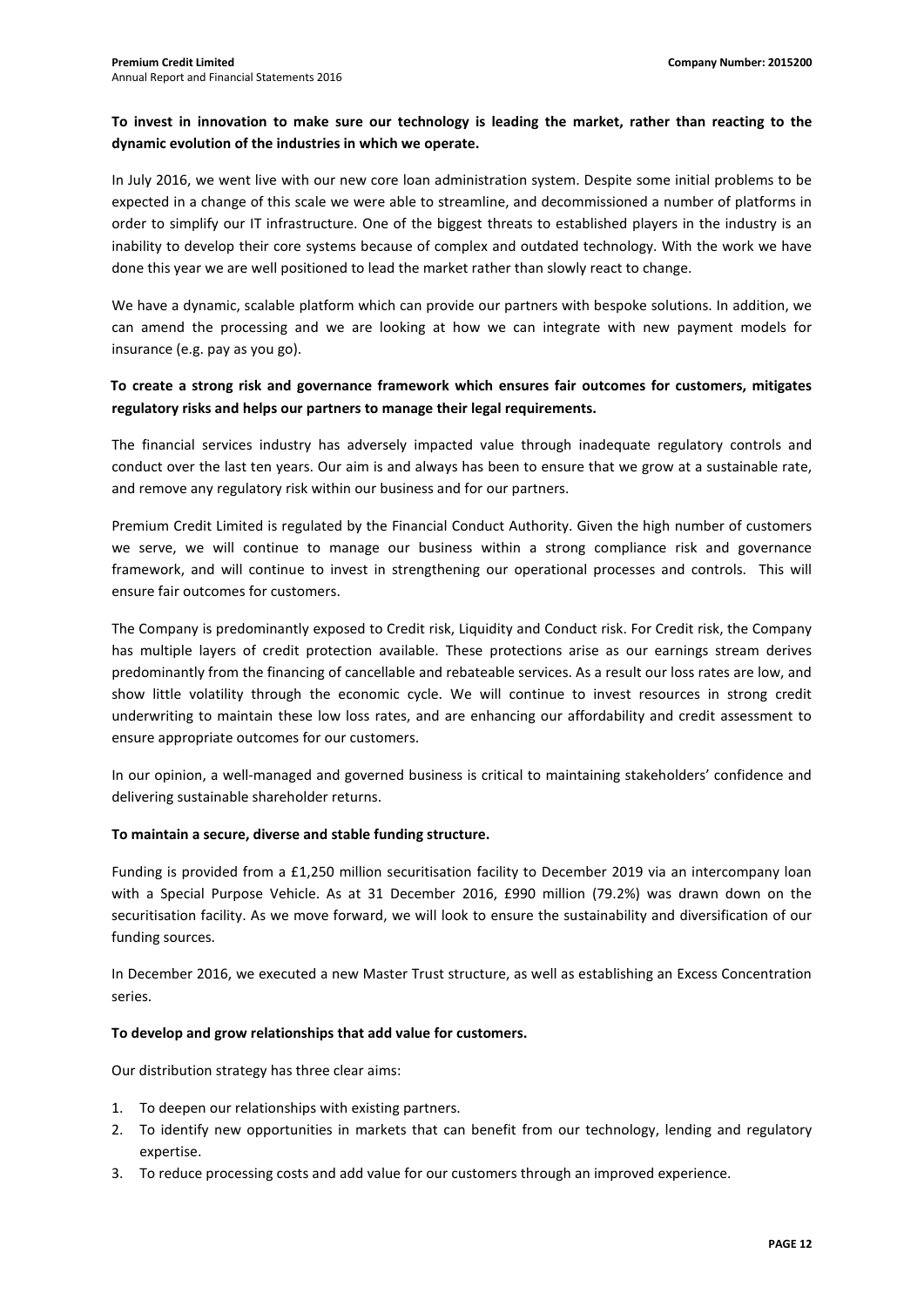Our focus is on providing affordable instalment credit to help individuals and SMEs' smooth cash flows during the year. We believe this area of the market offers strong margins and sustainable returns, and is valued by customers. We lend to a wide customer base which means that our credit risk is highly diversified.

We manage, monitor and support our partners via a dedicated relationship team to ensure dealings with our customers are ethical, comply with relevant regulatory requirements and are of a consistently high standard. In addition, we support them with market analysis to help them to prepare for changes in the industry they operate in. Our support for our partners is a key differentiator, as many of our competitors are either a) part of a larger group and unable to pay sufficient regard to the importance of customer relations, or b) lack the resources to build deep relationships with customers.

We have developed market-leading analytics and insight to support our partners' performance management and objectives. In 2016, we worked with our partners to improve customer retention, providing training in sales and developing customer communication skills. The result was improved customer management throughout our systems.

To further diversify and grow earnings, our strategic teams are evaluating the market potential of different segments. We have successfully opened up relationships in the education and leisure sectors and we are identifying further opportunities to implement profitable relationships within new markets.

#### **To develop and retain our staff and look to attract new talent.**

The wellbeing and development of our employees is critical to the growth of the Company. In November 2016, we moved into our new office in Leatherhead, so that all colleagues could be based in one office. This will enable greater collaboration and closer working with co-dependent teams.

Leatherhead is situated close to London's financial hub, which enables us to recruit some of the most talented people within established financial services institutions and London's thriving fintech centre.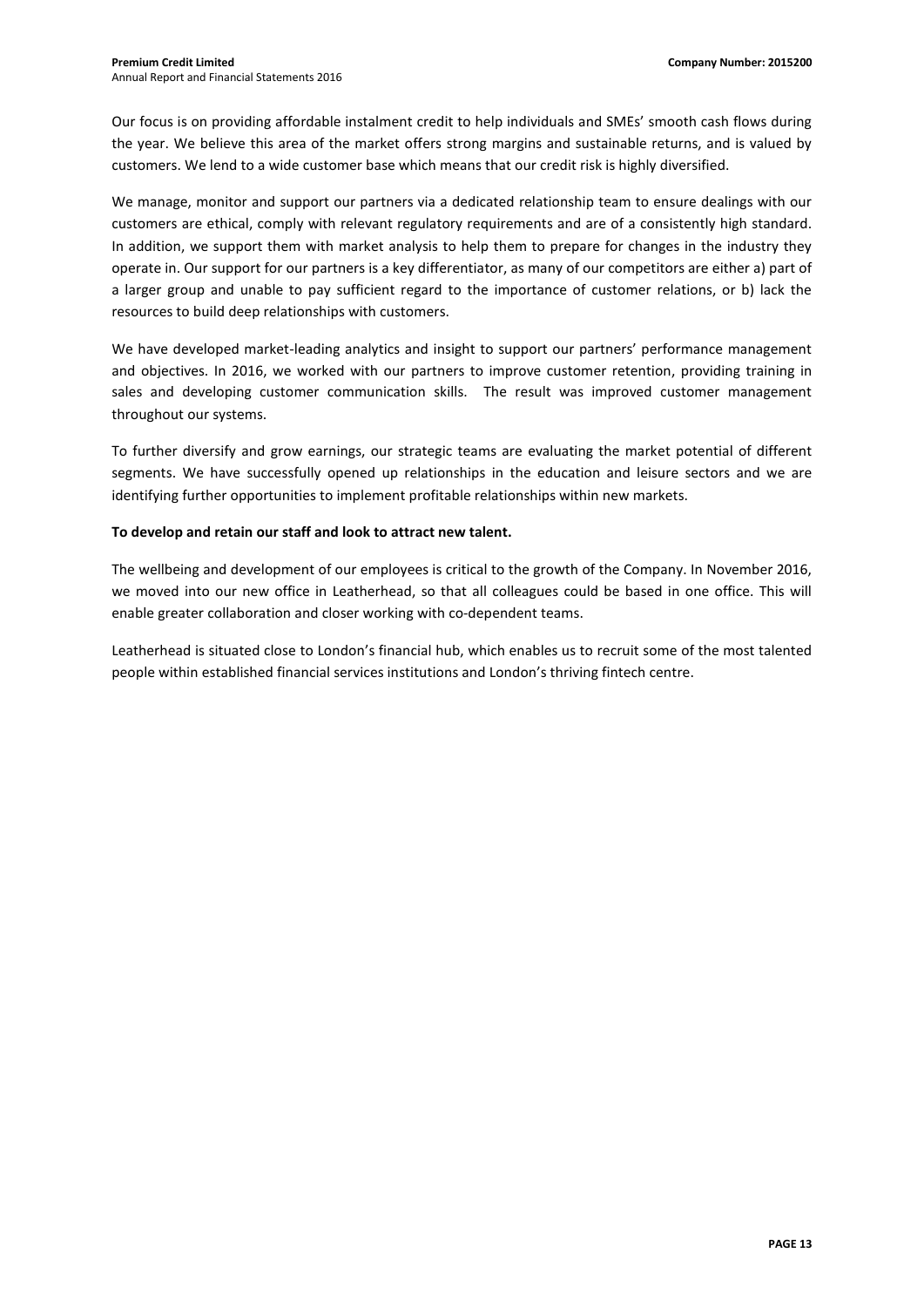## <span id="page-13-0"></span>**A4: KEY PERFORMANCE INDICATORS**

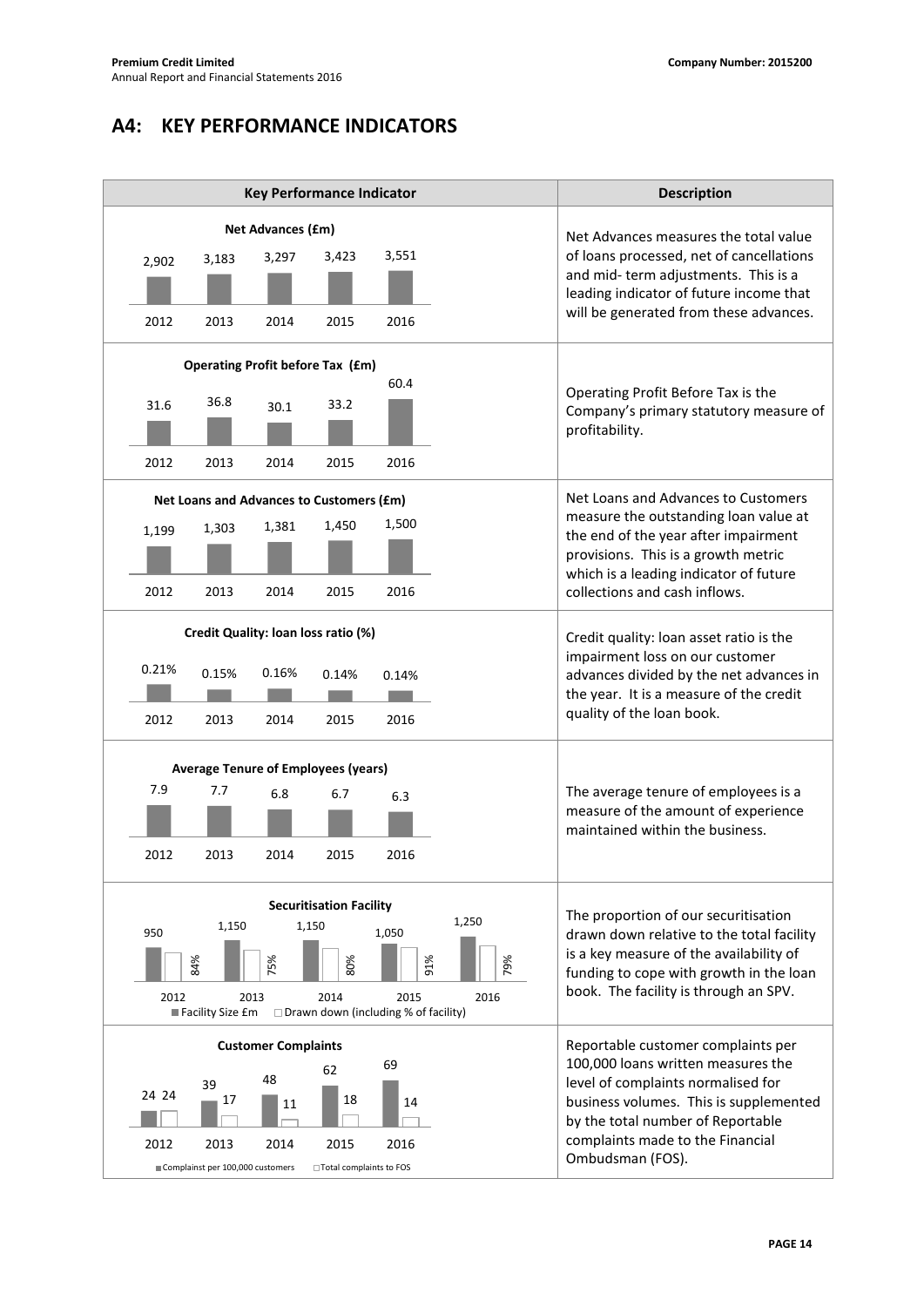## <span id="page-14-0"></span>**A5: BUSINESS REVIEW**

### **Financial review and KPI's**

#### **Highlights**

The Company delivered strong financial performance with Profit before tax of £60.4 million, an increase of 81.9%. Key trading highlights of the year include:

- Increase of 10.9% in net interest income to £99.7 million. (2015: £89.9 million)
- 3.4% growth in net loans and advances to customers (2015: 5.0%) with loan loss ratio stable at 0.14% of net advances (2015: 0.14%)

#### **Net Interest Income**

The increase in net interest income of 10.9% to £99.7 million (2015: 89.9 million) was driven by an increase in loan origination, with interest income growth of 6.3% to £120.1 million (2015: £113.0 million) and a decrease in interest expense of 11.5% to £20.4 million (2015: £23.05 million). The decrease in interest expense is the result of a reduction in July 2015 in the rate of interest on borrowings on the intercompany loan which has back to back terms with the underlying the securitisation facility. In addition, fees on the undrawn portion of the securitisation facility decreased. For further details on the relationship between the intercompany loan and the underlying securitisation loan see note [18](#page-42-0) on page [43.](#page-42-0)

#### **Administrative expenses**

Administrative expenses decreased by £18.0 million to £52.0 million (2015: £70.0 million). Non-staff administration costs fell by £16.0 million and staff administration costs by £2.0 million. The decrease in nonstaff administration costs is primarily attributable to costs relating to the acquisition of the Company by Cinven in 2015 of £4.0 million and a net gain year on year from foreign currency translation of £7.6 million (2016: gain of £6.2 million; 2015: loss of £1.4 million). The foreign currency gain in 2016 was largely a result of the fall in the British Pound rate versus the Euro following the EU Referendum.

#### **Profit before tax**

Profit before tax has increased £27.1 million to £60.4 million (2015 £33.3 million) driven primarily by the increase in net interest income and reduction in administration expenses.

#### **Balance Sheet**

Our approach to funding and liquidity is core to our business model.

Premium Credit Limited, via a Special Purpose Vehicle ("SPV" - PCL Funding I Ltd), entered into a securitisation facility, backed by eligible receivables, in 2012. As at 31 December 2015 the facility was £1,050 million with six leading banks as counterparties. With effect from 16 June 2016, the facility was increased to £1,250 million, with £100 million of this increase provided by Royal Bank of Scotland (RBS), entering the facility and taking the number of counterparties to seven. On 16 December 2016 the final legal maturity date of the Securitisation Notes was extended to December 2019. At 31 December 2016, £1,127.4 million (2015: £1,084.5 million) of customer loans and advances were assigned to the securitisation facility and £990.4 million was drawn down (2015: 955.2 million), giving headroom of £259.6 million (2015: £94.8 million) on the facility.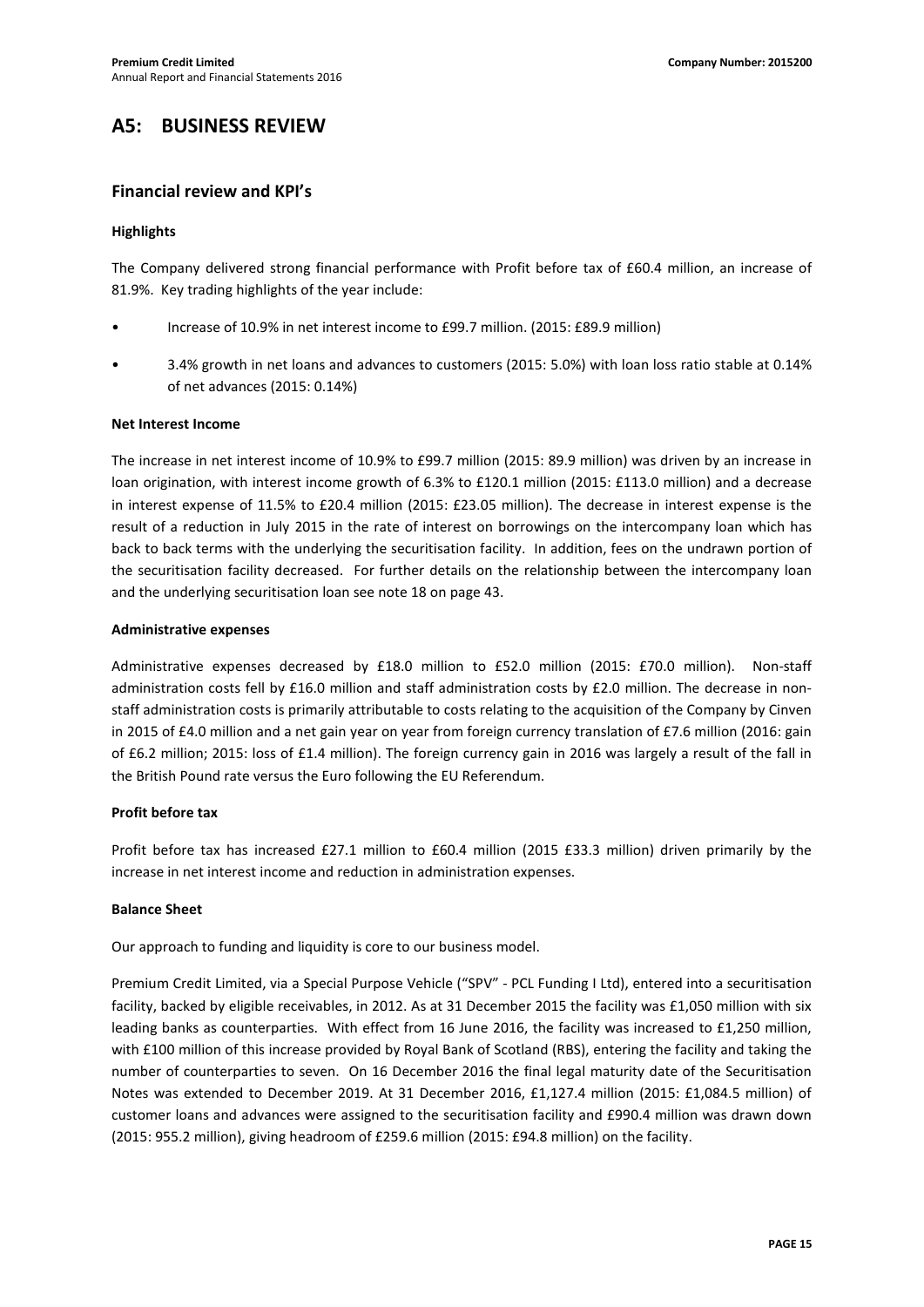In December 2016, a Master Trust facility structure was put in place, which became effective 2 February 2017, replacing the existing securitisation facility. This provides access to the same sources of funding as under the securitisation facility, with the addition of funding through an excess concentration series. The new structure will enable future access to public Asset-backed security (ABS) funding. This has diversified our funding base, further reducing liquidity risk. £6.6 million of fees relating to the Master Trust have been capitalised and £2.0 million of previously capitalised securitisation facility fees were expensed as a result of the above.

In December 2016, a Master Trust facility structure was put in place which became effective 2 February 2017, replacing the existing securitisation facility. This provides access to the same sources of funding as under the securitisation facility, plus funding for an excess concentration series and will allow future access to public Asset-backed security (ABS) funding. This diversified our funding base, further reducing liquidity risk.

Additionally, an overdraft facility of £15 million was arranged in 2015 to further diversify our funding sources, which in 2016 has been converted to a Revolving Credit Facility (RCF) of £15 million, which remains undrawn.

#### **Non financial KPI's**

#### **Average tenure of employees**

The average tenure of employee measures the average period of service across the workforce. The Company continues to invest in new talent as the business grows and the workforce increases, which has resulted in a slow downward movement in this metric in the period since 2012.

#### **Customer complaints**

The Company maintains two KPI's for customer complaints, complaints we receive directly from customers which is measured per 100,000 customers to normalise for volume, and the absolute number of complaints referred to the Financial Ombudsman Service (FOS). Complaints per 100,000 customers for 2016 were 69, or 0.07% of our customers, which remains very low. In 2016 only 14 complaints were made to the FOS (0.01% of our customers), of which five were then referred on to the Ombudsman, with one of the complaints upheld. We continue to be focused on providing a high quality service to our customers and in the unfortunate event that a customer does have a complaint responding in a timely and attentive manner to provide a positive outcome.

The increase in non-FOS complaints was a result of the migration to our new loan administration system. The Group looks to provide a high quality service to remove the need for a customer to complain.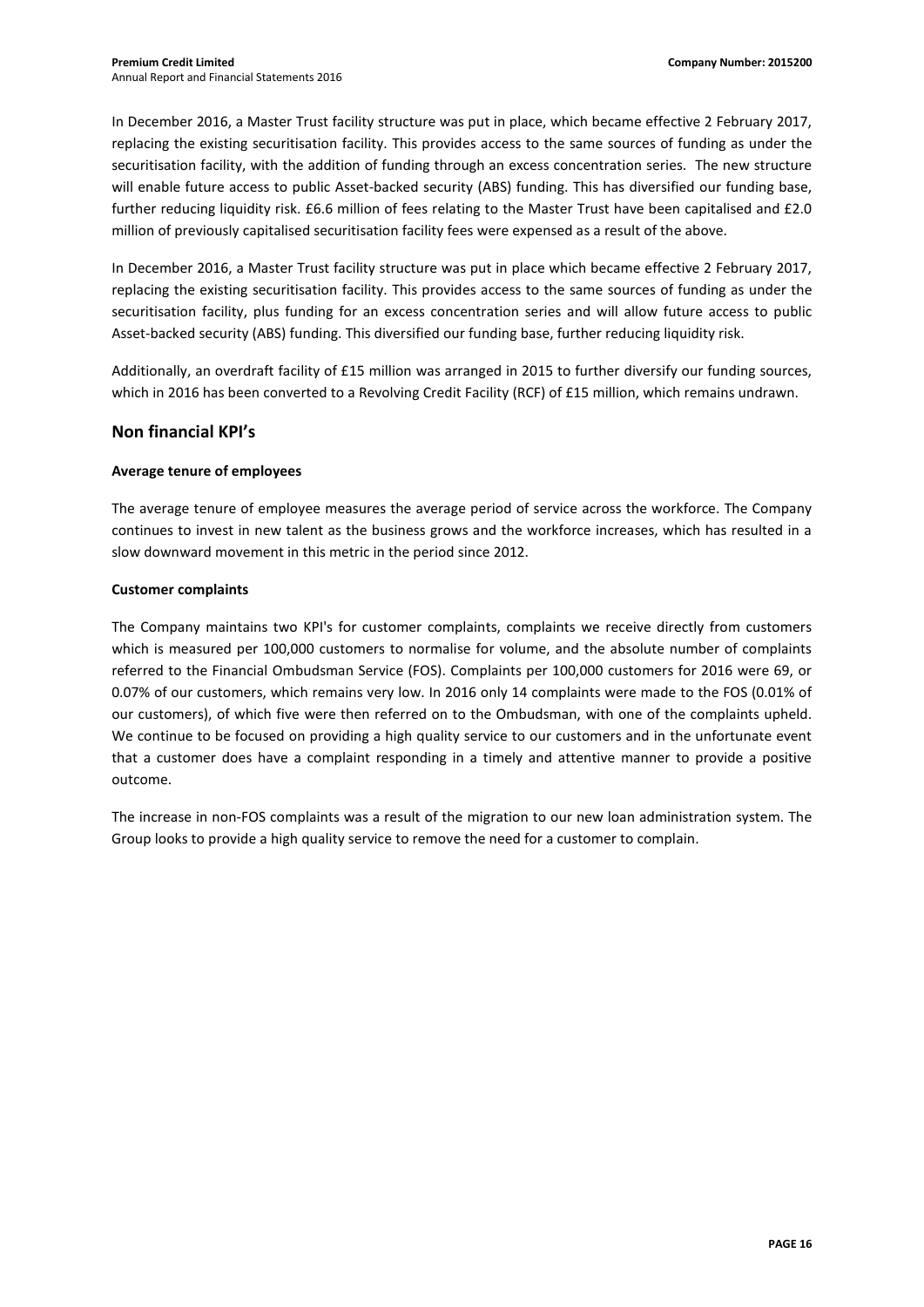### **Future Outlook**

Our success and continued future growth is dependent on the commitment of our employees and our ability to develop outstanding products and services for our customers. 2016 has been a year of significant change but we can look ahead with confidence, knowing that we can build on this year's investments and innovations.

In 2017 we look forward to consolidating these changes and making progress towards our strategic aims. We remain confident that our strategy and our proven business model will continue to provide long term and sustainable value for our customers, employees, shareholders and business partners.

Thomas Woolgrove.

25 April 2017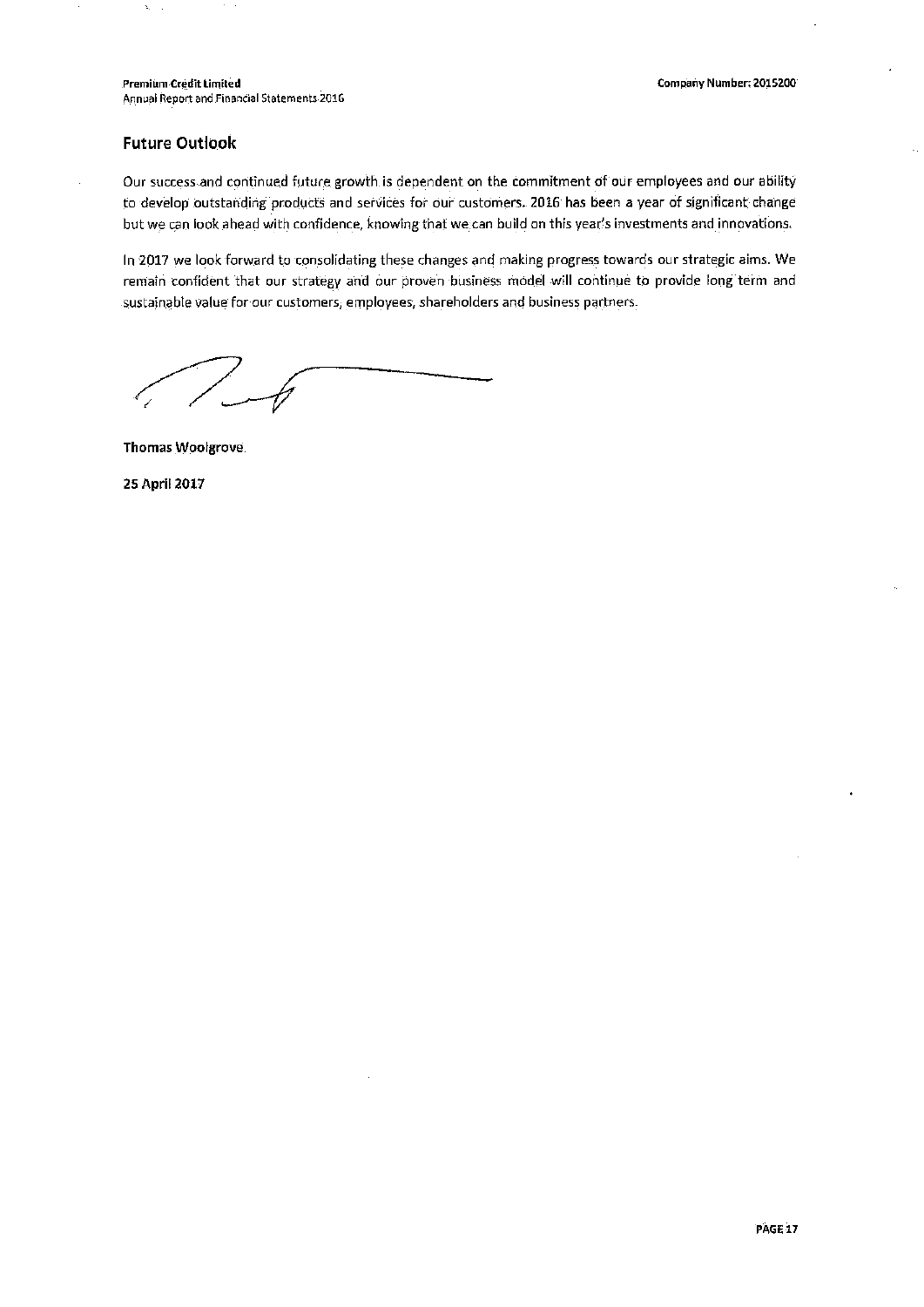## <span id="page-17-0"></span>**B: REPORT OF THE DIRECTORS**

The directors present their report and audited financial statements of the Company for the year ended 31 December 2016.

#### **Principal activities**

The principal activity of the Company is the financing and processing of insurance premiums and instalment services in the UK and Ireland. The Company is incorporated in England & Wales.

The sections covering the review of the business, principal risks and uncertainties (including financial risk management), and KPIs are covered within the strategic report. The future outlook is covered in the financial review section.

#### **Directors**

The directors, who were in office during the year and up to the date of signing the financial statements, unless otherwise stated, were:

| <b>Name</b>          | <b>Date of Appointment</b> |
|----------------------|----------------------------|
| John Reeve           |                            |
| David Young          | Appointed 11 January 2016  |
| Thomas Woolgrove     | Appointed 11 January 2016  |
| Peter Catterall      |                            |
| Maxim Crewe          |                            |
| Anthony Santospirito |                            |
| Chris Burke          |                            |
| Colin Keogh          |                            |
| Nayan Kisnadwala     |                            |

#### **Qualifying third-party and pension scheme indemnity provisions**

During the financial year and up to the date of approving this report, the Company maintained liability insurance and third-party indemnification provisions for its directors under which the company has agreed to indemnify the directors to the extent permitted by law in respect of all liabilities to third parties arising out of, or in connection with, the execution of their powers, duties and responsibilities as directors of the company and any of its associated companies. These indemnities are Qualifying Third-Party Indemnity Provisions as defined in Section 234 of the Companies Act 2006 and copies are available for inspection at the registered office of the company during business hours on any weekday except public holidays.

#### **Results**

The results for the year are set out in the financial review on pag[e 15.](#page-14-0)

#### **Dividends**

On 12 December 2016, the directors declared and approved dividends of £31.0 million (2015: £23.5 million).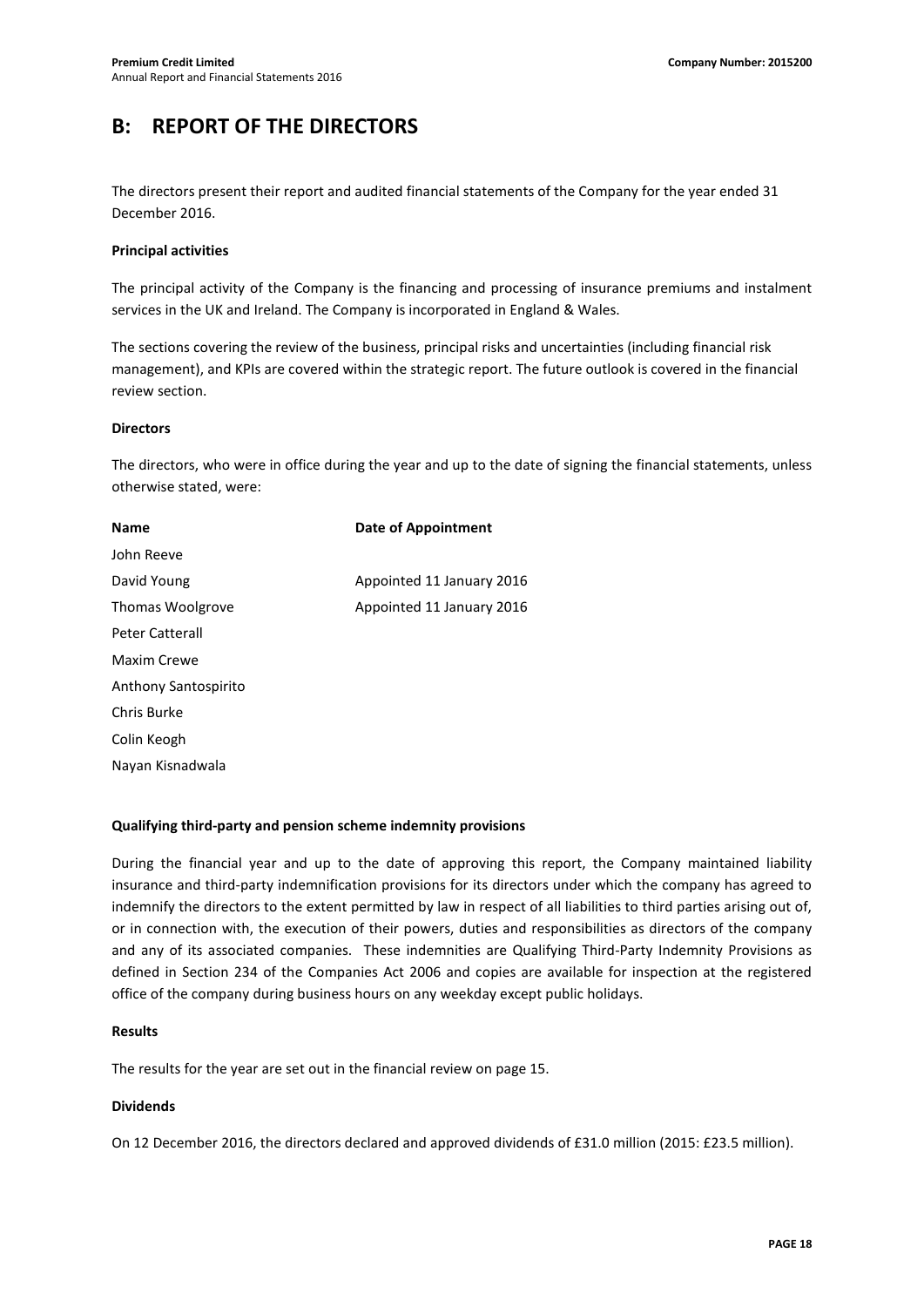#### **Financial Risk Management**

The principal risks to which the Company is exposed and mitigations are detailed in the strategic report on page [7.](#page-5-0)

#### **Employee Activities**

The Company recognises that its future success, as in the past, will depend on the loyalty and performance of its employees. The leadership team are committed to creating a culture in which employees are accountable for their work, but enjoy the freedom to perform to the best of their abilities. The Company is committed to listening to and acting upon feedback from its employees.

Key initiatives include:

- The move to our new premises, which presents a significant opportunity for our employees. The fresh and stimulating working environment will encourage innovation and collaboration throughout the organisation;
- Improvements in employee communication, such as updates on business performance and the progress of key projects. Employee forums present an opportunity for dialogue and continuous improvement, and successful examples in 2016 include one to discuss the move, and a colleague engagement group set up after the last employee survey;
- Investing in building skills in important areas to develop organisational capability, such as technology, data analytics, sales and marketing. Recruitment, training and providing employees with the right systems and processes all contribute to developing organisational capability. We will also be launching an apprenticeship programme to develop our future workforce;
- The recent launch of MyBenefits, a new flexible benefits portal. Remuneration structures are competitive, and recognise and reward performance.

The Company seeks to operate as a responsible employer, whose corporate values promote standards designed to help employees conduct their business relationships. It is the Company's policy to conduct business in an honest, open and ethical manner, and we have adopted policies governing equal opportunities and diversity, and health and safety. The Company categorically condemns all instances of bribery and corruption, harassment, bullying and discrimination.

The Company is committed to attracting, developing and retaining the best talent in order to achieve its strategic objectives. Internal communications have been enhanced providing more detailed information and understanding for staff on the progress and development of the Company. Staff engagement has been increased through the establishment of staff social committees. The Company is committed to employment policies which follow best practice on equal opportunities for all employees, irrespective of sex, race, colour, disability or marital status. The Company gives full and fair consideration to applications for employment from disabled persons, having regard to their particular aptitudes and abilities. Appropriate arrangements are made for the continued employment and training, career development and promotion of disabled persons employed by the Company. If members of staff become disabled the Company continues employment, either in the same or an alternative position, with appropriate retraining being given if necessary.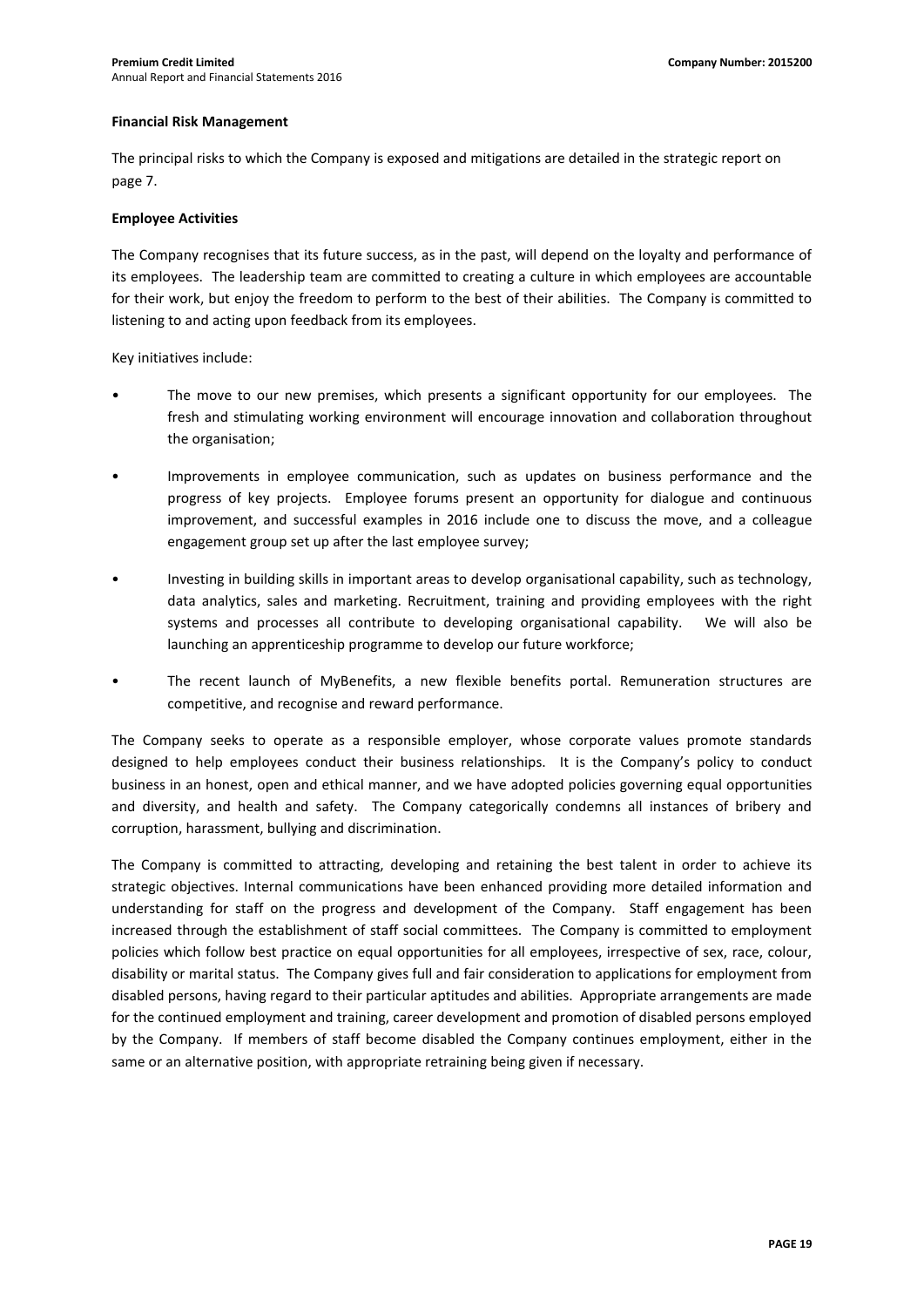#### **Composition of the workforce**

We have over 400 employees working in the UK and Ireland. We employ individuals with diverse backgrounds and the table below shows our gender diversity at year-end:

|                        | 2016       |       | 2015 |                          |  |
|------------------------|------------|-------|------|--------------------------|--|
|                        | <b>Men</b> | Women | Men  | Women                    |  |
| The Board              | 100%       | -     | 100% | $\overline{\phantom{0}}$ |  |
| Senior Management      | 81%        | 19%   | 83%  | 17%                      |  |
| <b>Other Employees</b> | 50%        | 50%   | 51%  | 49%                      |  |
| Total                  | 53%        | 47%   | 54%  | 46%                      |  |

#### **Equality and diversity**

The Company is committed to employment policies and practices which follow best practice on equal opportunities for all employees, irrespective of sex, race, colour, disability or marital status. The Company gives full and fair consideration to applications for employment from disabled persons, having regard to their particular aptitudes and abilities. Appropriate arrangements are made for the continued employment and training, career development and promotion of disabled persons employed by the company. If members of staff become disabled the company continues employment, either in the same or an alternative position, with appropriate retraining being given if necessary.

#### **Human Rights**

The Company respects human rights as defined under the European Convention on Human Rights.

The Company supports the objective of the Modern Slavery Act 2015, in raising awareness of modern slavery and human trafficking, in accordance with the government guidance.

#### **Employee relations**

The Company seeks to operate as a responsible employer and has adopted corporate values to promote standards designed to help employees in their conduct and business relationships. Policies in place support equal opportunities and diversity, health and safety, and anti-bribery and corruption.

It is the Company's policy to conduct business in an honest, open and ethical manner. A zero tolerance approach is taken to bribery and corruption, harassment, bullying and discrimination.

The Company recognises that its success to date and continued future growth are dependent on the loyalty and commitment of its employees. To this end, the Company has in place competitive reward and benefit programmes, appropriate training and personal development programmes, and ways to encourage and recognise outstanding performance. The Company embraces continuous development of high performance teams, and provides schemes to enable all staff to participate directly in the success of the Company.

Internal communications have been enhanced providing more detailed information and understanding for staff on the progress and development of the Company. Staff engagement has been increased through the establishment of staff social committees, run by the staff for the staff.

#### **Donations**

During the year the Company donated £9,524 (2015: £7,745) to charitable causes.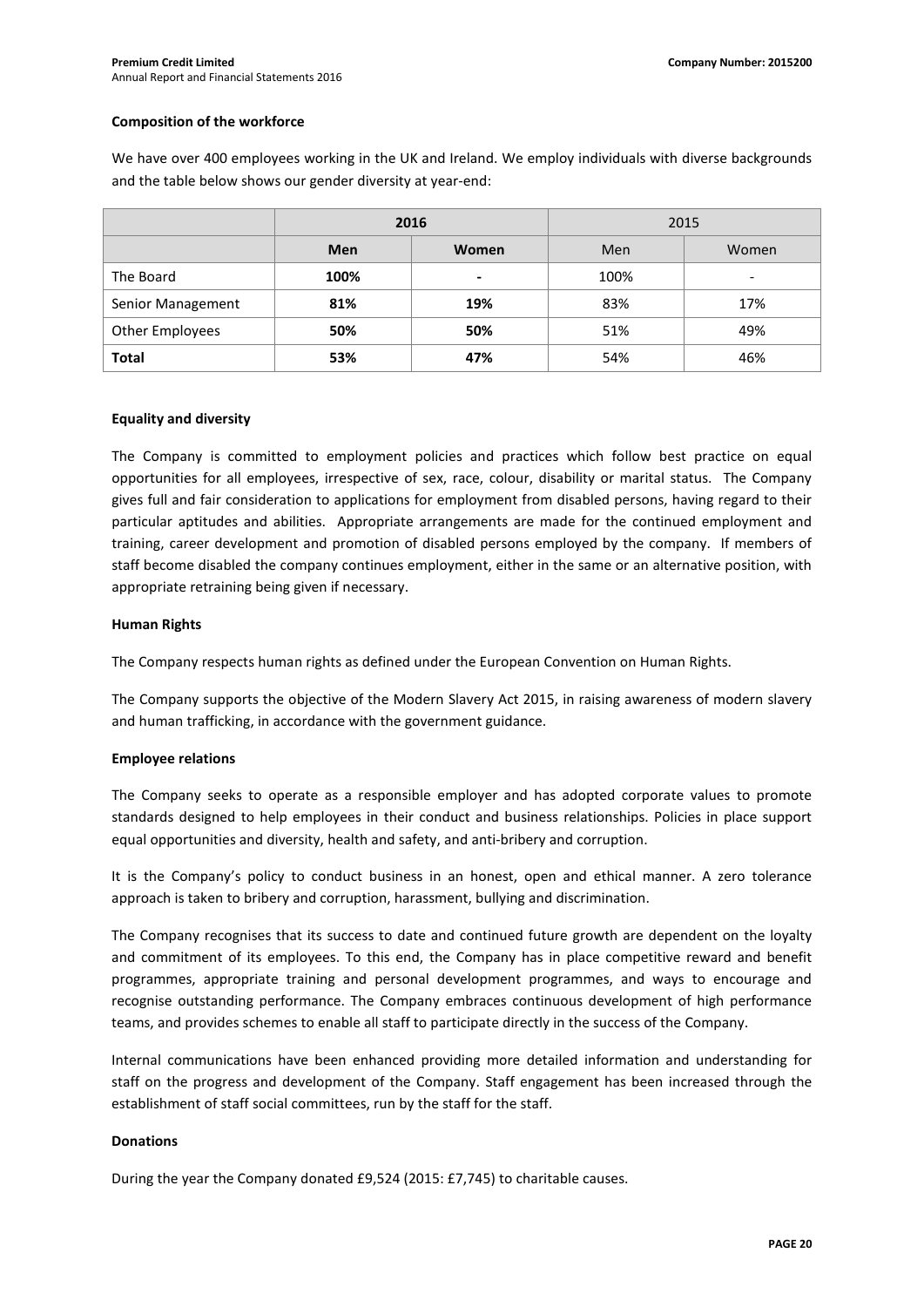#### **Post balance sheet events**

A Master Trust facility structure was put in place which became effective 2 February 2017, replacing the existing securitisation facility. This provides access to the same sources of funding as under the securitisation facility, plus funding for an excess concentration series and will allow future access to public Asset-backed security (ABS) funding. This diversified our funding base, further reducing liquidity risk.

#### **Statement of Directors' Responsibilities**

The directors are responsible for preparing the Strategic report, the Report of the directors and the financial statements in accordance with applicable law and regulations.

Company law requires the directors to prepare financial statements for each financial year. Under that law the directors have prepared the financial statements in accordance with United Kingdom Generally Accepted Accounting Standards, comprising Financial Reporting Standard 101 Reduced Disclosure Framework (FRS 101), and applicable Law.

Under company law the directors must not approve the financial statements unless they are satisfied that they give a true and fair view of the state of affairs of the company and of the profit or loss of the company for that period. In preparing these financial statements, the directors are required to:

- select suitable accounting policies and then apply them consistently;
- make judgements and accounting estimates that are reasonable and prudent;
- state whether applicable UK Accounting Standards, including FRS 101, have been followed, subject to any material departures disclosed and explained in the financial statements;
- notify the Company's shareholders in writing about the use of disclosure exemptions, if any, of FRS 101 used in the preparation of financial statements; and
- prepare the financial statements on the going concern basis unless it is inappropriate to presume that the company will continue in business.

The directors are responsible for keeping adequate accounting records that are sufficient to show and explain the company's transactions and disclose with reasonable accuracy at any time the financial position of the company and enable them to ensure that the financial statements comply with the Companies Act 2006. They are also responsible for safeguarding the assets of the company and hence for taking reasonable steps for the prevention and detection of fraud and other irregularities.

The Directors are responsible for the maintenance and integrity of the Company's website. Legislation in the United Kingdom governing the preparation and dissemination of financial statements may differ from legislation in other jurisdictions.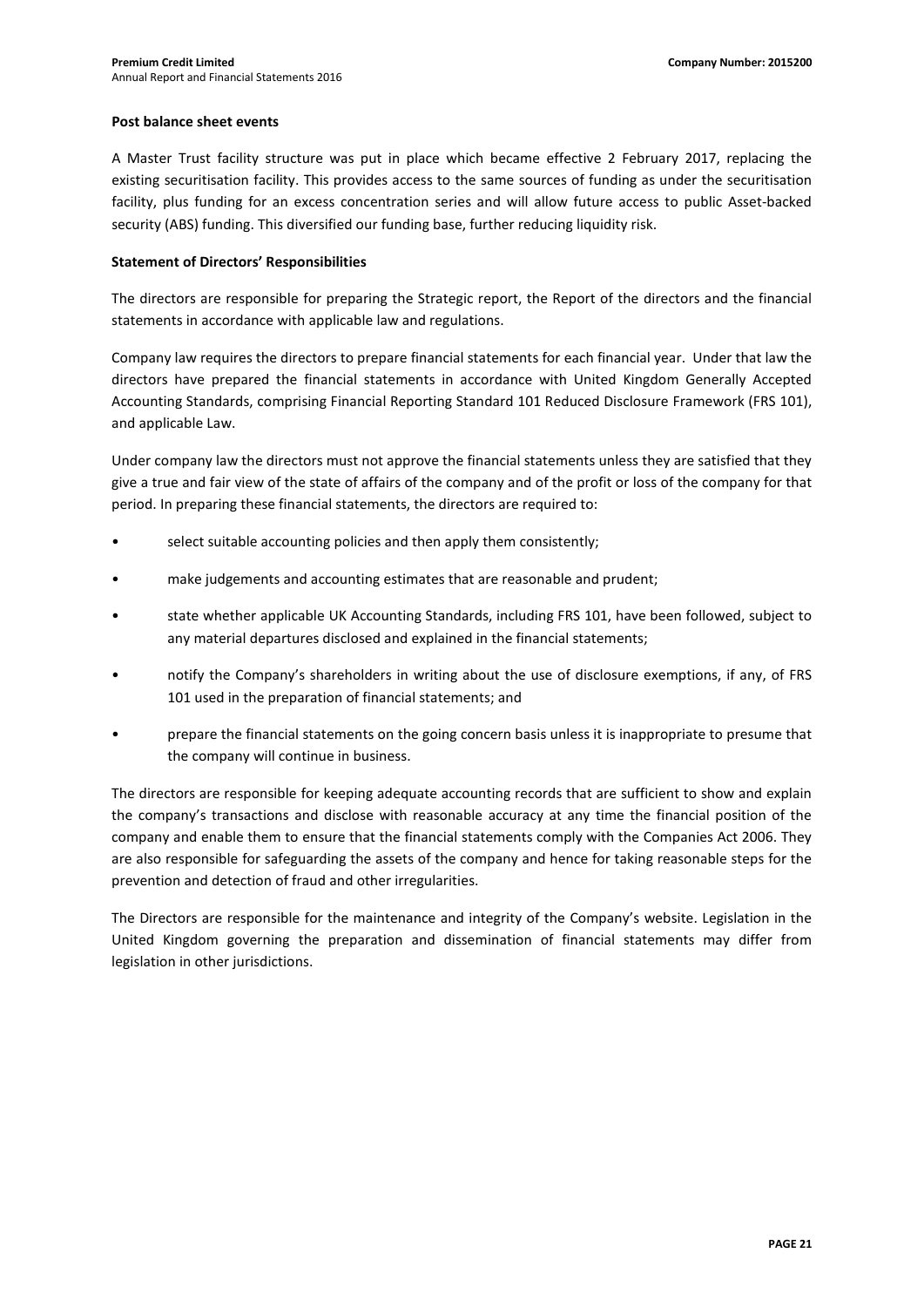#### Disclosure of information to auditors

Each person who is a director at the time of approval of the financial statements confirms the following.

- so far as the director is aware, there is no relevant audit information of which the Company's auditors are unaware; and
- he/she has taken all the steps that he/she ought to have taken as a director in order to make himself/herself aware of any relevant audit information and to establish that the Company's auditors are aware of that information.

Approved by the Board on 25 April 2017 and signed on its behalf by:

**Thomas Woolgrove** 

Director

 $\hat{\mathcal{A}}$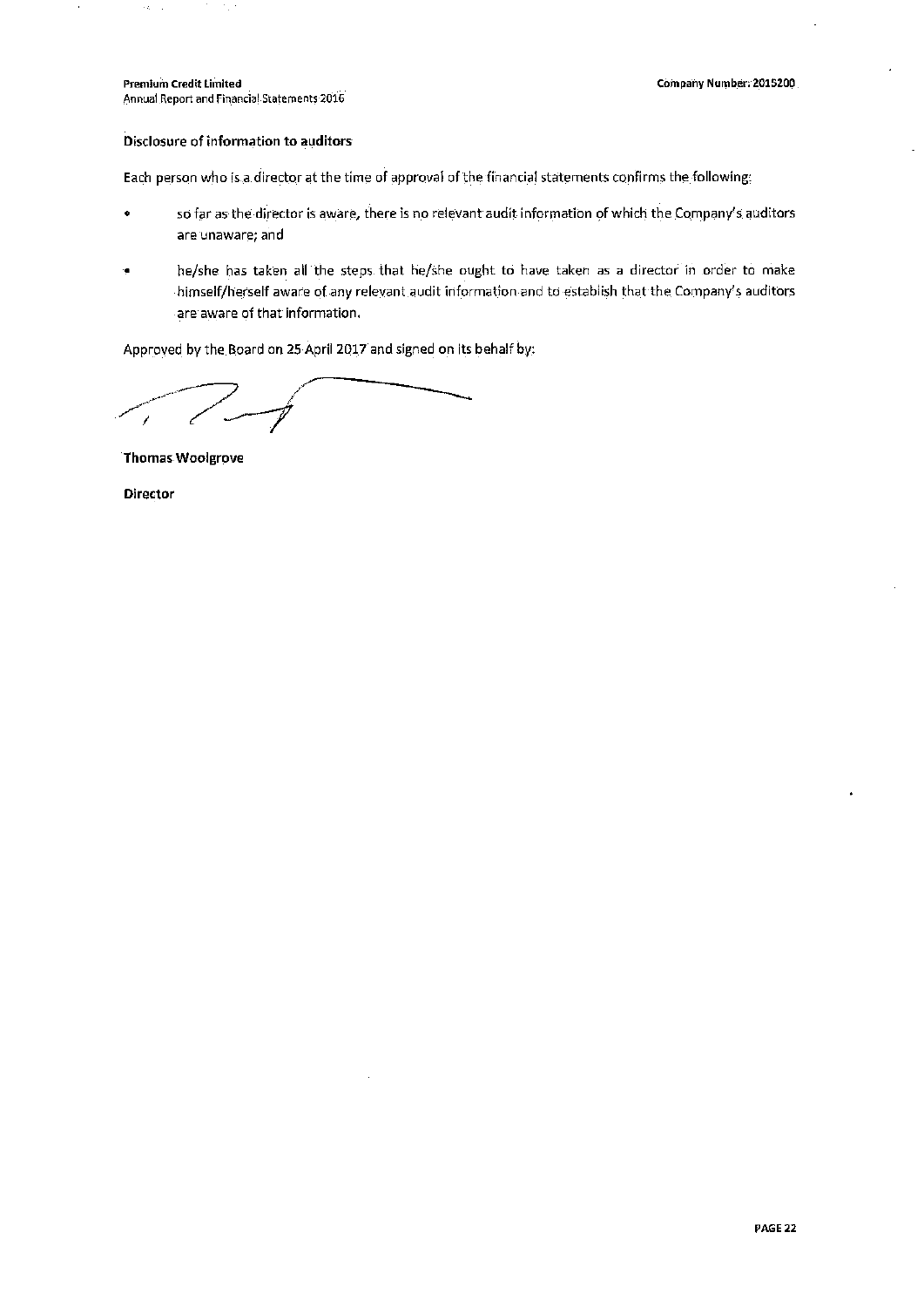## <span id="page-22-0"></span>**C: FINANCIAL STATEMENTS**

## <span id="page-22-1"></span>**C1: INDEPENDENT AUDITORS' REPORT TO THE MEMBERS OF PREMIUM CREDIT LIMITED**

#### **Report on the financial statements**

#### **Our opinion**

In our opinion, Premium Credit Limited's financial statements (the "financial statements"):

- give a true and fair view of the state of the company's affairs as at 31 December 2016 and of its profit for the year then ended;
- have been properly prepared in accordance with United Kingdom Generally Accepted Accounting Practice; and
- have been prepared in accordance with the requirements of the Companies Act 2006.

#### **What we have audited**

The financial statements, included within the Annual Report and Financial Statements (the "Annual Report"), comprise:

- the balance sheet as at 31 December 2016;
- the Income Statement and Statement of comprehensive income for the year then ended;
- the statement of changes in equity for the year then ended; and
- the notes to the financial statements, which include a summary of significant accounting policies and other explanatory information.

The financial reporting framework that has been applied in the preparation of the financial statements is United Kingdom Accounting Standards, comprising FRS 101 "Reduced Disclosure Framework", and applicable law (United Kingdom Generally Accepted Accounting Practice).

In applying the financial reporting framework, the directors have made a number of subjective judgements, for example in respect of significant accounting estimates. In making such estimates, they have made assumptions and considered future events.

#### **Opinion on other matter prescribed by the Companies Act 2006**

In our opinion, based on the work undertaken in the course of the audit:

- the information given in the Strategic Report and the Report of the directors for the financial year for which the financial statements are prepared is consistent with the financial statements; and
- the Strategic Report and the Report of the directors' report have been prepared in accordance with applicable legal requirements.

In addition, in light of the knowledge and understanding of the company and its environment obtained in the course of the audit, we are required to report if we have identified any material misstatements in the Strategic Report and the Report of the directors report. We have nothing to report in this respect.

#### **Other matters on which we are required to report by exception**

#### **Adequacy of accounting records and information and explanations received**

Under the Companies Act 2006 we are required to report to you if, in our opinion:

- we have not received all the information and explanations we require for our audit; or
- adequate accounting records have not been kept, or returns adequate for our audit have not been received from branches not visited by us; or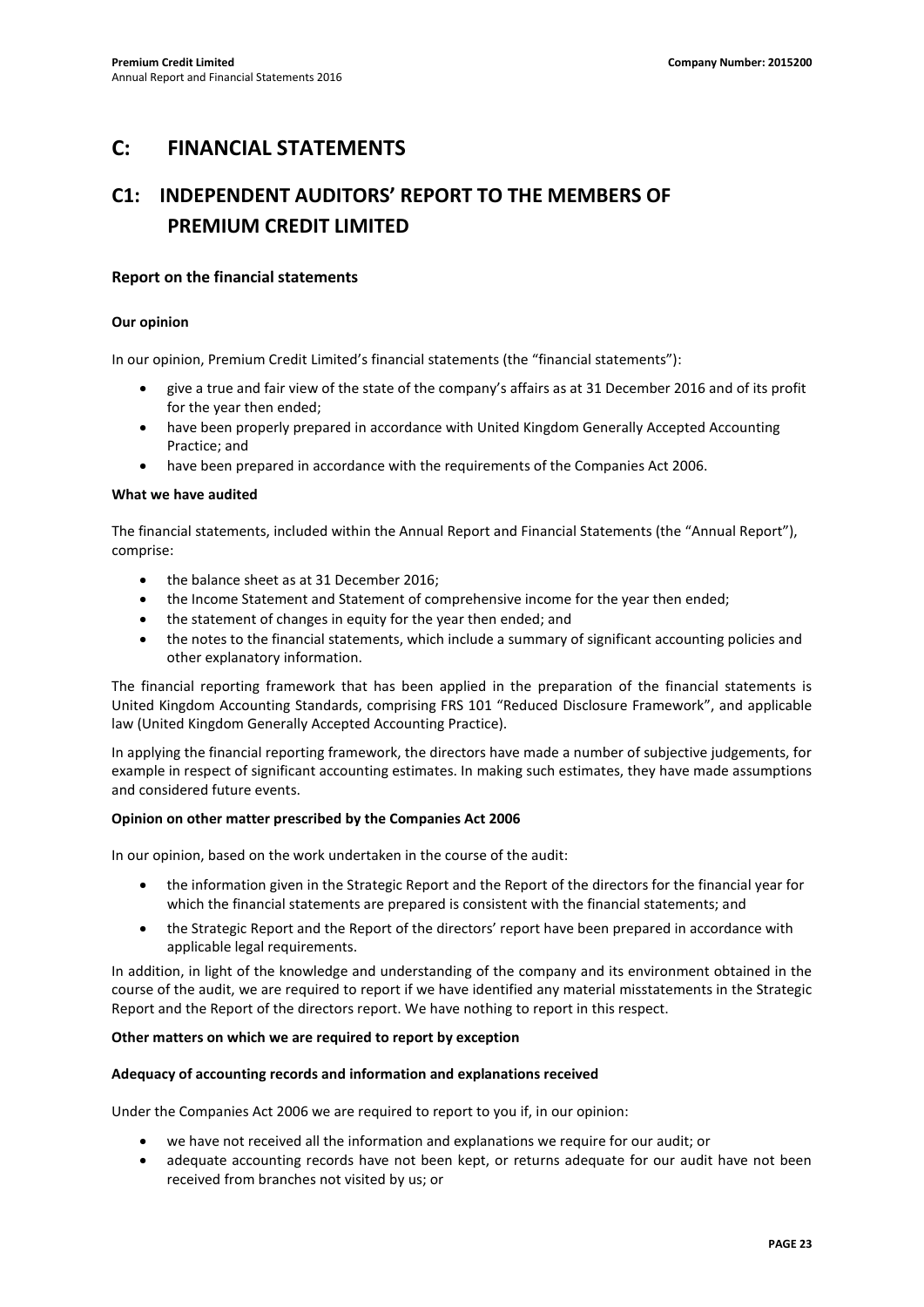#### **Premlum Credit Limited**

Annual Report and Financial Statements 2016

the financial statements are not in agreement with the accounting records and returns.

We have no exceptions to report arising from this responsibility.

#### Directors' remuneration

Under the Companies Act 2006 we are required to report to you if, in our opinion, certain disclosures of directors' remuneration specified by law are not made. We have no exceptions to report arising from this responsibility.

### Responsibilities for the financial statements and the audit

#### Our responsibilities and those of the directors

As explained more fully in the Statement of Directors' Responsibilities set out on pages 21 and 22, the directors are responsible for the preparation of the financial statements and for being satisfied that they give a true and fair view.

Our responsibility is to audit and express an opinion on the financial statements in accordance with applicable law and International Standards on Auditing (UK and Ireland) ("ISAs (UK & Ireland)"). Those standards require us to comply with the Auditing Practices Board's Ethical Standards for Auditors.

This report, including the opinions, has been prepared for and only for the company's members as a body in accordance with Chapter 3 of Part 16 of the Companies Act 2006 and for no other purpose. We do not, in giving these opinions, accept or assume responsibility for any other purpose or to any other person to whom this report is shown or into whose hands it may come save where expressly agreed by our prior consent in writing.

#### What an audit of financial statements involves

We conducted our audit in accordance with ISAs (UK & Ireland). An audit involves obtaining evidence about the amounts and disclosures in the financial statements sufficient to give reasonable assurance that the financial statements are free from material misstatement, whether caused by fraud or error. This includes an assessment of:

- whether the accounting policies are appropriate to the company's circumstances and have been consistently applied and adequately disclosed;
- the reasonableness of significant accounting estimates made by the directors; and  $\bullet$
- the overall presentation of the financial statements.

We primarily focus our work in these areas by assessing the directors' judgements against available evidence, forming our own judgements, and evaluating the disclosures in the financial statements.

We test and examine information, using sampling and other auditing techniques, to the extent we consider necessary to provide a reasonable basis for us to draw conclusions. We obtain audit evidence through testing the effectiveness of controls, substantive procedures or a combination of both.

In addition, we read all the financial and non-financial information in the Annual Report to identify material inconsistencies with the audited financial statements and to identify any information that is apparently materially incorrect based on, or materially inconsistent with, the knowledge acquired by us in the course of performing the audit. If we become aware of any apparent material misstatements or inconsistencies we corsider the implications for our report. With respect to the Strategic Report and Report of the directors, we consider whether those reports include the disclosures required by applicable legal requirements.

Matthew Falconer (Senior Statutory Auditor) for and on behalf of PricewaterhouseCoopers LLP **Chartered Accountants and Statutory Auditors** London

 $\mathscr{O}$  April 2017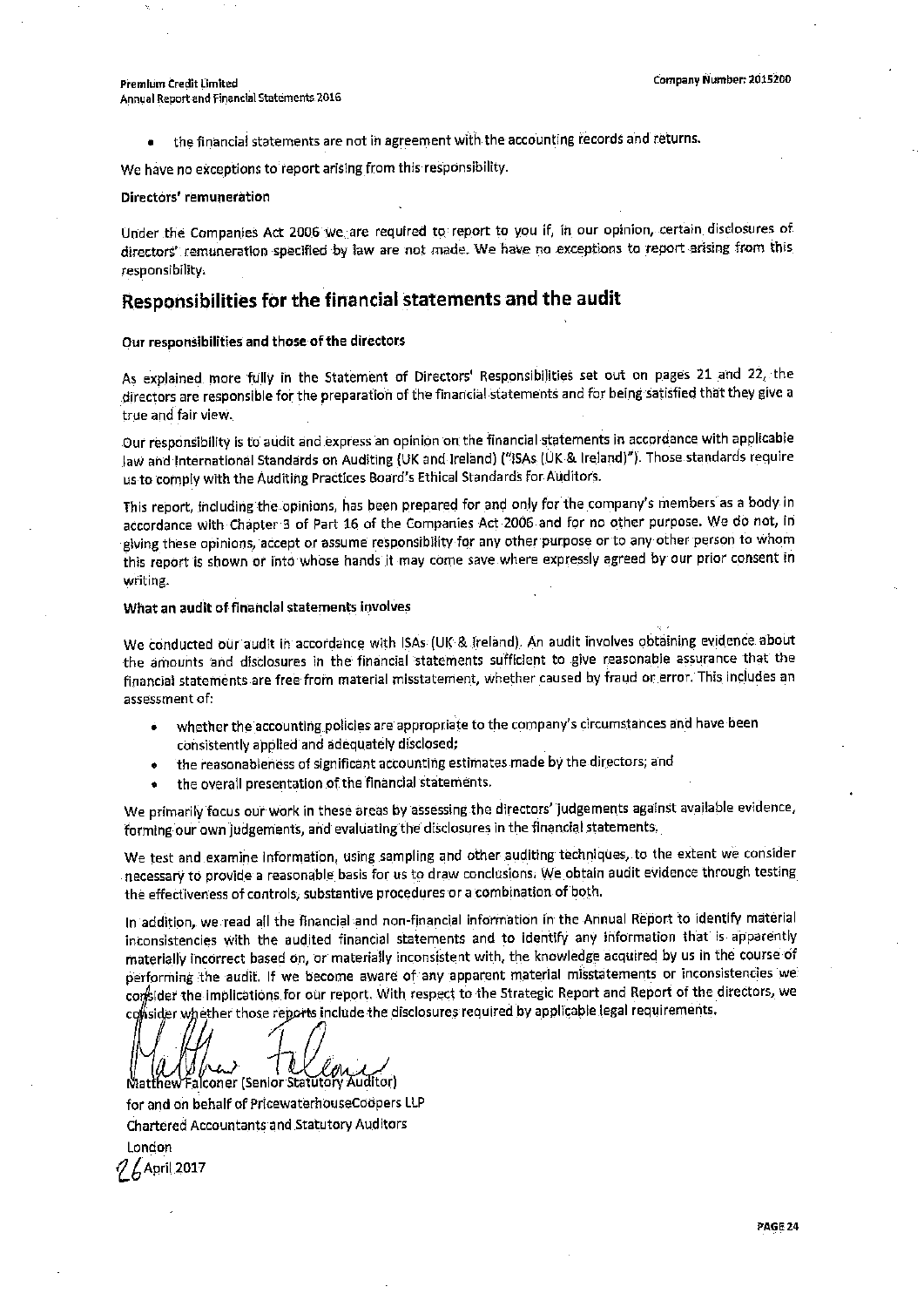## <span id="page-24-0"></span>**C2: INCOME STATEMENT**

For the year ended 31 December 2016

|                                                  | <b>Notes</b> | 2016      | 2015      |
|--------------------------------------------------|--------------|-----------|-----------|
|                                                  |              | f'000     | f'000     |
| Interest income                                  |              | 120,098   | 112,971   |
| Interest expense                                 |              | (20, 403) | (23,051)  |
| Net interest income                              | 5            | 99,695    | 89,920    |
| Fee and commission income                        | 6            | 18,725    | 18,293    |
| Fee and commission expense                       | 7            | (6,070)   | (5,033)   |
| <b>Total income</b>                              |              | 112,350   | 103,180   |
| <b>Administrative expenses</b>                   | 8            | (51, 968) | (69, 961) |
| Operating profit before tax                      |              | 60,382    | 33,219    |
| Financing income                                 | 10           | 57        | 104       |
| <b>Profit before tax</b>                         |              | 60,439    | 33,323    |
| Income tax expense                               | 11           | (2,861)   | (344)     |
| Profit for the year attributable to shareholders |              | 57,578    | 32,979    |

There is no material difference between the above results and their historical cost equivalents.

Results relate to continuing operations.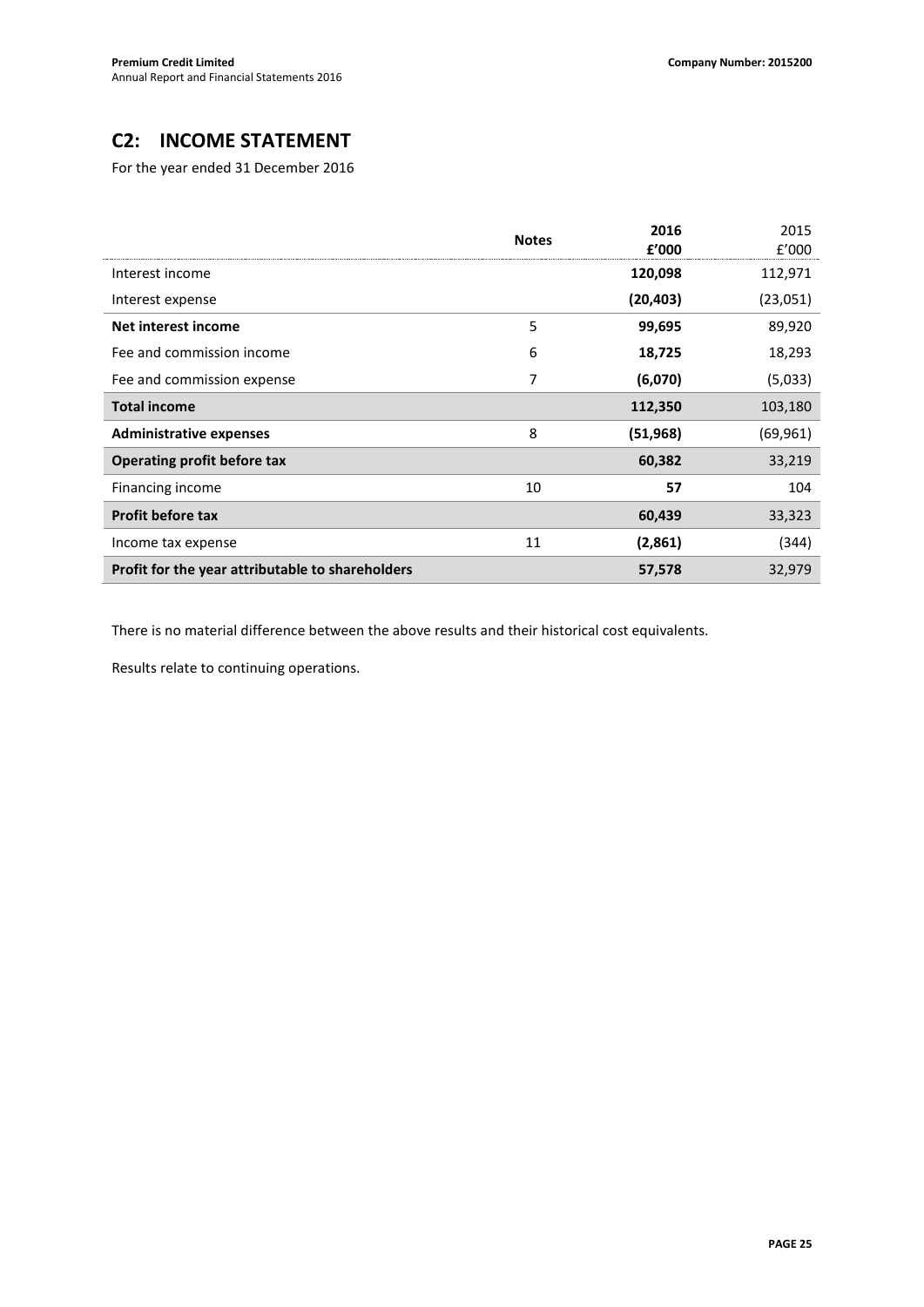## <span id="page-25-0"></span>**C3: STATEMENT OF COMPREHENSIVE INCOME**

For the year ended 31 December 2016

|                                                    | 2016   | 2015   |
|----------------------------------------------------|--------|--------|
|                                                    | f'000  | f'000  |
| Profit after tax for the year                      | 57,578 | 32.979 |
| Other comprehensive income                         |        |        |
| Items that may subsequently be reclassified to the |        |        |
| income statement:                                  |        |        |
| Foreign currency translation gains/(losses)        | 2.087  | (500)  |
| Other comprehensive income for the year            | 2,087  | (500)  |
| Total comprehensive income for the year            | 59,665 | 32.479 |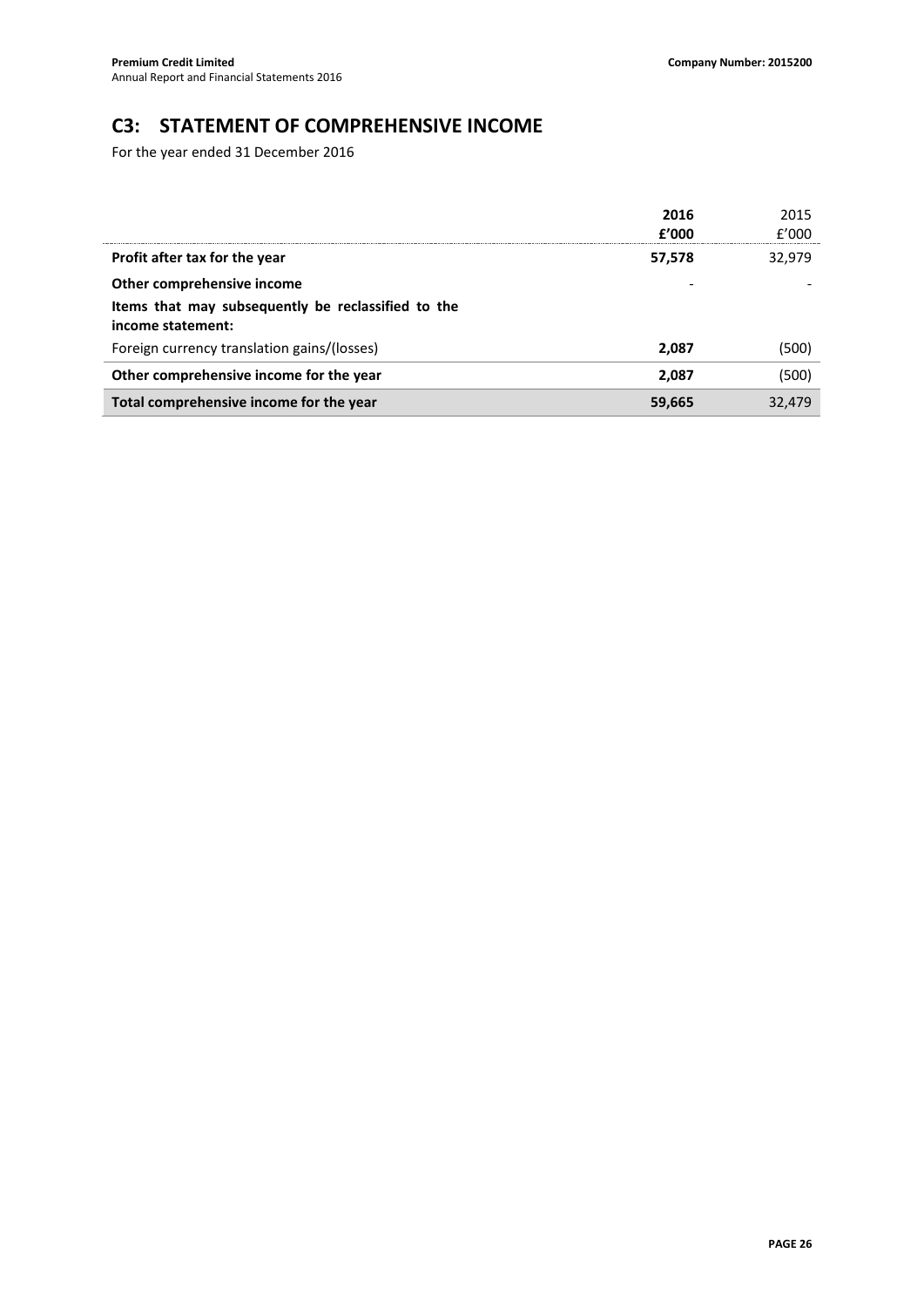$\gamma_{\mu}$  is

 $\overline{a}$ 

### **C4: BALANCE SHEET**

As at 31 December 2016

 $\bar{r}$ 

 $\mathbf{v}_i$ 

|                                       | <b>Notes</b> | 31 Dec 2016 | 31 Dec 2015 |
|---------------------------------------|--------------|-------------|-------------|
|                                       |              | £'000       | £'000       |
| Assets                                |              |             |             |
| <b>Non-current assets</b>             |              |             |             |
| Intangible assets                     | 12           | 9,834       | 5,072       |
| Property, plant and equipment         | 13           | 6,188       | 3,428       |
| Loans and advances to customers       | 14           | 3,319       | 191         |
| Prepayments and other receivables     | 15           | 11,619      | 7,219       |
| Deferred tax assets                   | 16           | 471         | 423         |
| <b>Total non-current assets</b>       |              | 31,431      | 16,333      |
| <b>Current assets</b>                 |              |             |             |
| Loans and advances to customers       | 14           | 1,496,840   | 1,449,547   |
| Prepayments and other receivables     | 15           | 40,441      | 27,999      |
| Cash and cash equivalents             | 17           | 29,084      | 30,408      |
| <b>Total current assets</b>           |              | 1,566,365   | 1,507,954   |
| <b>Total assets</b>                   |              | 1,597,796   | 1,524,287   |
| <b>Liabilities</b>                    |              |             |             |
| <b>Current liabilities</b>            |              |             |             |
| Trade and other payables              | 18           | 1,400,960   | 1,356,116   |
| <b>Total current liabilities</b>      |              | 1,400,960   | 1,356,116   |
| <b>Total liabilities</b>              |              | 1,400,960   | 1,356,116   |
| Equity                                |              |             |             |
| Called up share capital               | 19           | 10          | 10          |
| Retained earnings                     |              | 196,312     | 169,734     |
| Other reserves.                       |              | 514         | (1,573)     |
| <b>Total shareholders' equity</b>     |              | 196,836     | 168,171     |
| <b>Total equity &amp; liabilities</b> |              | 1,597,796   | 1,524,287   |

The financial statements on pages 25 to 48 were approved by the Board of Directors on 25 April 2017 and signed on its behalf by:

Ą

شت 1 Ł.

**Thomas Woolgrove, Director**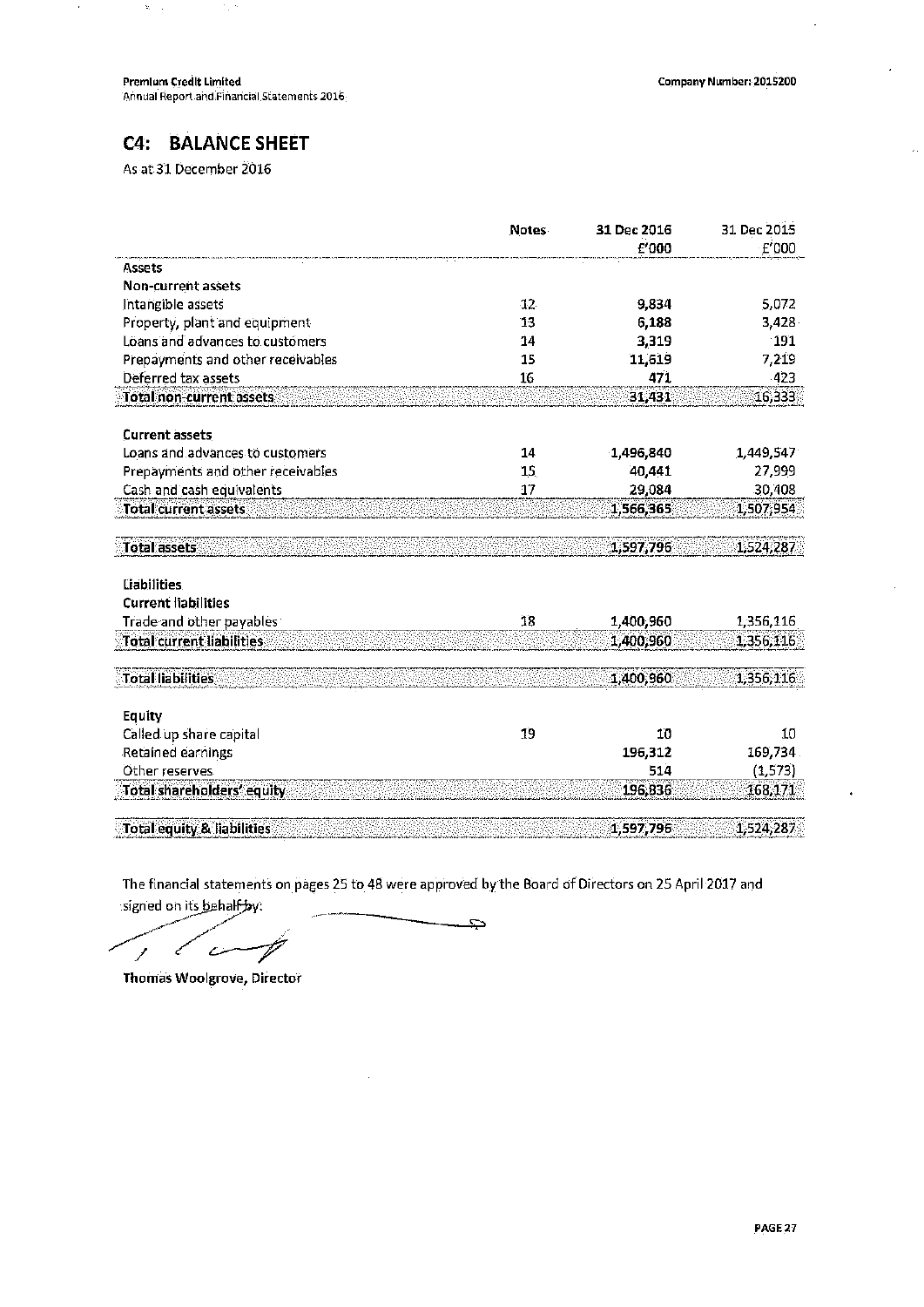## <span id="page-27-0"></span>**C5: STATEMENT OF CHANGES IN EQUITY**

For the year ended 31 December 2016

| £'000                                             | <b>Notes</b> | Called up<br><b>Share</b><br>Capital | <b>Retained</b><br><b>Earnings</b> | Other<br><b>Reserves</b>     | <b>Total</b><br><b>Equity</b> |
|---------------------------------------------------|--------------|--------------------------------------|------------------------------------|------------------------------|-------------------------------|
| A 1 January 2015                                  |              | 10                                   | 160,244                            | (1,073)                      | 159,181                       |
|                                                   |              |                                      |                                    |                              |                               |
| Profit for the year                               |              | $\overline{\phantom{0}}$             | 32,979                             |                              | 32,979                        |
| Foreign currency translation losses               |              |                                      | $\overline{\phantom{a}}$           | (500)                        | (500)                         |
| Total comprehensive income/(expense) for the year |              | $\overline{\phantom{a}}$             | 32,979                             | (500)                        | 32,479                        |
| Transactions with owners:                         |              |                                      |                                    |                              |                               |
| Dividends paid                                    | 20           | $\overline{\phantom{a}}$             | (23, 489)                          |                              | (23, 489)                     |
|                                                   |              |                                      |                                    |                              |                               |
| At 31 December 2015 and 1 January 2016            |              | 10                                   | 169,734                            | (1, 573)                     | 168,171                       |
|                                                   |              |                                      |                                    |                              |                               |
| Profit for the year                               |              | $\overline{\phantom{a}}$             | 57,578                             | $\qquad \qquad \blacksquare$ | 57,578                        |
| Foreign currency translation gains                |              |                                      | $\overline{\phantom{a}}$           | 2,087                        | 2,087                         |
| Total comprehensive income for the year           |              | $\overline{\phantom{a}}$             | 57,578                             | 2,087                        | 59,665                        |
| Transactions with owners:                         |              |                                      |                                    |                              |                               |
| Dividends paid                                    | 20           | -                                    | (31,000)                           |                              | (31,000)                      |
|                                                   |              |                                      |                                    |                              |                               |
| At 31 December 2016                               |              | 10                                   | 196,312                            | 514                          | 196,836                       |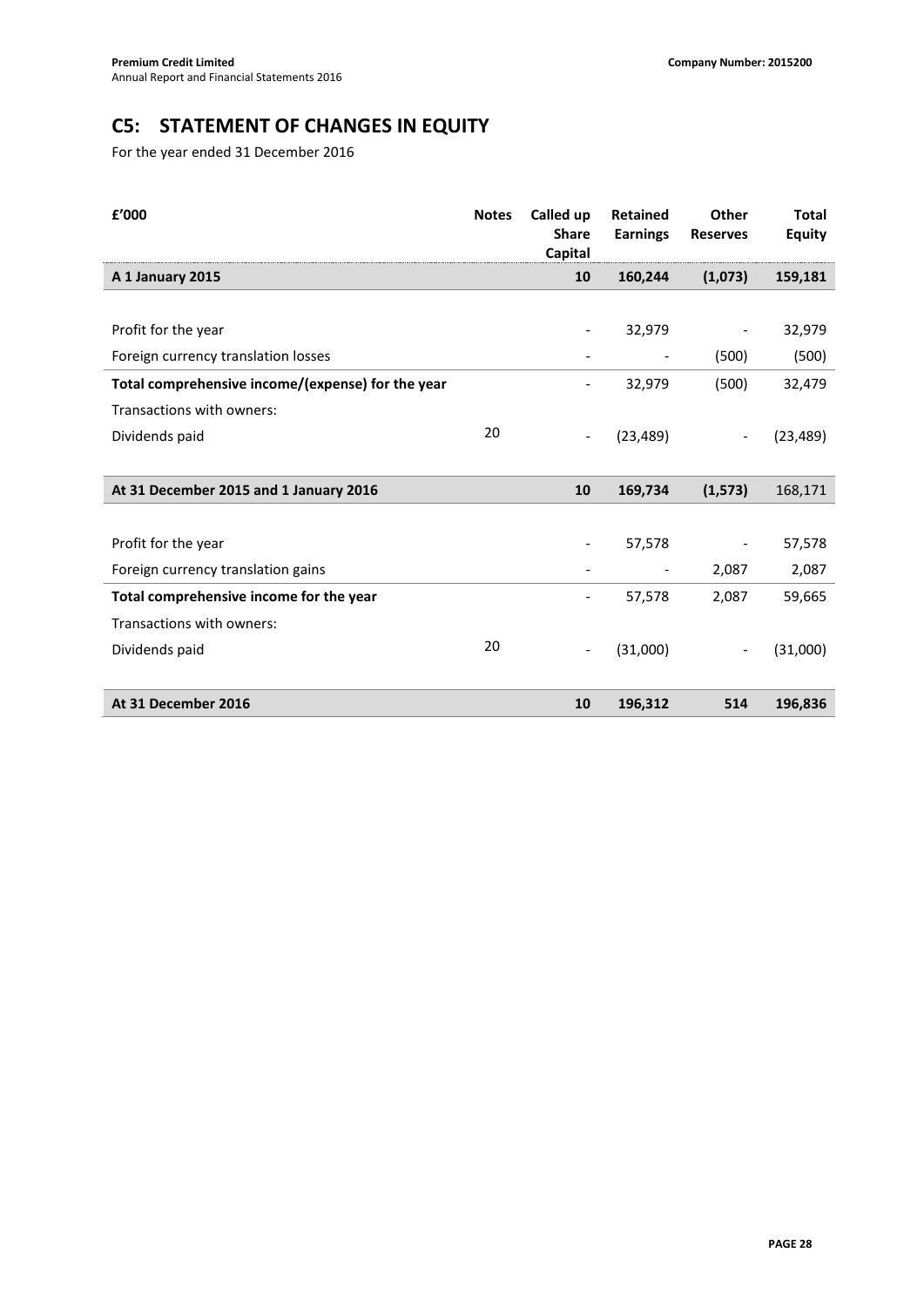## <span id="page-28-0"></span>**C6: NOTES TO THE FINANCIAL STATEMENTS**

### **1. GENERAL INFORMATION**

Premium Credit Limited ('the Company') is a private limited company that finances insurance premiums and facilitates instalment services in the UK and Ireland. The company is incorporated and domiciled in England and Wales.

### **2. ACCOUNTING POLICIES**

A summary of the principal accounting policies, which have been applied consistently, is set out below:

#### **(a) Basis of preparation**

The financial statements of Premium Credit Limited have been prepared in accordance with Financial Reporting Standard 101, 'Reduced Disclosure Framework' (FRS 101). The financial statements have been prepared under the historical cost convention and in accordance with the Companies Act 2006, as applicable to companies using FRS101.

The preparation of financial statements in conformity with FRS 101 requires the use of certain critical accounting estimates. It also requires management to exercise its judgement in the process of applying the Company's accounting policies. The areas involving a higher degree of judgement or complexity, or areas where assumptions and estimates are significant to the consolidated financial statements are disclosed in note 3.

The Company has taken advantage of the exemption under s.400 of the Companies Act 2006 not to prepare Group financial statements as it is a wholly owned subsidiary of Mizzen Mezzco Limited.

The following exemptions from the requirements of FRS 101 have been applied in the preparation of these financial statements, in accordance with FRS 101:

- The requirements of paragraphs 45(b) and 46 to 52 of IFRS 2 Share-based Payment.
- The requirements of IFRS 7 Financial Instruments: Disclosures.
- The requirements of paragraphs 91 to 99 of IFRS 13 Fair Value Measurement.
- The requirement in paragraph 38 of IAS 1 Presentation of Financial Statements to present comparative information in respect of:
	- Paragraph 79(a)(iv) of IAS 1;
	- Paragraph 73(e) of IAS 16 Property, Plant and Equipment;
	- Paragraph 118(e) of IAS 38 Intangible Assets;
- The requirements of paragraphs 10(d), 10(f), 16, 38A, 38B, 38C, 38D, 40A, 40B, 40C, 40D, 111 and 134 to 136 of IAS 1 Presentation of Financial Statements.
- The requirements of IAS 7 Statement of Cash Flows.
- The requirements of paragraphs 30 and 31 of IAS 8 Accounting Policies, Changes in Accounting Estimates and Errors.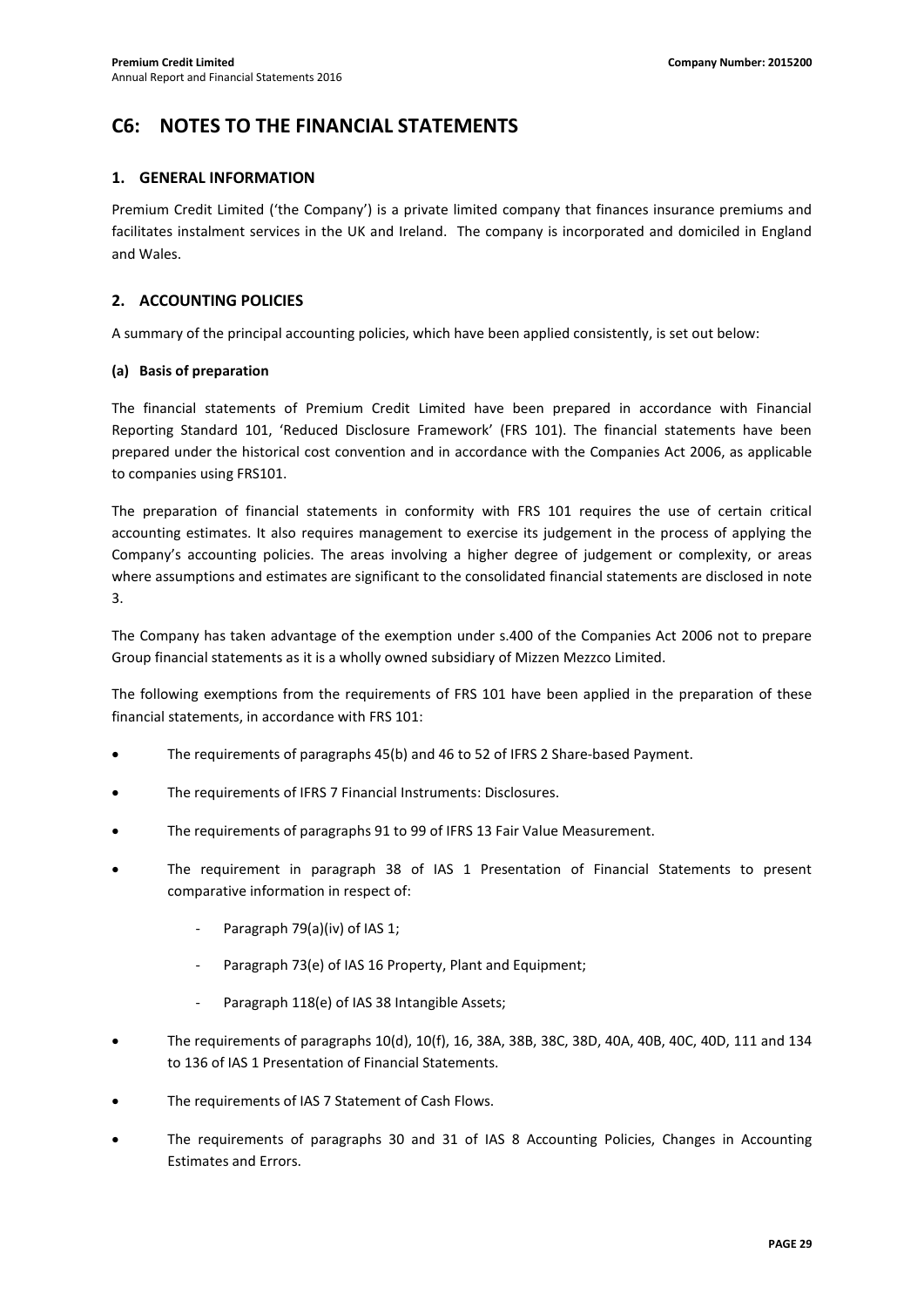- The requirements of paragraphs 17 of IAS 24 Related Party Disclosures.
- The requirements in IAS 24 Related Party Disclosures to disclose related party transactions entered into between two or more members of a group.
- The requirements of paragraphs 130(f)(ii), 130(f)(iii), 134(d) to 134(f) and 135(c) to 135(e) of IAS 36 Impairment of Assets, provided that equivalent disclosures are included in the consolidated financial statements of the group in which the entity is consolidated.

#### **(b) Going concern**

The directors have assessed the company's cash flow forecasts and considered the ability of the entity to operate as a going concern based on the conclusions drawn with respect to financial, interest rate, credit, liquidity, foreign exchange, regulatory and compliance, and operational risks, as outlined in the strategic report. As such, these financial statements have been prepared on the going concern basis.

#### **(c) Net interest income recognition**

Interest income and expense for all financial instruments measured at amortised cost are recognised using the effective interest rate method.

The effective interest rate method is a method of calculating the amortised cost of a financial asset or financial liability (or group of financial assets or liabilities) and of recognising the interest income or interest expense over the expected life of the asset or liability. The effective interest rate is the rate that exactly discounts estimated future cash flows to the instrument's initial carrying amount. Calculation of the effective interest rate takes into account fees receivable that are an integral part of the instrument's yield, early redemption fees and transaction costs. All contractual and behavioural terms of a financial instrument are considered when estimating future cash flows.

#### **(d) Fee and commission income recognition**

Fees in respect of services are recognised on an accrual basis when the service to the customer has been provided. The arrangements are generally contractual and the cost of providing the service is incurred as the service is rendered. The price is fixed and always determinable. The Company generates fees from the financing of insurance policies and other instalment services underwritten or delivered by third party insurers or suppliers. This is based on fee rates that are independent of the profitability of the underlying insurance policies or fee plan.

#### **(e) Taxation**

Current tax is provided at amounts expected to be paid (or recovered) using the tax rates and laws that have been enacted or substantively enacted as at the balance sheet date.

Deferred tax is recognised in respect of all timing differences that have originated but not reversed at the balance sheet date where transactions or events have occurred at that date that will result in an obligation to pay more, or a right to pay less or to receive more tax in the future, with the following two exceptions:

1. Provision is made for deferred tax that would arise on remittance of the retained earnings of overseas subsidiaries, associates and joint ventures only to the extent that, at the balance sheet date, dividends have been accrued as receivable; and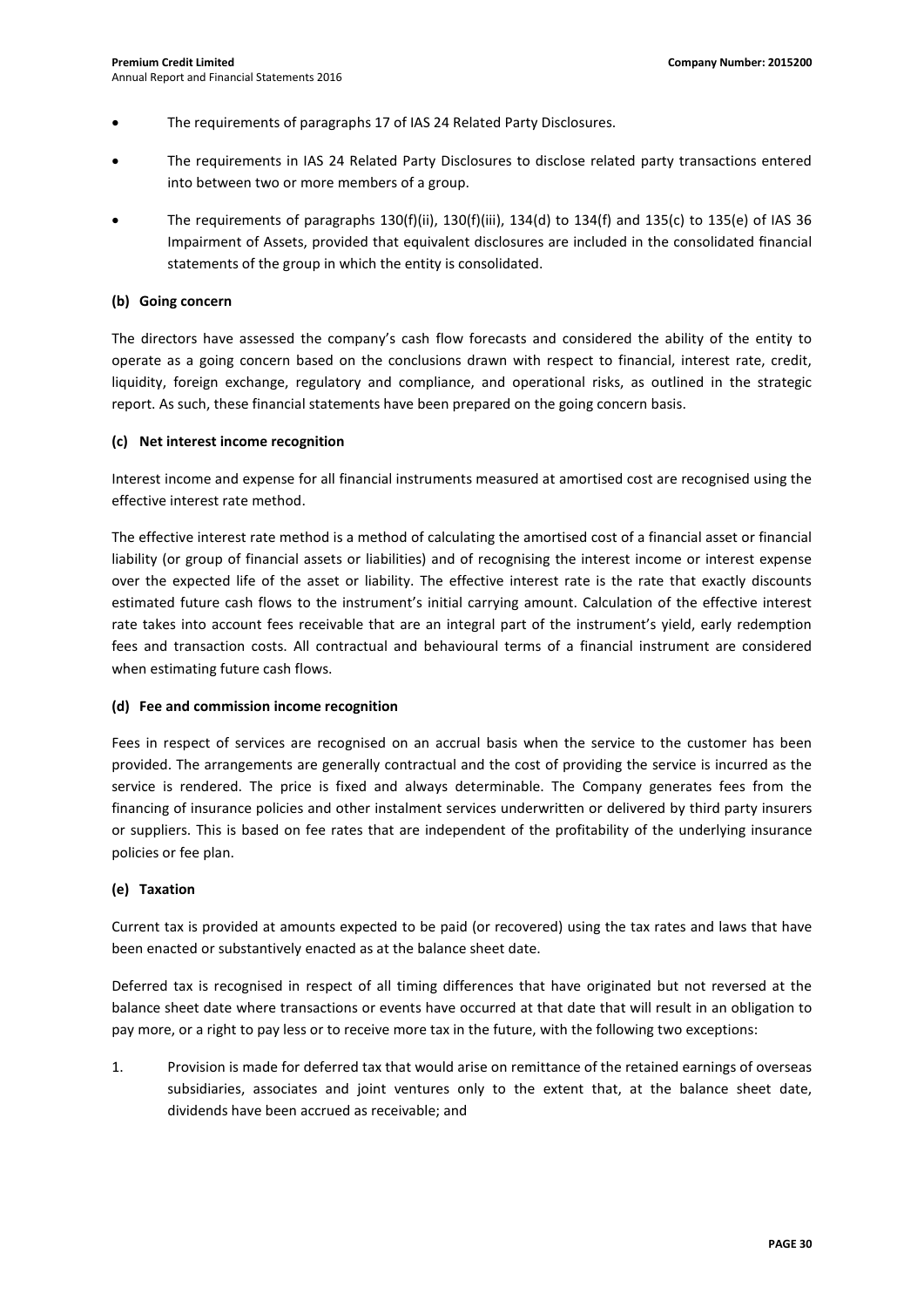2. Deferred tax assets are recognised only to the extent that the directors consider that it is more likely than not that there will be sufficient taxable profits from which the future reversal of the underlying timing differences can be deducted.

Deferred tax is measured on an undiscounted basis at the tax rates that are expected to apply in the periods in which timing differences reverse, based on tax rates and laws enacted or substantively enacted at the balance sheet date.

### **(f) Foreign currency translation**

Transactions in foreign currencies are recorded at the rate ruling at the date of the transaction. All monetary assets and liabilities expressed in foreign currencies are translated into Pounds Sterling at rates of exchange ruling at the end of the financial year. Differences between the translated transactions and subsequent cash settlements, or related translated balances, are taken to the income statement.

The balance sheets for foreign operations are consolidated at the rate of exchange ruling at the balance sheet date. The income statement accounts are consolidated using the average rate for the year. The exchange differences arising on the retranslation of opening net assets are taken directly to reserves.

#### **(g) Cash and cash equivalents**

Cash and cash equivalents comprise deposits with banks.

#### **(h) Financial instruments**

The company classifies a financial instrument that it issues as a financial asset, financial liability or an equity instrument in accordance with the substance of the contractual arrangement. An instrument is classified as a liability if it is a contractual obligation to deliver cash or another financial asset, or to exchange financial assets or financial liabilities on potentially unfavourable terms. An instrument is classified as equity if it evidences a residual interest in the assets of the company after the deduction of liabilities.

#### **Financial liabilities**

Interest bearing borrowings are recognised initially at fair value less attributable transaction costs. Subsequent to initial recognition, interest bearing borrowings are stated at amortised costs with any difference between cost and redemption value being recognised in the income statement over the period of the borrowings on an effective interest basis. The Company does not hold any financial liabilities classified as held for trading.

#### **Financial assets**

The Company classifies its financial assets in the following categories: at fair value through profit or loss (FVTPL), loans and receivables. Management determines the classification of its financial instruments at initial recognition. Purchases and sales of financial assets are recognised on the trade date – the date on which the company commits to purchase or sell the asset. Financial assets at FVTPL include financial assets held for trading and those designated at fair value through profit or loss at inception. Financial assets held at FVTPL are recognised at fair value with any gains or losses included in the income statement in the period in which they arise. Transaction costs are expensed at the time of initial recognition. Derivative financial assets are classified as held for trading unless they are accounted for as an effective hedging instrument; such instruments are not separately categorised in the balance sheet.

Loans and receivables are non-derivative financial assets with fixed or determinable payments that are not quoted in an active market. Subsequent to initial recognition at fair value plus transaction costs, these assets are carried at amortised cost using the effective interest method, less any impairment.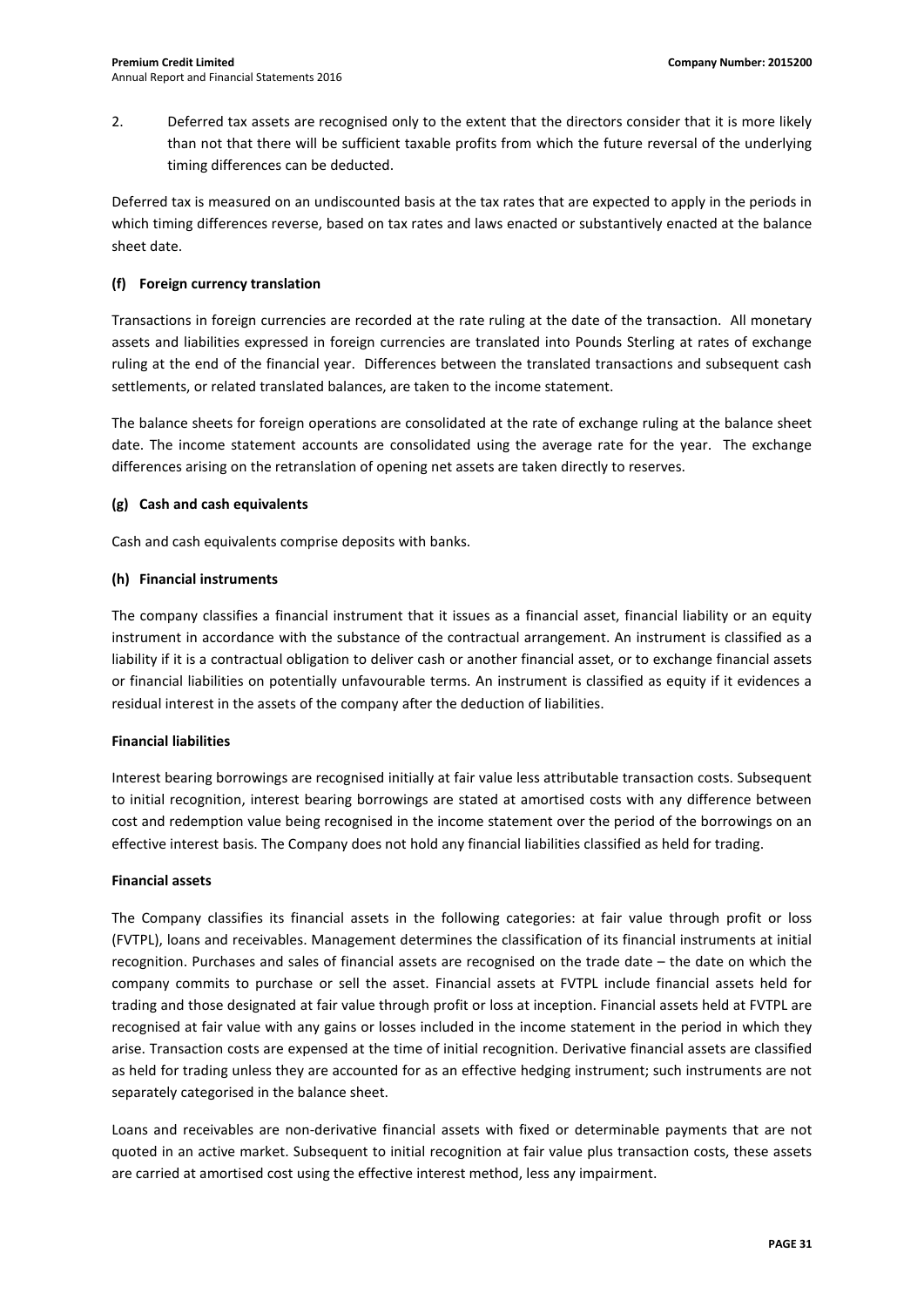#### **(i) Derecognition of financial assets and liabilities**

Financial assets are derecognised when the contractual rights to receive cash flows have expired or where substantially all of the risks and rewards of ownership have been transferred and the transfer qualifies for derecognition. Financial liabilities are derecognised when they have been redeemed or otherwise extinguished. In line with IAS 39, an exchange between an existing borrower and lender of debt instruments with substantially different terms is accounted for as an extinguishment of the original financial liability and the recognition of a new financial liability. Qualitative and quantitative factors are considered in determination of substantially different terms.

Collateral furnished by the Company under securitisation is not derecognised because the company retains substantially all the risks and rewards on the basis of the predetermined repurchase price; therefore the criteria for derecognition are not met.

#### **(j) Offsetting of financial instruments**

Financial assets and liabilities are offset and the net amount reported in the consolidated statement of financial position when there is a legally enforceable right to offset the recognised amounts and there is an intention to settle on a net basis, or to realise an asset and settle a liability simultaneously.

#### **(k) Impairment of financial assets**

The company assesses at each reporting date whether there is any objective evidence that a financial asset or group of financial assets is impaired. A financial asset or portfolio of financial assets is impaired and an impairment loss incurred if there is objective evidence that an event or events since initial recognition of the asset have adversely affected the amount or timing of future cash flows from the asset.

#### **Financial assets carried at amortised cost**

If there is objective evidence that an impairment loss on a financial asset or group of financial assets classified as loans and receivables has been incurred, the company measures the amount of the loss as the difference between the carrying amount of the asset or group of assets and the present value of estimated future cash flows from the asset or group of assets discounted at the effective interest rate of the instrument(s) at initial recognition. Impairment losses are assessed individually for financial assets that are significant and collectively for assets that are not individually significant. In making the collective assessment of impairment, financial assets are grouped into portfolios on the basis of similar risk characteristics. Future cash flows from these portfolios are estimated on the basis of the contractual cash flows and historical loss experience for assets with similar credit risk characteristics. Historical loss experience is adjusted, on the basis of currently observable data, to reflect the effects of current conditions.

Impairment losses are recognised in the income statement and the carrying amount of the financial asset or group of financial assets is reduced by establishing an allowance for impairment losses. If in a subsequent year the amount of the impairment loss reduces and the reduction can be related objectively to an event after the impairment was recognised, the previously recognised loss is reversed by adjusting the allowance. Once an impairment loss has been recognised on a financial asset or group of financial assets, interest income is recognised on the carrying amount using the rate of interest at which estimated future cash flows were discounted in measuring impairment.

When a loan is deemed uncollectible it is written off against the related provision for loan impairment after all of the necessary procedures have been completed and the amount of the loss has been determined. Subsequent recoveries of amounts previously written off and that are received from customers or other third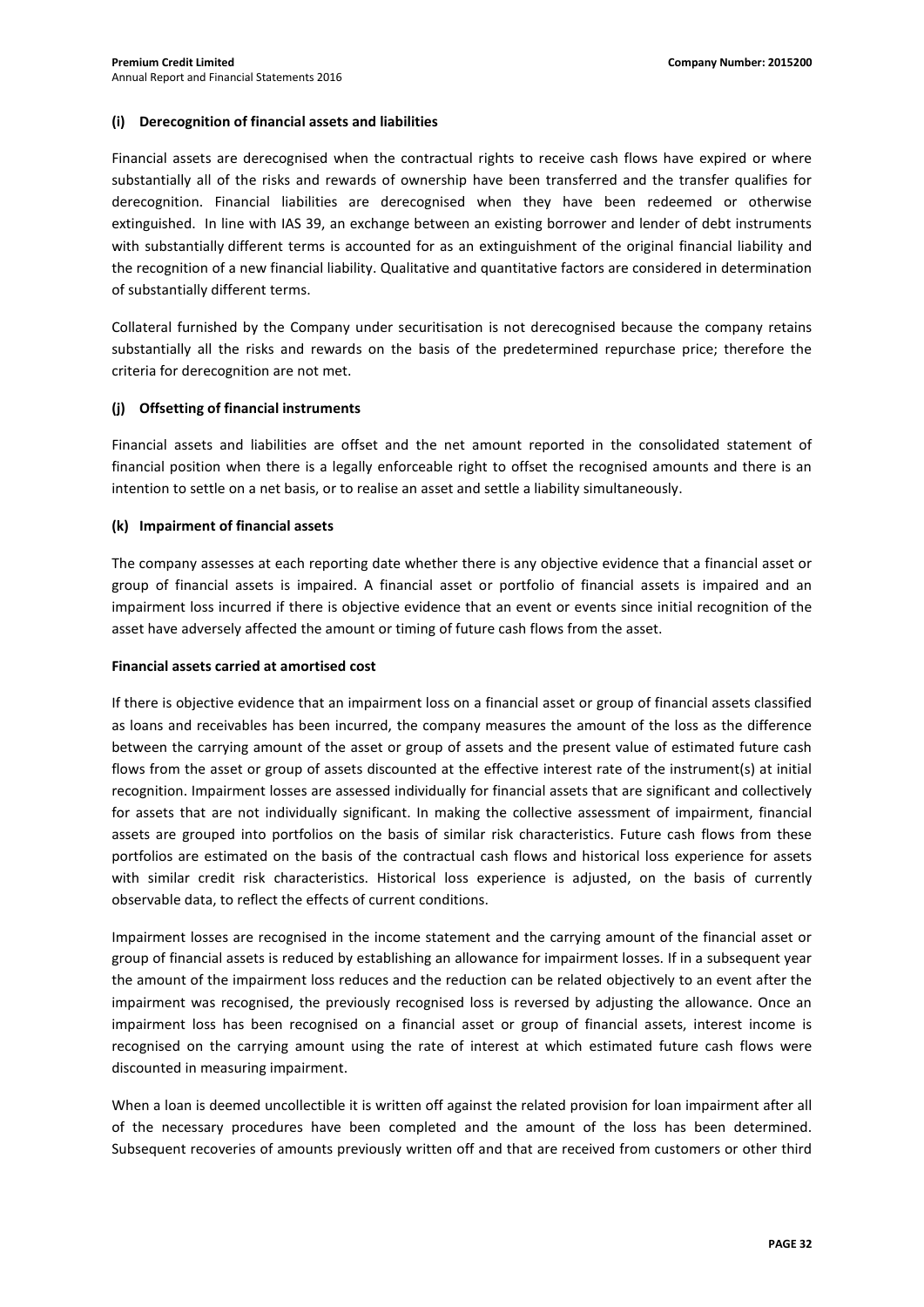parties are recognised directly in the income statement as a reduction in the loan impairment charge for the period.

#### **(l) Impairment of non-financial assets**

Non-financial assets are reviewed for impairment when there are indications that the carrying value may not be recoverable. In the event that an asset's carrying amount is determined to be greater than its recoverable amount it is written down immediately. The recoverable amount is the higher of the asset's fair value less costs to sell and its value in use. For the purposes of assessing impairment, assets are grouped at the lowest levels for which there are separately identifiable cash flows (cash generating units). Non-financial assets that have suffered an impairment are reviewed for possible reversal of the impairment at each reporting date with the exception of goodwill.

#### **(m) Property, plant and equipment**

#### **Owned assets**

Items of property, plant and equipment are stated at historical cost less accumulated depreciation and any impairment losses. Historical cost includes expenditure that is directly attributable to the acquisition of the items. Subsequent expenditure is included in the asset's carrying amount or recognised as a separate asset, as appropriate, only when it is probable that future economic benefits associated with the item will flow to the Company. All other repairs and maintenance costs are charged to the income statement in the period in which they are incurred.

Depreciation is charged to the income statement on a straight-line basis so as to allocate the costs less residual value over their estimated useful lives. Depreciation commences on the date that the asset is brought into use. Work in Progress assets are not depreciated until they are brought into use and transferred to the appropriate category of property, plant and equipment. Estimated useful lives for property, plant and equipment are:

| Vehicles and equipment | 3 to 10 years  |
|------------------------|----------------|
| Leasehold improvements | 15 to 20 years |
| Leasehold offices      | 15 to 20 years |

The assets' residual values and useful lives are reviewed, and adjusted if appropriate, at each reporting date.

Gains and losses on disposals are determined by comparing proceeds with carrying amount. These are included in administrative expenses in the income statement.

#### **Leased assets**

Leases in terms of which the Company assumes substantially all the risks and rewards of ownership are classified as finance leases. Property acquired by way of finance lease is stated at an amount equal to the lower of its fair value and present value of the minimum lease payments at inception of the lease, less accumulated depreciation and impairment losses.

#### **Operating Leases**

Leases, in which substantially all of the risks and rewards of ownership are retained by the lessor, are classified as operating leases. Operating lease costs are charged to the income statement on a straight-line basis over the lease term.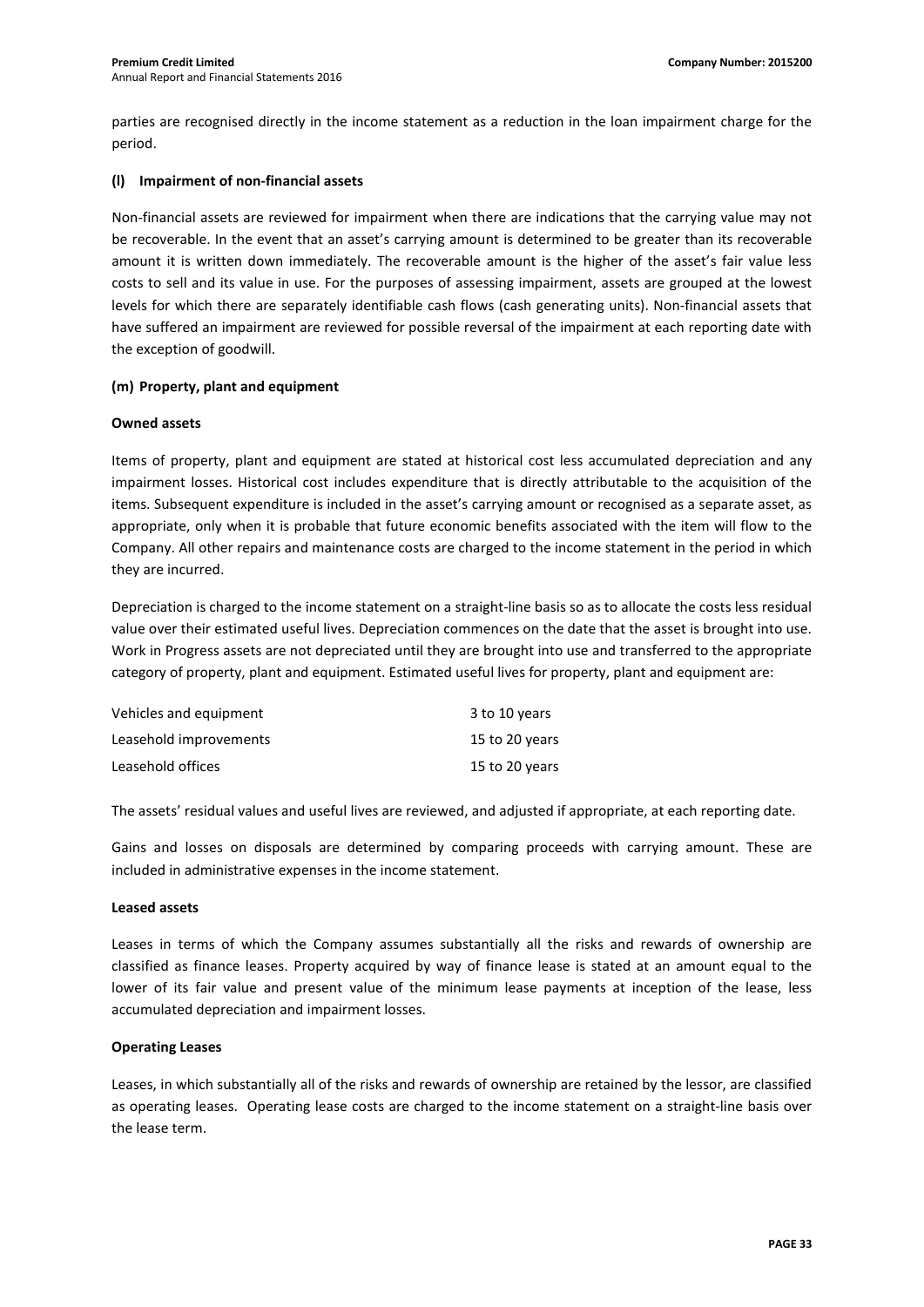#### **(n) Intangible assets**

Intangible assets that are acquired by the Group are stated at historical cost less accumulated amortisation and any impairment losses. Amortisation is charged to the consolidated statement of profit or loss on a straight-line basis over their estimated useful lives.

#### **Internally generated intangible assets**

Research costs are expensed as incurred. Expenditure incurred on the development of software is capitalised only if the following criteria are met:

- Technical feasibility has been demonstrated;
- The intention to complete development project (e.g. allocated budgets and resources, BOD approval);
- The ability to use or sell the results of the project;
- It is probable that the asset created will generate future economic benefits (e.g. existence of the market for the results of the project);
- Adequate technical, financial or other resources to complete the development and to use or sell the software are available; and
- The development cost of the asset can be measured reliably.

Only the costs that are directly attributable to generating the intangible assets are capitalised.

The following costs are not capitalised: Operations, General and Administration overheads, annual software licences, training, legal and professional fees related to disputes with suppliers.

Following the initial recognition of impairment expenditure, the cost is amortised over the estimated useful lives of the assets created. Amortisation commences on the date that the asset is brought into use. As assets categorised as Assets under construction/Work in progress are brought into use the assets are transferred to the appropriate classification within intangible assets. The estimated useful lives are as follows:

Capitalised development costs 3 to 5 years

#### **(o) Employee benefits**

Obligations for contributions to defined contribution pension plans are recognised as an expense in the income statement as incurred.

#### **(p) Provisions for liabilities and charges and contingent liabilities**

A provision is recognised where there is a present legal or constructive obligation as a result of a past event, it is more likely than not that an outflow of resources will be required to settle the obligation, and the amount can be reliably estimated.

Provisions are measured at the present value of the expected expenditure required to settle the obligation. A contingent liability is a possible obligation that is dependent on the outcome of uncertain future events not wholly within the control of the Company, or a present obligation where an outflow of resources is not likely or the amount cannot be reliably measured.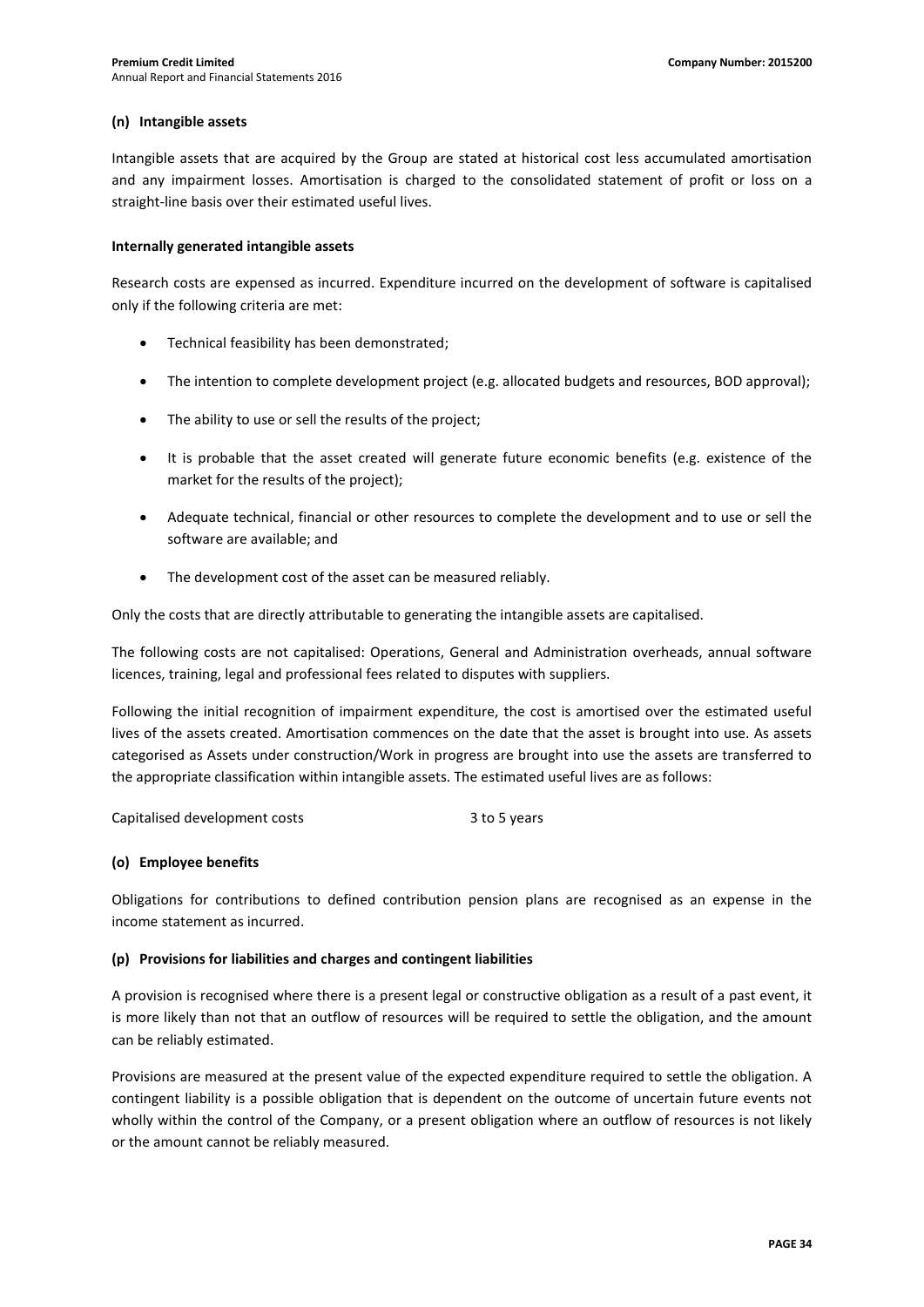Contingent liabilities are not recognised in the financial statements but are disclosed unless the possibility of an outflow of resources is remote.

#### **(q) Share capital**

Ordinary shares are classified as equity. Preference shares may be classified as equity or debt regarding their characteristics.

#### **(r) Dividends**

Dividends paid are reported in equity in the period they are approved by the Company's Board.

#### **(s) Investments**

Investments in subsidiaries, associates and joint ventures are held at historical cost less any applicable provision for impairment.

#### **(t) Pension Costs**

The Company participates in a defined contribution pension scheme operated by an independent fund manager. Contributions are charged to the income statement as they become payable in accordance with the rules of the scheme. The assets of the scheme are held separately from those of the Company.

#### **3. CRITICAL ACCOUNTING ESTIMATES AND JUDGEMENTS IN APPLYING ACCOUNTING POLICIES**

The reported results of the Company are sensitive to the accounting policies, assumptions and estimates that underlie the preparation of its financial statements. The Company's principal accounting policies are set out above. United Kingdom company law and FRS 101 require the Directors, in preparing the Company's financial statements, to select suitable accounting policies, apply them consistently and make judgements and estimates that are reasonable and prudent. Where accounting standards are not specific and management have to choose a policy, IAS 8 'Accounting Policies, Changes in Accounting Estimates and Errors' requires them to adopt policies that will result in relevant and reliable information in the light of the requirements and guidance in IFRS dealing with similar and related issues and the IASB Framework for the Preparation and Presentation of Financial Statements. The judgements and assumptions involved in the Company's accounting policies that are considered to be the most important to the portrayal of its financial condition are discussed below. The use of estimates, assumptions or models that differ from those adopted by the Company would affect its reported results.

#### **(a) Loan impairment provisions**

The Company's loan impairment provisions are established to recognise incurred impairment losses in its portfolio of customer loans classified as loans and receivables and carried at amortised cost. A loan is impaired when there is objective evidence that events since the loan was granted have affected expected cash flows from the loan. The impairment loss is the difference between the carrying value of the loan and the present value of estimated future cash flows at the loan's original effective interest rate.

The Company's loan impairment provisions are established on a portfolio basis taking into account the level of arrears, past loss experience and defaults based on portfolio trends. The most significant factor in establishing these provisions are the expected loss rates. These portfolios include receivables and other personal advances. The future credit quality of these portfolios is subject to uncertainties that could cause actual credit losses to differ materially from reported loan impairment provisions. These uncertainties include the economic environment, notably interest rates and their effect on customer spending, unemployment levels, payment behaviour and bankruptcy trends.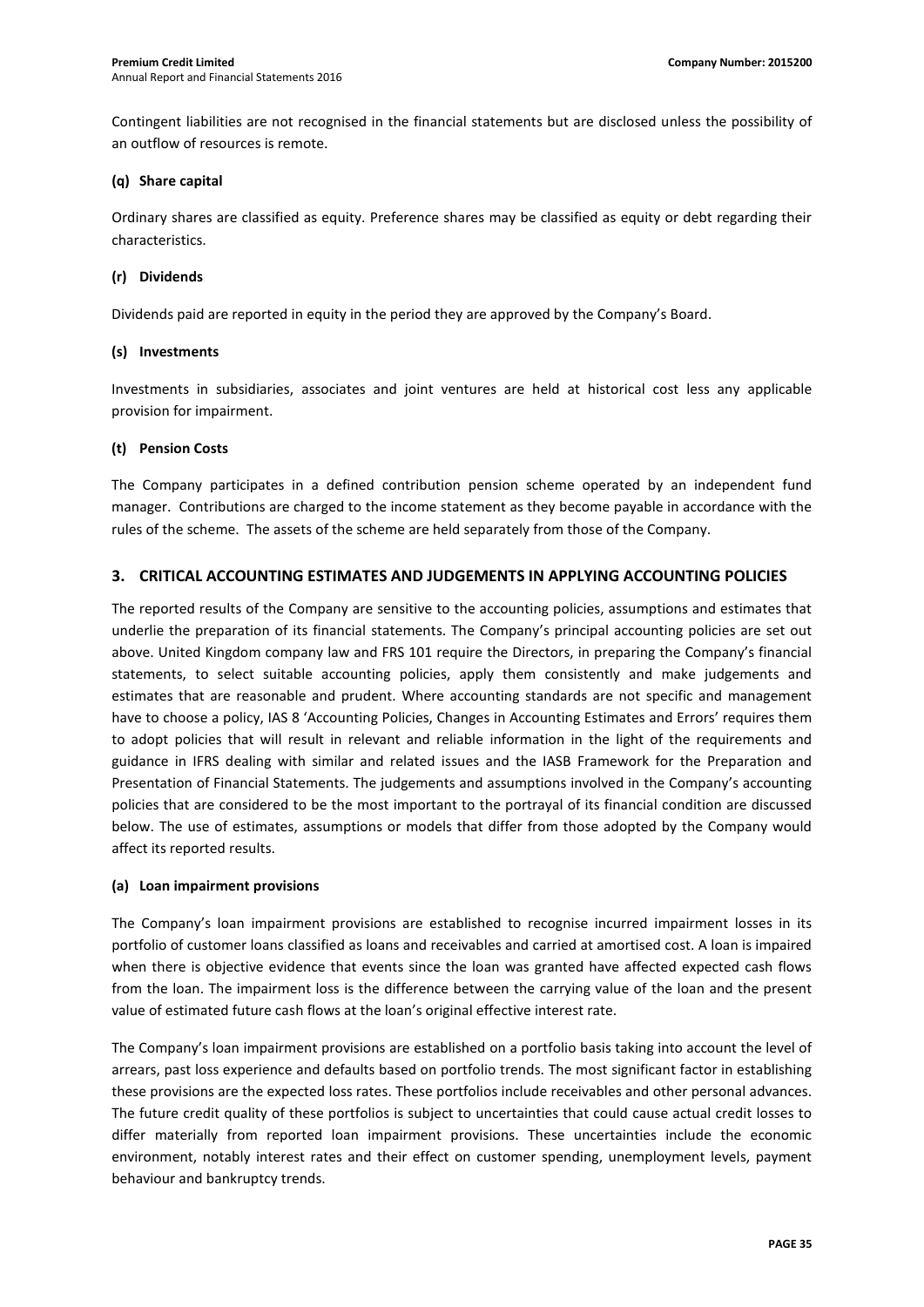#### **(b) Effective interest rate**

In calculating the effective interest rate of a financial instrument the Company takes into account all amounts that are integral to the yield. In the case of loans and advances to customers, judgement is applied in estimating future cash flows. Judgement is also required in estimating the expected average life of customer debt balances. A change in the estimate of any of the key variables in this calculation could have the potential to significantly impact income recognised in the income statement.

#### **(c) Development costs**

The Company has capitalised internally generated intangible assets as required in accordance with IAS 38. Management has assessed expected contribution to be generated from these assets and deemed an impairment adjustment of £0.9 million (2015: £nil) is required to the carrying value of the assets. Management consider it probable that software development activities in the course of construction will result in a deployable system. The recoverable amount of the assets has been determined based on value in use calculations which require the use of estimates and judgements.

#### **(d) Impairment of assets**

FRS 101 requires management to undertake an annual test for impairment test for assets with finite lives, to test for impairment if events or changes in circumstances indicate that the carrying amount of an asset may not be recoverable.

Impairment testing is an area involving management judgement, requiring assessment as to whether the carrying value of assets can be supported by the fair value less costs to sell or net present value of future cash flows derived from such assets using cash flow projections which have been discounted at an appropriate rate. In calculating the net present value of the future cash flows, certain assumptions have been made in respect of highly uncertain matters including management's expectations of growth and discount rates. Changing the assumptions selected by management could significantly affect the company's impairment evaluation and hence results. The company's review includes the key assumptions related to sensitivity in the cash flow projections.

#### **(e) Fair values estimation for financial instruments**

Fair value is the amount for which an asset could be exchanged, or a liability settled, between knowledgeable, willing parties in an arm's length transaction.

Short term receivables and payables, deemed to be one year or less, are measured at original invoice amount.

#### **4. SEGMENTAL REPORTING**

The company operates in one class of business, namely the financing of insurance premiums and instalment services, and in one geographical area, Europe. Accordingly, a segmental analysis of the company's business is not provided.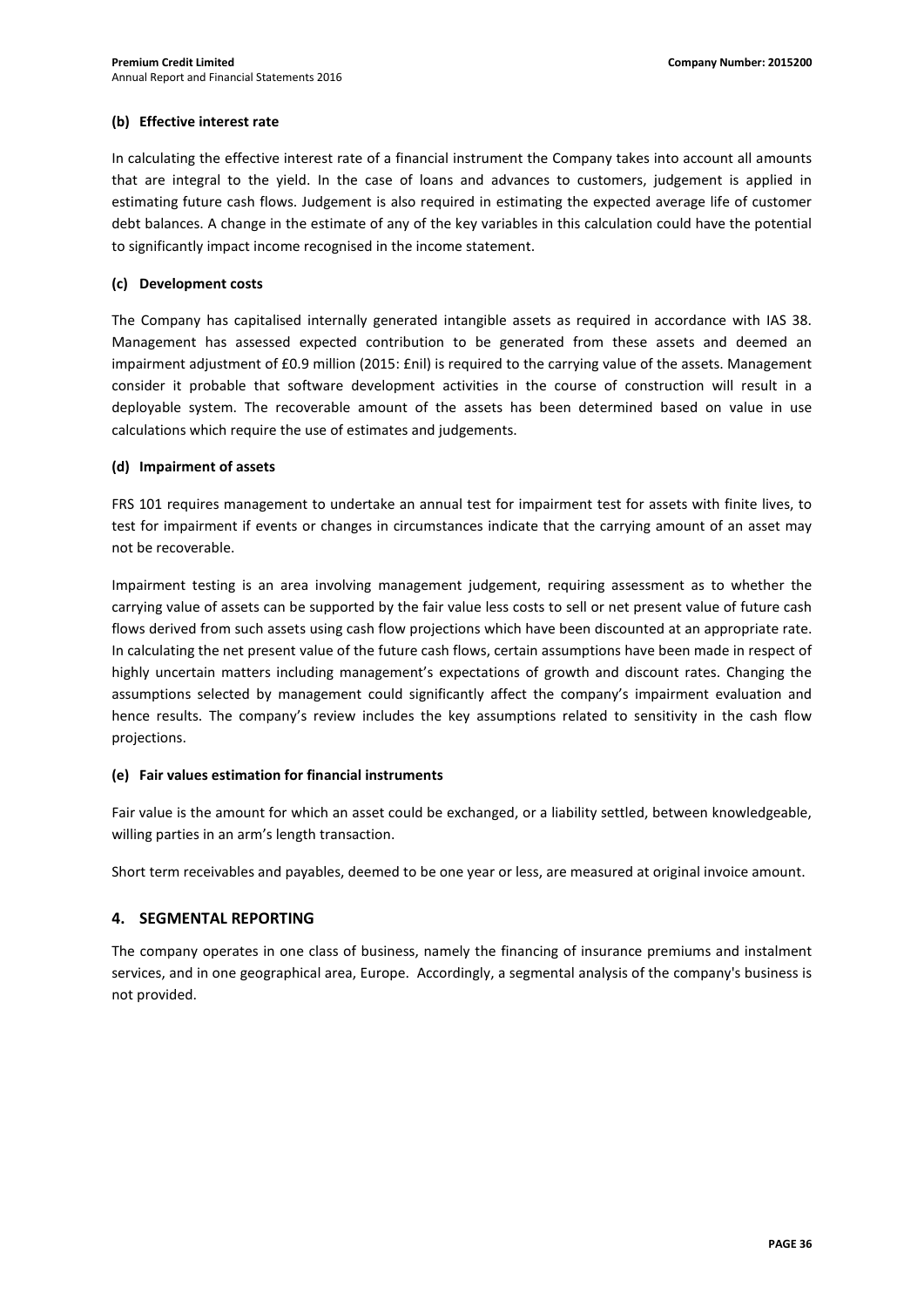#### <span id="page-36-0"></span>**5. NET INTEREST INCOME**

|                                                    | 2016      | 2015      |
|----------------------------------------------------|-----------|-----------|
|                                                    | f'000     | f'000     |
| Interest receivable on:                            |           |           |
| Interest income on loans and advances to customers | 120,098   | 112,971   |
| Interest income                                    | 120,098   | 112,971   |
|                                                    |           |           |
| Interest payable on:                               |           |           |
| Amounts owed to related party                      | (20, 403) | (23,051)  |
| Interest expense                                   | (20, 403) | (23, 051) |
|                                                    |           |           |
| Net interest income                                | 99,695    | 89,920    |

Amounts owed to related party is LIBOR linked interest payable to PCL Funding I Limited, the special purpose securitisation vehicle.

#### <span id="page-36-1"></span>**6. FEE AND COMMISSION INCOME**

|                                   | 2016   | 2015   |
|-----------------------------------|--------|--------|
|                                   | f'000  | f'000  |
| Servicing and administration fees | 18.725 | 18,293 |
| Fee and commission income         | 18,725 | 18,293 |

#### <span id="page-36-2"></span>**7. FEE AND COMMISSION EXPENSE**

|                             | 2016  | 2015  |
|-----------------------------|-------|-------|
|                             | f'000 | f'000 |
| Fees and commission payable | 6.070 | 5,033 |
| Fee and commission expense  | 6.070 | 5,033 |

The costs associated with Servicing and administration fees income are primarily included in administrative expenses. See not[e 8](#page-37-0) on page [38](#page-37-0) for an analysis of the Company's administrative expenses.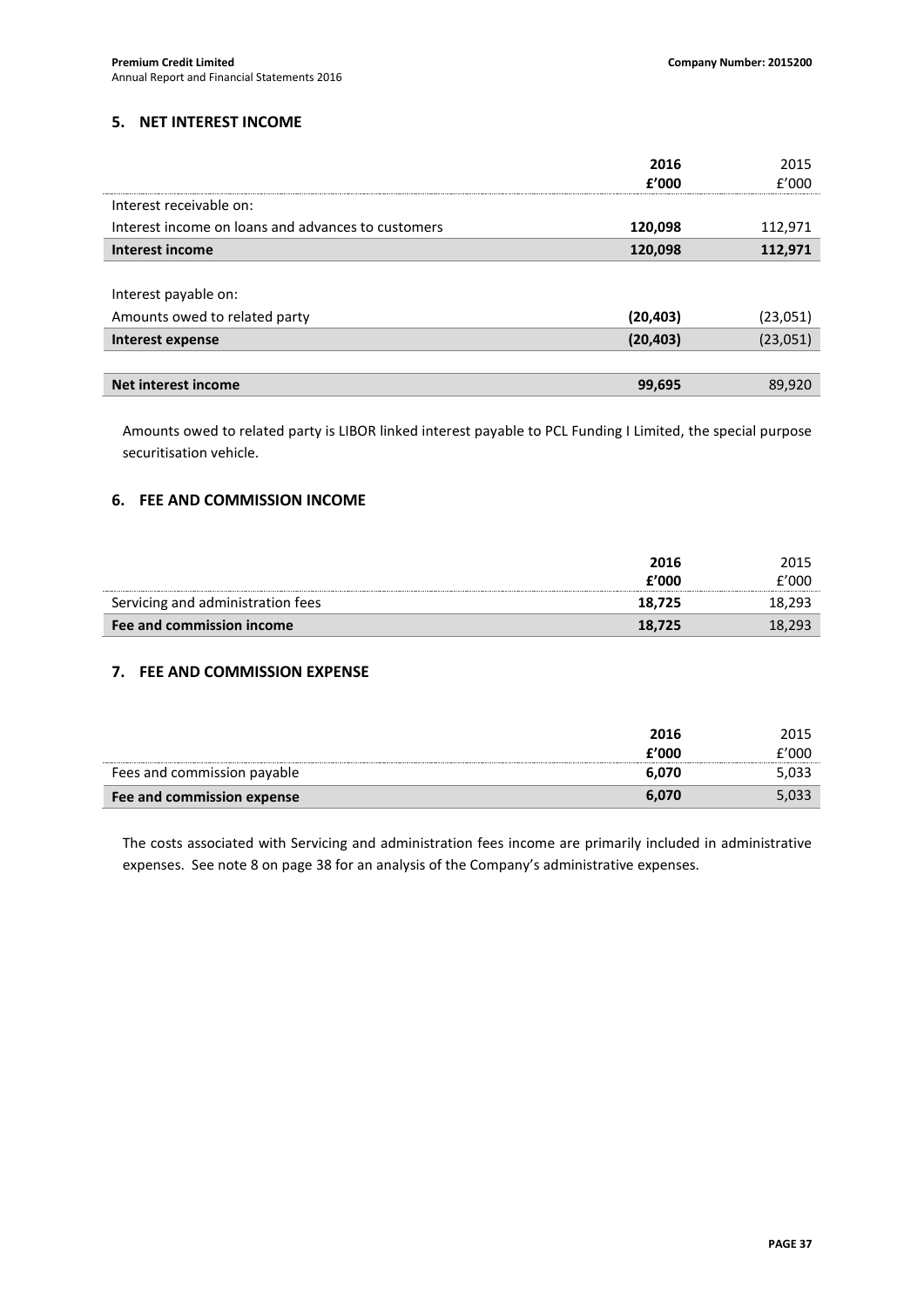#### <span id="page-37-0"></span>**8. OPERATING PROFIT BEFORE TAX**

#### **Administrative Expenses**

|                                               | 2016     | 2015   |
|-----------------------------------------------|----------|--------|
|                                               | f'000    | f'000  |
| <b>Staff costs:</b>                           |          |        |
| Wages and salaries                            | 22,177   | 23,944 |
| Social security costs                         | 2,697    | 2,973  |
| Other pension costs                           | 1,164    | 1,099  |
| <b>Total staff costs</b>                      | 26,038   | 28,016 |
|                                               |          |        |
| <b>Non staff costs:</b>                       |          |        |
| Other administration costs                    | 22,075   | 33,020 |
| Foreign currency (gain)/loss                  | (6, 232) | 1,372  |
| Impairment of loans and advances to customers | 6,658    | 5,582  |
| Depreciation and amortisation                 | 3,429    | 1,971  |
| <b>Total non-staff costs</b>                  | 25,930   | 41,945 |
|                                               |          |        |
| Total administrative expenses                 | 51,968   | 69,961 |

### **Operating profit before tax is stated after charging:**

|                                                | 2016  | 2015  |
|------------------------------------------------|-------|-------|
|                                                | £'000 | f'000 |
| Operating lease rentals                        | 500   | 264   |
| Depreciation charge on tangible fixed assets   | 1.837 | 1.745 |
| Amortisation charge on intangible fixed assets | 1,592 | 226   |
| Impairment of loans and advances to customers  | 6,658 | 5,582 |
| Loss on disposal of assets                     | 14    | 260   |
| Impairment of intangible assets                | 877   |       |

#### **Auditors' remuneration**

The Company paid the following amounts to its auditors in respect of the audit of the financial statements of the Group, Company and other Group undertakings, and for other services provided to the Group.

| <b>Audit services</b>        | 2016<br>f'000 | 2015<br>E'000 |
|------------------------------|---------------|---------------|
| Audit services               | 234           | 315           |
| Advisory services            | 71            |               |
| Total auditors' remuneration | 305           | 357           |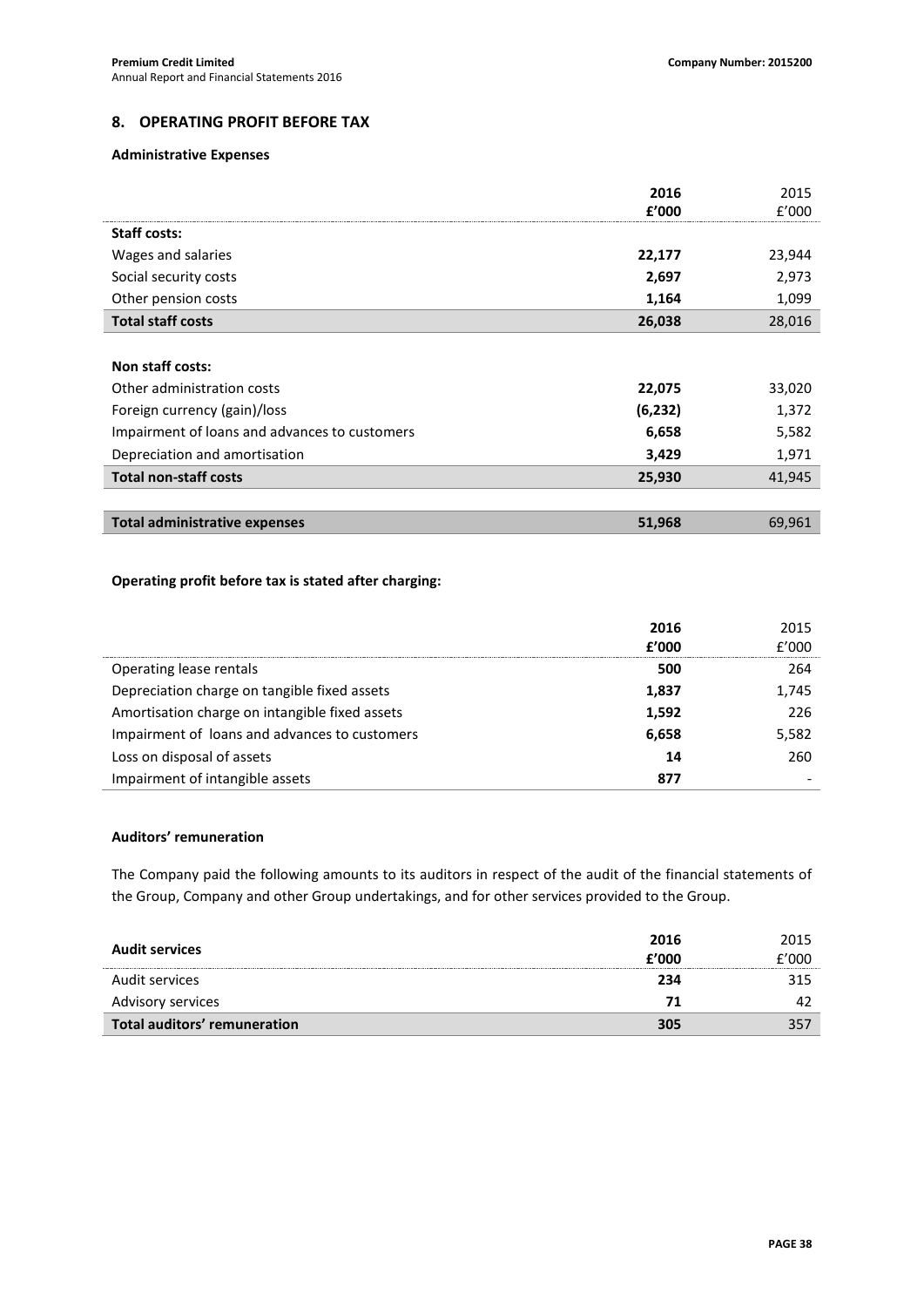#### **Employees**

During 2016, the Company employed all of the personnel (including directors) of the Company. The average monthly number of employees (including executive directors) employed by the Company during the year was 408 (2015: 385). All employees are engaged in the financing of insurance premiums and instalment services and are split into the following functions:

|                                     | 2016          | 2015   |
|-------------------------------------|---------------|--------|
|                                     | <b>Number</b> | Number |
| <b>Operations</b>                   | 177           | 176    |
| General and administration          | 160           | 146    |
| Sales and marketing                 | 71            |        |
| Average monthly number of employees | 408           | 385    |

The Company operates a defined contribution pension scheme on behalf of its qualifying employees. There were no outstanding or prepaid pension contributions at the balance sheet date.

No retirement benefits are accruing to directors (2015: £nil) under the Company's defined contribution pension scheme.

#### **9. DIRECTORS' EMOLUMENTS**

The remuneration of the Directors paid by the Company during the year was as follows:

|                            | 2016  | 2015  |
|----------------------------|-------|-------|
|                            | f'000 | f'000 |
| Aggregate emoluments       | 1,774 | 1,460 |
| Payments in lieu of notice | -     | 621   |
| <b>Total emoluments</b>    | 1,774 | 2,081 |

The total emoluments of the highest paid Director were £0.7 million (2015: £1.5 million) which did not include a payment in lieu of notice (2015: £0.6 million).

#### <span id="page-38-0"></span>**10. FINANCING INCOME**

|                               | 2016  |              |
|-------------------------------|-------|--------------|
|                               | £'000 | '000         |
| Amounts owed by related party |       | 1 N $\Delta$ |
| <b>Financing income</b>       |       | 104          |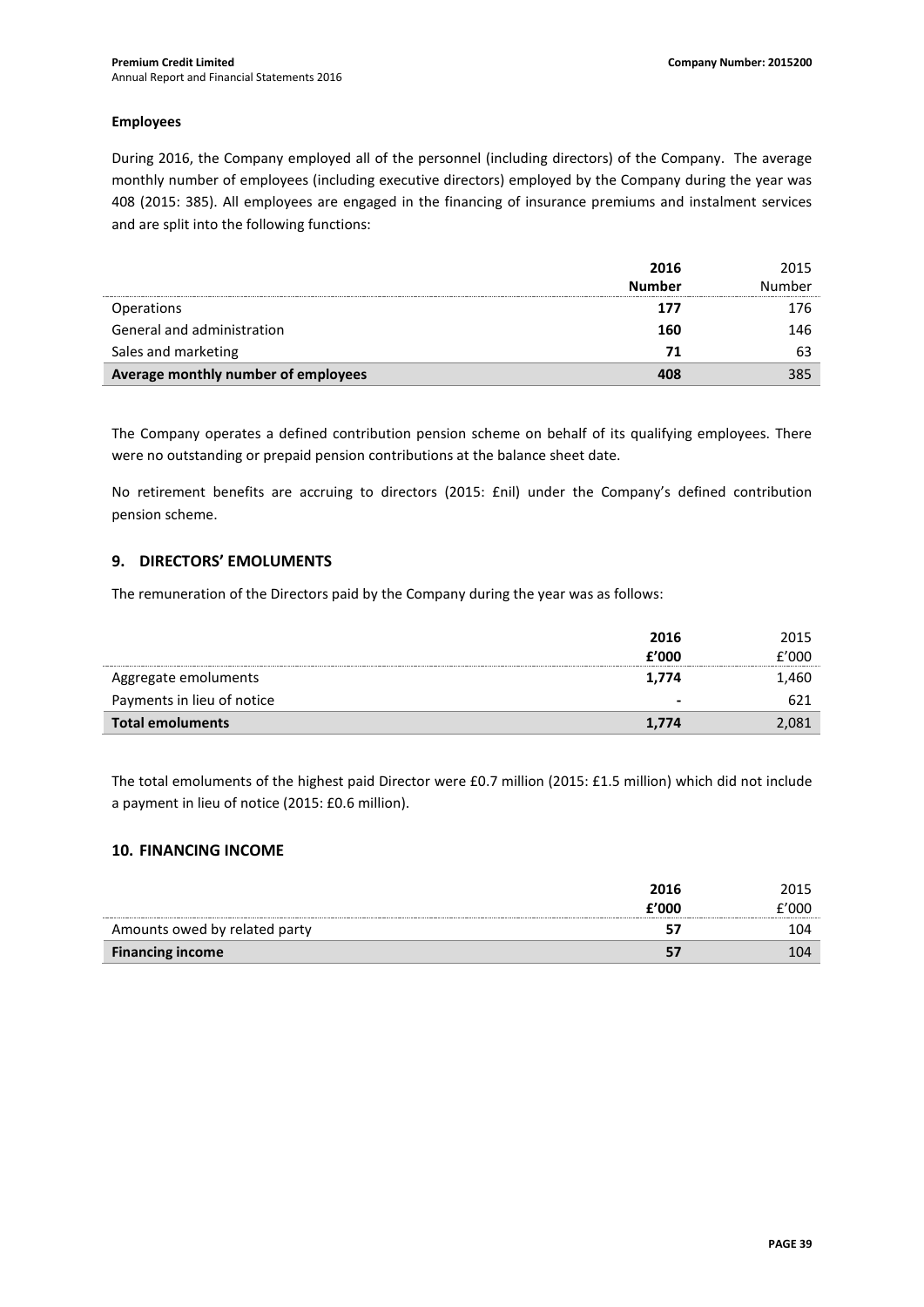### <span id="page-39-0"></span>**11. INCOME TAX EXPENSE**

#### **Income tax expense**

|                                              | 2016  | 2015  |
|----------------------------------------------|-------|-------|
|                                              | £'000 | f'000 |
| Current tax expense/(credit) - current year  | 2,820 |       |
| Current tax expense/(credit) - prior year    | (542) | (472) |
| <b>Total current tax</b>                     | 2,278 | (472) |
|                                              |       |       |
| Deferred tax expense/(credit) - current year | (53)  | 505   |
| Deferred tax expense/(credit) - prior year   | 5     | (16)  |
| <b>Total deferred tax</b>                    | (48)  | 489   |
|                                              |       |       |
| Foreign tax                                  | 631   | 327   |
| <b>Total foreign tax</b>                     | 631   | 327   |
|                                              |       |       |
| <b>Total tax expense</b>                     | 2,861 | 344   |

The standard rate of corporation tax in the United Kingdom reduced to 20% on 1 April 2015 and, through the enactment of the Finance (No. 2) Act 2015 on 18 November 2015, this will reduce to 19% from 1 April 2017. Further, the Finance Act 2016, which was enacted on 15 September 2016, reduces the standard rate of corporation tax to 17% from 1 April 2020. The company's profits for this accounting period are taxed at the applicable rate of 20% (2015: 20.25%).

|                                                                                     | 2016<br>£'000 | 2015<br>f'000 |
|-------------------------------------------------------------------------------------|---------------|---------------|
| <b>Profit before taxation</b>                                                       | 60,439        | 33,323        |
| Profit on ordinary activities multiplied by rate in the UK of 20% (2015:<br>20.25%) | 12,088        | 6,747         |
| Factors affecting expense for the year:                                             |               |               |
| Expenses not deductible for tax purposes                                            | 96            | 1,023         |
| Adjustment to prior years – current tax                                             | (542)         | (472)         |
| Adjustment to prior years – deferred tax                                            | 5             | (16)          |
| Effects of rate change                                                              | 37            |               |
| Double tax relief                                                                   | (983)         |               |
| Overseas tax                                                                        | 631           | 327           |
| Group relief                                                                        | (8,386)       | (7, 313)      |
| Other tax adjustments                                                               | (85)          | 48            |
| Total tax expense                                                                   | 2,861         | 344           |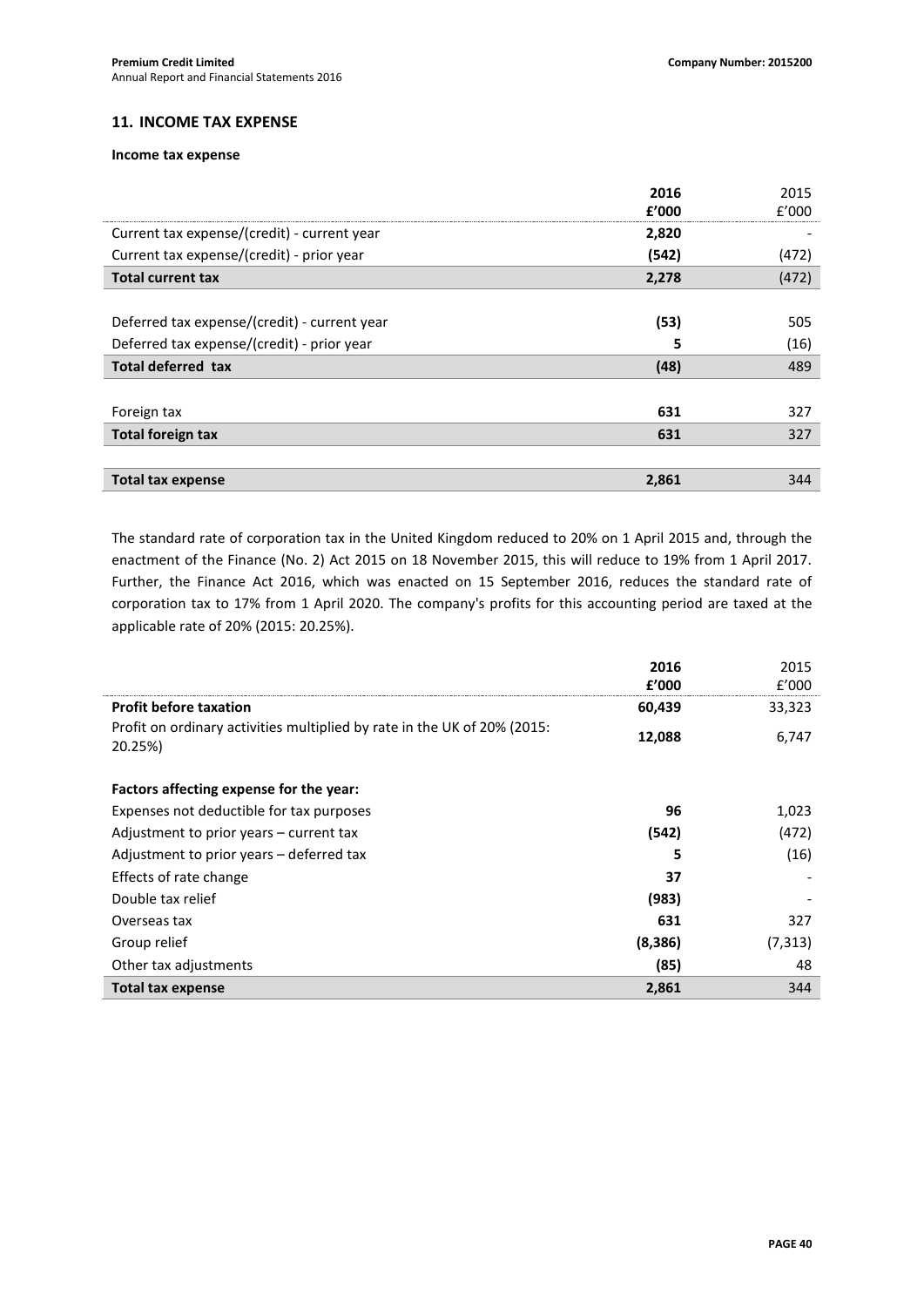### **12. INTANGIBLE ASSETS**

|                                        | <b>Assets under</b><br>construction<br>£'000 | <b>Software</b><br>£'000 | <b>Total</b><br>£'000 |
|----------------------------------------|----------------------------------------------|--------------------------|-----------------------|
| Net carrying value at 31 December 2015 | 3,831                                        | 1,241                    | 5,072                 |
|                                        |                                              |                          |                       |
| Cost                                   |                                              |                          |                       |
| At 1 January 2016                      | 3,831                                        | 2,529                    | 6,360                 |
| Additions                              | 7,231                                        | $\overline{\phantom{a}}$ | 7,231                 |
| <b>Transfers</b>                       | (4, 951)                                     | 4,951                    |                       |
| Disposal                               |                                              | (1, 164)                 | (1, 164)              |
| At 31 December 2016                    | 6,111                                        | 6,316                    | 12,427                |
| <b>Accumulated amortisation</b>        |                                              |                          |                       |
| At 1 January 2016                      | $\qquad \qquad \blacksquare$                 | 1,288                    | 1,288                 |
| Charge for the year                    |                                              | 1,592                    | 1,592                 |
| Impairment                             |                                              | 877                      | 877                   |
| Disposal                               | $\overline{\phantom{a}}$                     | (1, 164)                 | (1, 164)              |
| At 31 December 2016                    | $\blacksquare$                               | 2,593                    | 2,593                 |
| Net carrying value at 31 December 2016 | 6,111                                        | 3,723                    | 9,834                 |

Assets under construction relate to internally developed software. The Directors have reviewed the assets for impairment and identified £0.9 million of assets which are impaired (2015: £nil).

### **13. PROPERTY, PLANT AND EQUIPMENT**

|                                        |           |              | <b>Vehicles</b> |              |
|----------------------------------------|-----------|--------------|-----------------|--------------|
|                                        | Leasehold | Leasehold    | and             |              |
|                                        | offices   | improvements | equipment       | <b>Total</b> |
|                                        | £'000     | f'000        | £'000           | £'000        |
| Net carrying value at 31 December 2015 | 132       |              | 3,296           | 3,428        |
|                                        |           |              |                 |              |
| Cost                                   |           |              |                 |              |
| At 1 January 2016                      | 4,100     | 1,830        | 11,243          | 17,173       |
| Additions                              |           | 2,726        | 1,885           | 4,611        |
| <b>Disposals</b>                       | (4, 100)  | (1,830)      | (217)           | (6, 147)     |
| At 31 December 2016                    | -         | 2,726        | 12,911          | 15,637       |
| <b>Accumulated depreciation</b>        |           |              |                 |              |
| At 1 January 2016                      | 3,968     | 1,830        | 7,947           | 13,745       |
| Charge for the year                    | 132       | 9            | 1,696           | 1,837        |
| <b>Disposals</b>                       | (4, 100)  | (1,830)      | (203)           | (6, 133)     |
| At 31 December 2016                    |           | 9            | 9,440           | 9,449        |
|                                        |           |              |                 |              |
| Net carrying value at 31 December 2016 |           | 2,717        | 3,471           | 6,188        |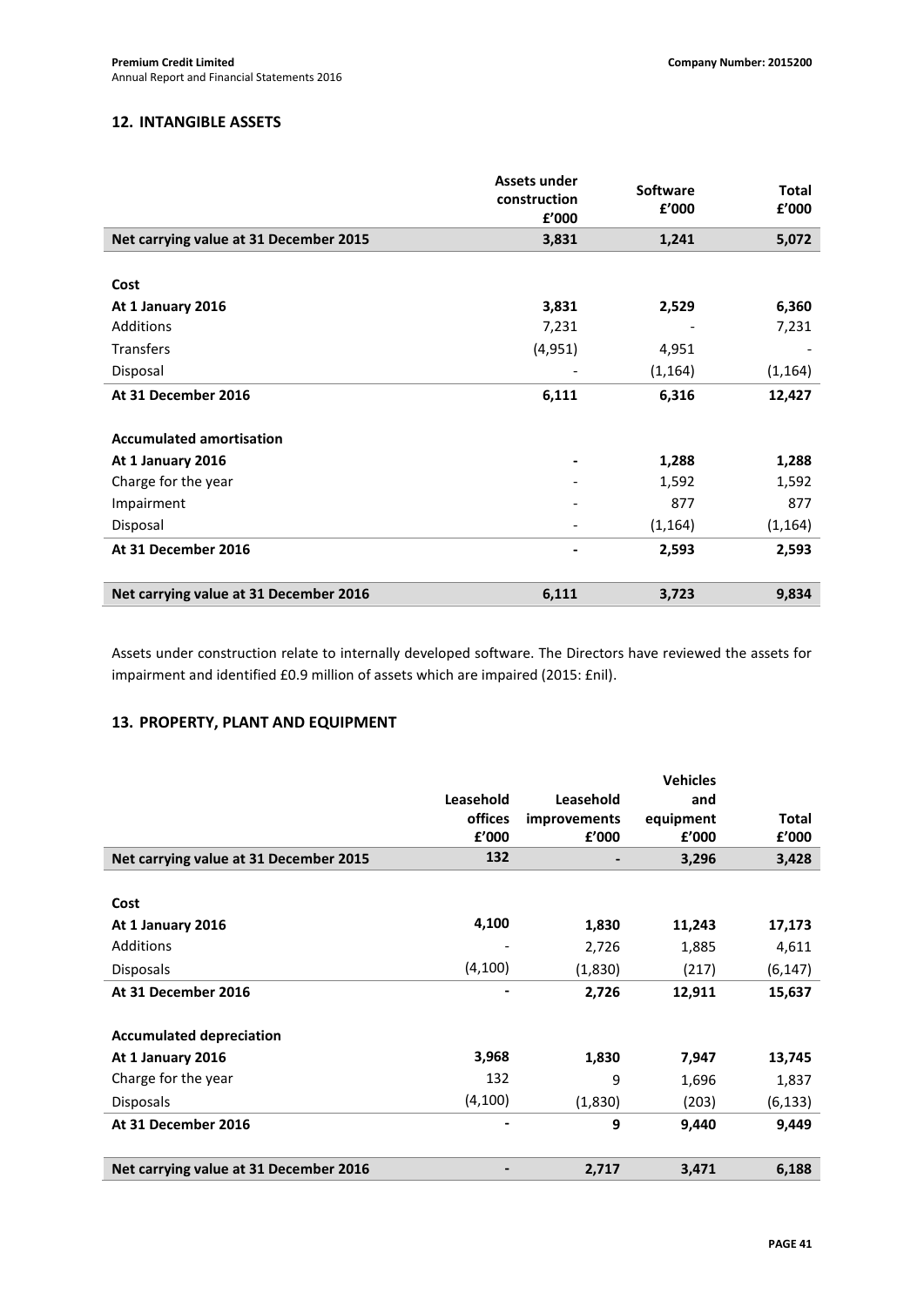### **14. LOANS AND ADVANCES TO CUSTOMERS**

|                                       | 31 Dec 2016 | 31 Dec 2015 |
|---------------------------------------|-------------|-------------|
|                                       | f'000       | f'000       |
| Gross loans and advances to customers | 1,505,996   | 1,453,578   |
| Less: allowance for impairment        | (5,837)     | (3, 840)    |
| Net loans and advances to customers   | 1,500,159   | 1,449,738   |
|                                       |             |             |
| Split as:                             |             |             |
| Current                               | 1,496,840   | 1,449,547   |
| Non-current                           | 3,319       | 191         |

At 31 December 2016, £1,127 million (2015: £1,084 million) of the loan and advances to customers had its beneficial interest assigned to a special purpose vehicle, PCL Funding 1 Limited, as collateral for securitisation transactions.

The following table shows impairment provisions for loans and advances:

|                                                             | 2016  | 2015  |
|-------------------------------------------------------------|-------|-------|
|                                                             | f'000 | f'000 |
| At 1 January                                                | 3,840 | 3,059 |
| Foreign exchange impact                                     | 35    | (9)   |
| Reclassification of provision                               | 215   |       |
| Increase in allowance, net of recoveries, charged to income | 1.747 | 790   |
| statement                                                   |       |       |
| At 31 December                                              | 5,837 | 3,840 |

#### **15. PREPAYMENTS AND OTHER RECEIVABLES**

|                                     | 2016<br>£'000 | 2015<br>f'000 |
|-------------------------------------|---------------|---------------|
| Amounts due from Group undertakings | 42.290        | 27,310        |
| Other receivable                    | 973           | 2,840         |
| Corporation tax receivable          |               | 819           |
| Prepayments and accrued income      | 8.797         | 4,249         |
| Prepayments and other receivables   | 52,060        | 35,218        |
|                                     |               |               |

| Split as:   |        |        |
|-------------|--------|--------|
| Current     | 40.441 | 27,999 |
| Non-current | 11.619 | 7,219  |

Amounts owed by Group undertakings are unsecured. A loan of £7.6 million (2015: £7.2 million) was made to Vendcrown Limited which is repayable in October 2022 and earns interest at 1%. The remaining balance of £34.7 million (2015: £20.1 million) relates principally to expenses paid by PCL on behalf of related parties and is interest free and repayable on demand.

Non-current prepayments and other receivables of £11.6 million (2015: £7.2 million) are £7.6 million (2015: £7.2 million) of amounts due from Group undertakings, £2.7 million (2015: £nil) of fees relating to the Master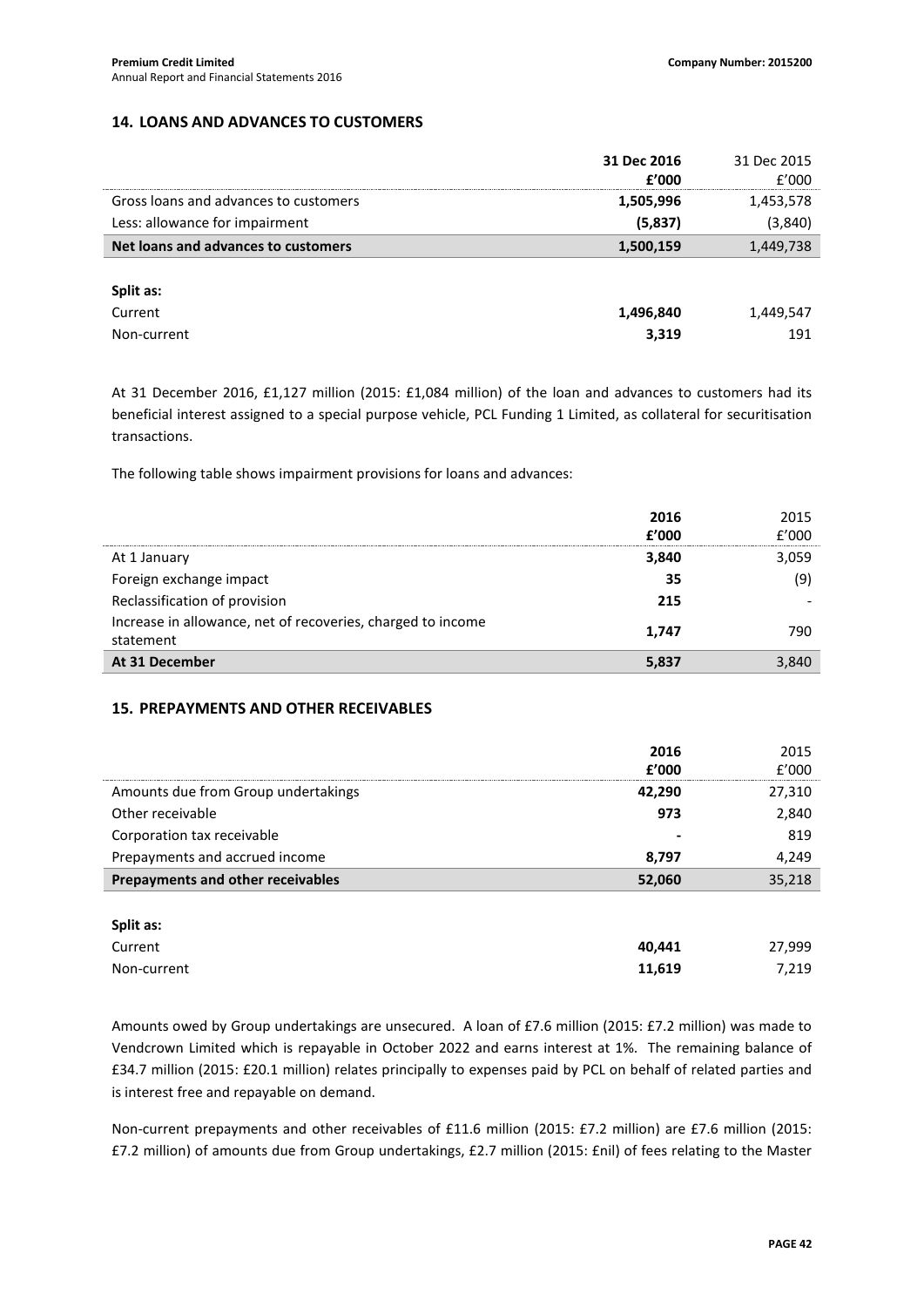Trust which will be amortised over 5 years upon completion, and £1.3 million (2015: £nil) of fees relating to undrawn facilities.

### **16. DEFERRED TAX ASSETS**

Deferred tax included in the balance sheet is as follows:

|                                                            | 2016<br>£'000 | 2015<br>£'000 |
|------------------------------------------------------------|---------------|---------------|
| Deferred tax asset as at 1 January                         | 423           | 912           |
| Deferred tax charge/(credit) for the year attributable to: |               |               |
| Deferred tax charge in respect of current year             | 90            | (457)         |
| Adjustments in respect of prior period                     | (5)           | 16            |
| Effect of rate change                                      | (37)          | (48)          |
| Deferred tax asset as at 31 December                       | 471           | 423           |

### <span id="page-42-1"></span>**17. CASH AND CASH EQUIVALENTS**

|                           | 31 Dec 2016 | 31 Dec 2015 |
|---------------------------|-------------|-------------|
|                           | f'000       | £'000       |
| Bank balances             | 29.084      | 30,408      |
| Cash and cash equivalents | 29.084      | 30,408      |

### <span id="page-42-0"></span>**18. TRADE AND OTHER PAYABLES**

|                                    | 2016      | 2015      |
|------------------------------------|-----------|-----------|
|                                    | f'000     | f'000     |
| Trade payables                     | 411.881   | 403,344   |
| Amounts owed to Group undertakings | 969,050   | 935,359   |
| Accruals and deferred income       | 18,626    | 16,073    |
| Other creditors                    | 240       | 288       |
| Corporation tax payable            | 426       |           |
| Social security and other taxes    | 737       | 1,052     |
| Total trade and other payables     | 1,400,960 | 1,356,116 |

Amounts owed to Group undertakings of £969.1 million (2015: £935.4 million) consist of £969.3 million owed to PCL Funding I Limited (2015: £938.4 million) less loan fees of £1.5 million (2015: £3.0 million) and £1.3 million (2015: £nil) owed to Pomegranate Acquisitions Limited, which is interest free and repayable on demand. Intercompany balances with PCL ('the SPV') arise on securitisation transactions, including the issue of securitisation notes. Securitisation notes are a source of variable rate funding provided to the company through the sterling denominated Variable Note Issuance Programme in the SPV. Notes are issued or redeemed in proportion to the increase or decrease in the portfolio of loans and advances to customers. The amounts owed to the SPV include drawdown by the company under the note issuance programme of £990.4 million (2015: 955.2 million) and cash balances in SPV of £21.1 million (2015: £16.8 million). At 31 December 2016, the value of the loans securitised as collateral for notes issued was £1,127 million (2015: £1,084 million). The interest rate payable is LIBOR linked.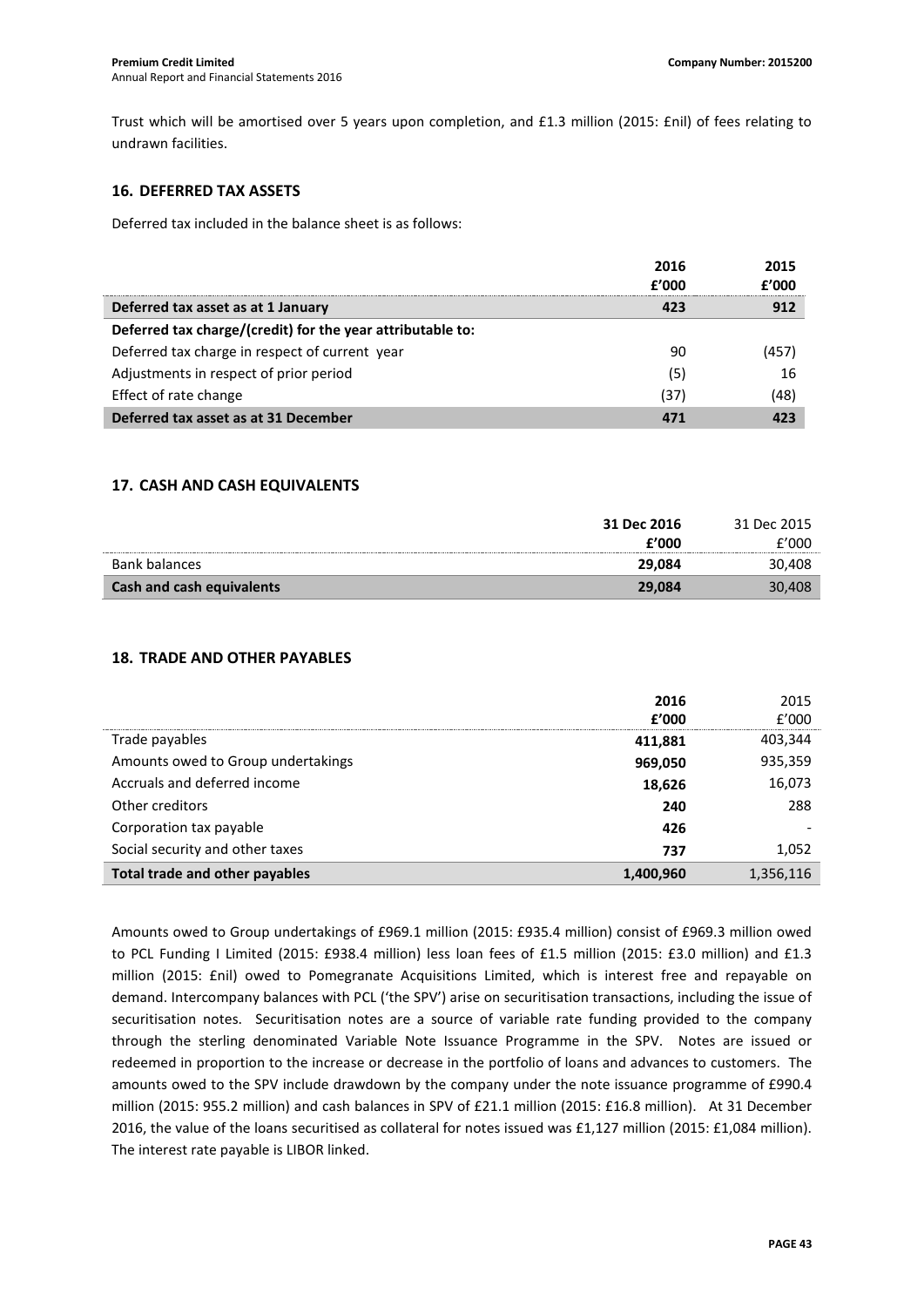#### **19. CALLED UP SHARE CAPITAL**

|                                                                 | 2016  | 2015  |
|-----------------------------------------------------------------|-------|-------|
|                                                                 | f'000 | f'000 |
| Allotted and fully paid                                         |       |       |
| 10,000 (2015: 10,000) ordinary shares of £1 each                | 10    | 10    |
| Warrants on 10,000 ordinary shares (2015: 10,000) of 1 USD each |       |       |
| Called up share capital                                         |       |       |

On incorporation the company issued warrants on 10,000 ordinary shares of USD 0.01 each. The warrants are held by the registered shareholder of the ordinary shares of £1 each; they are exercisable into 10,000 ordinary shares of USD1 each.

The warrant is currently securely held by the ultimate controlling party, the Fifth Cinven Fund which is managed by Cinven Capital Management (V) General Partner Limited ("Cinven"), for the benefit of Vendcrown Limited.

#### <span id="page-43-0"></span>**20. DIVIDENDS**

|                                                         | 2016   | 2015   |
|---------------------------------------------------------|--------|--------|
| <b>On Ordinary shares</b>                               | f'000  | f'000  |
| Declared and paid: £3,100.00 per £1 share               |        |        |
| $(2015: \text{£}2,348.90 \text{ per £}1 \text{ share})$ | 31.000 | 23.489 |
| Dividends paid                                          | 31.000 | 23,489 |

#### **21. INVESTMENT IN GROUP UNDERTAKINGS**

| Name                                        | Country of<br>incorporation | Nature of<br><b>business</b> | Percentage of<br>shares held | <b>Share Capital</b> |
|---------------------------------------------|-----------------------------|------------------------------|------------------------------|----------------------|
| Direct Debit Management<br>Services Limited | JΚ                          | Dormant                      | 100                          |                      |

The registered address of Direct Debit Management Services is Ermyn House, Ermyn Way, Leatherhead, Surrey, KT22 8UX.

The directors believe that the carrying value of the investment is supported by the underlying net assets.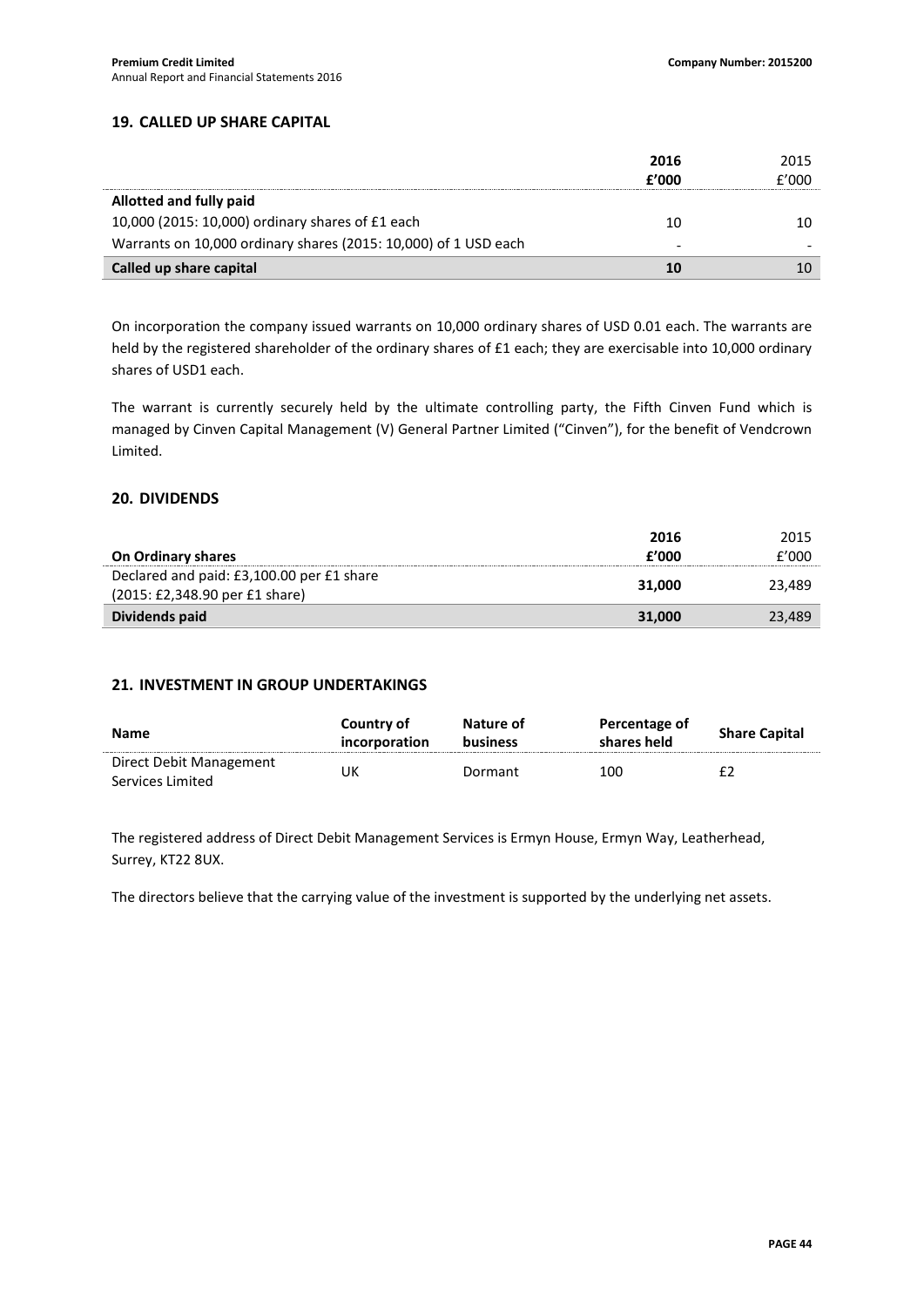### **22. CONTINGENT LIABILITIES AND COMMITMENTS**

#### **a) Capital Commitments**

Capital expenditure authorised and contracted for but not provided in the financial statements amounts to £nil (2015: £nil).

#### **b) Lease commitments**

The Company has outstanding commitments for future minimum lease payments under non-cancellable leases. The leases have varying terms, escalation clauses and renewal rights, and fall due as follows:

|                                                  | Land & Buildings |       | Other                    |       |
|--------------------------------------------------|------------------|-------|--------------------------|-------|
|                                                  | 2016             | 2015  | 2016                     | 2015  |
|                                                  | f'000            | f'000 | f'000                    | f'000 |
| No later than one year                           | 11               | 496   | 173                      | 225   |
| Later than one year and no later than five years | 3,305            | 176   | 65                       | 129   |
| Over five years                                  | 4.594            |       | $\overline{\phantom{0}}$ |       |
| <b>Operating lease commitments</b>               | 7.910            | 672   | 238                      | 354   |

#### **23. FINANCIAL INSTRUMENTS**

The following tables analyse the financial assets and financial liabilities in accordance with the categories of financial instruments in IAS39.

#### **a) Classification of financial instruments by IAS39 category**

| At 31 December 2016                | Loans and<br>receivables<br>f'000 | <b>Other financial</b><br>instruments at<br>amortised cost<br>f'000 | Total<br>f'000 |
|------------------------------------|-----------------------------------|---------------------------------------------------------------------|----------------|
| <b>Assets</b>                      |                                   |                                                                     |                |
| Cash and cash equivalents          | 29,084                            |                                                                     | 29,084         |
| Loans and advances to customers    | 1,500,159                         |                                                                     | 1,500,159      |
| Other receivables                  | 43,263                            |                                                                     | 43,263         |
| <b>Total financial assets</b>      | 1,572,506                         |                                                                     | 1,572,506      |
|                                    |                                   |                                                                     |                |
| <b>Liabilities</b>                 |                                   |                                                                     |                |
| Trade and other payables           |                                   | (1,400,534)                                                         | (1,400,534)    |
| <b>Total financial liabilities</b> |                                   | (1,400,534)                                                         | (1,400,534)    |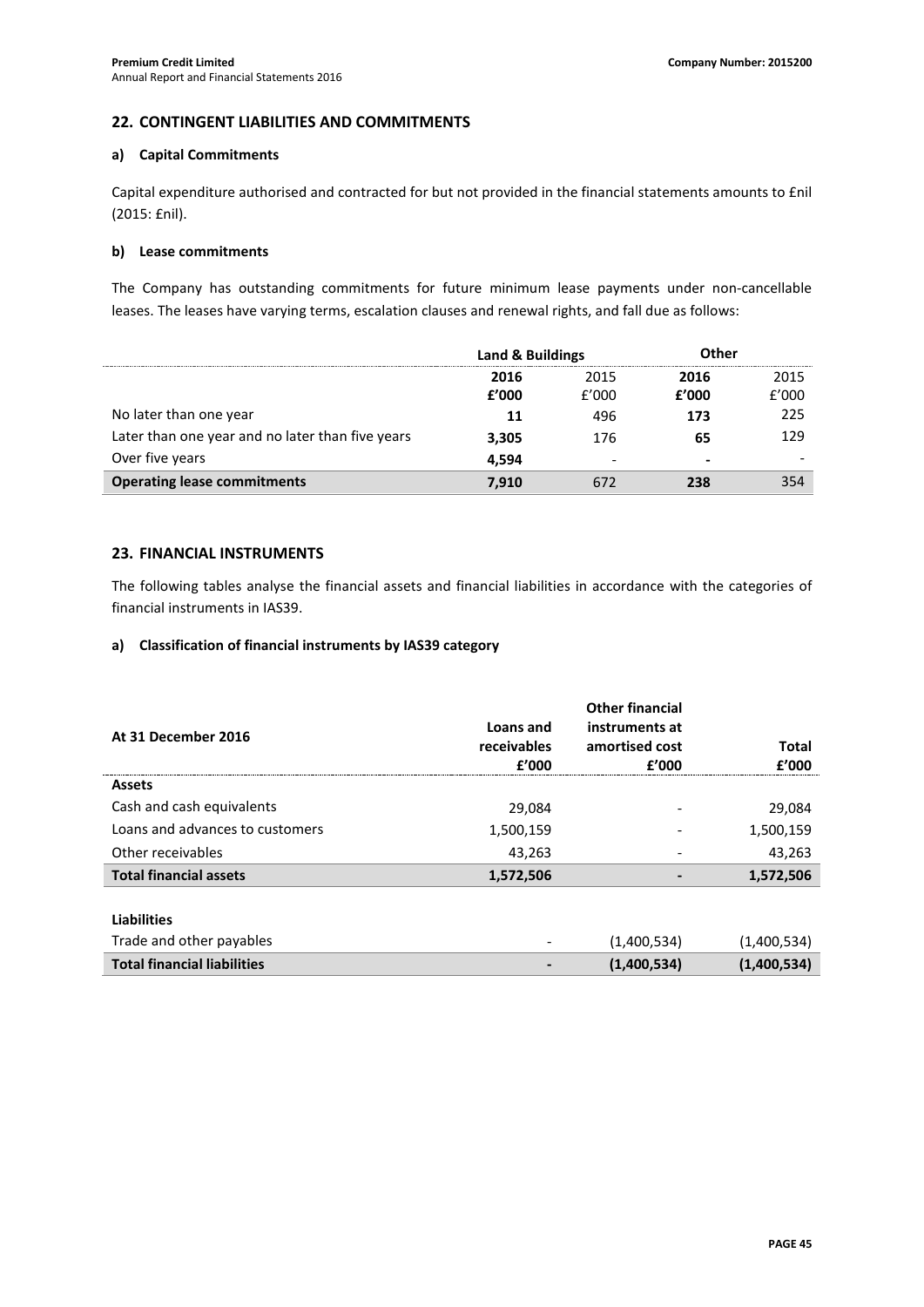| At 31 December 2015                | Loans and<br>receivables<br>f'000 | <b>Other financial</b><br>instruments at<br>amortised cost<br>£'000 | Total<br>£'000 |
|------------------------------------|-----------------------------------|---------------------------------------------------------------------|----------------|
| Assets                             |                                   |                                                                     |                |
| Cash and cash equivalents          | 30,408                            |                                                                     | 30,408         |
| Loans and advances to customers    | 1,449,738                         |                                                                     | 1,449,738      |
| Other receivables                  | 30,150                            |                                                                     | 30,150         |
| <b>Total financial assets</b>      | 1,510,296                         |                                                                     | 1,510,296      |
| <b>Liabilities</b>                 |                                   |                                                                     |                |
| Trade and other payables           |                                   | (1,356,116)                                                         | (1,356,116)    |
| <b>Total financial liabilities</b> |                                   | (1,356,116)                                                         | (1,356,116)    |

#### **b) Fair values**

Except as detailed in the following table, the Directors consider that the carrying value amounts of financial assets and financial liabilities recorded on the balance sheet are approximately equal to their fair values.

| At 31 December 2016                | Level 1<br>f'000 | Level 2<br>f'000 | Level 3<br>f'000 | Total<br>£'000 |
|------------------------------------|------------------|------------------|------------------|----------------|
| <b>Assets</b>                      |                  |                  |                  |                |
| Loans and advances to customers    |                  | 1,500,159        |                  | 1,500,159      |
| Other receivables                  |                  | 43,263           |                  | 43,263         |
| <b>Total financial assets</b>      |                  | 1,543,422        |                  | 1,543,422      |
|                                    |                  |                  |                  |                |
| <b>Liabilities</b>                 |                  |                  |                  |                |
| Trade and other payables           |                  | (1,400,534)      |                  | (1,400,534)    |
| <b>Total financial liabilities</b> |                  | (1,400,534)      |                  | (1,400,534)    |

| At 31 December 2015                | Level 1<br>f'000 | Level 2<br>£'000 | Level 3<br>£'000 | Total<br>£'000 |
|------------------------------------|------------------|------------------|------------------|----------------|
| <b>Assets</b>                      |                  |                  |                  |                |
| Loans and advances to customers    |                  | 1,449,738        |                  | 1,449,738      |
| Other receivables                  |                  | 30,150           |                  | 30,150         |
| <b>Total financial assets</b>      |                  | 1,479,888        |                  | 1,479,888      |
|                                    |                  |                  |                  |                |
| <b>Liabilities</b>                 |                  |                  |                  |                |
| Trade and other payables           |                  | (1,356,116)      |                  | (1,356,116)    |
| <b>Total financial liabilities</b> |                  | (1,356,116)      |                  | (1,356,116)    |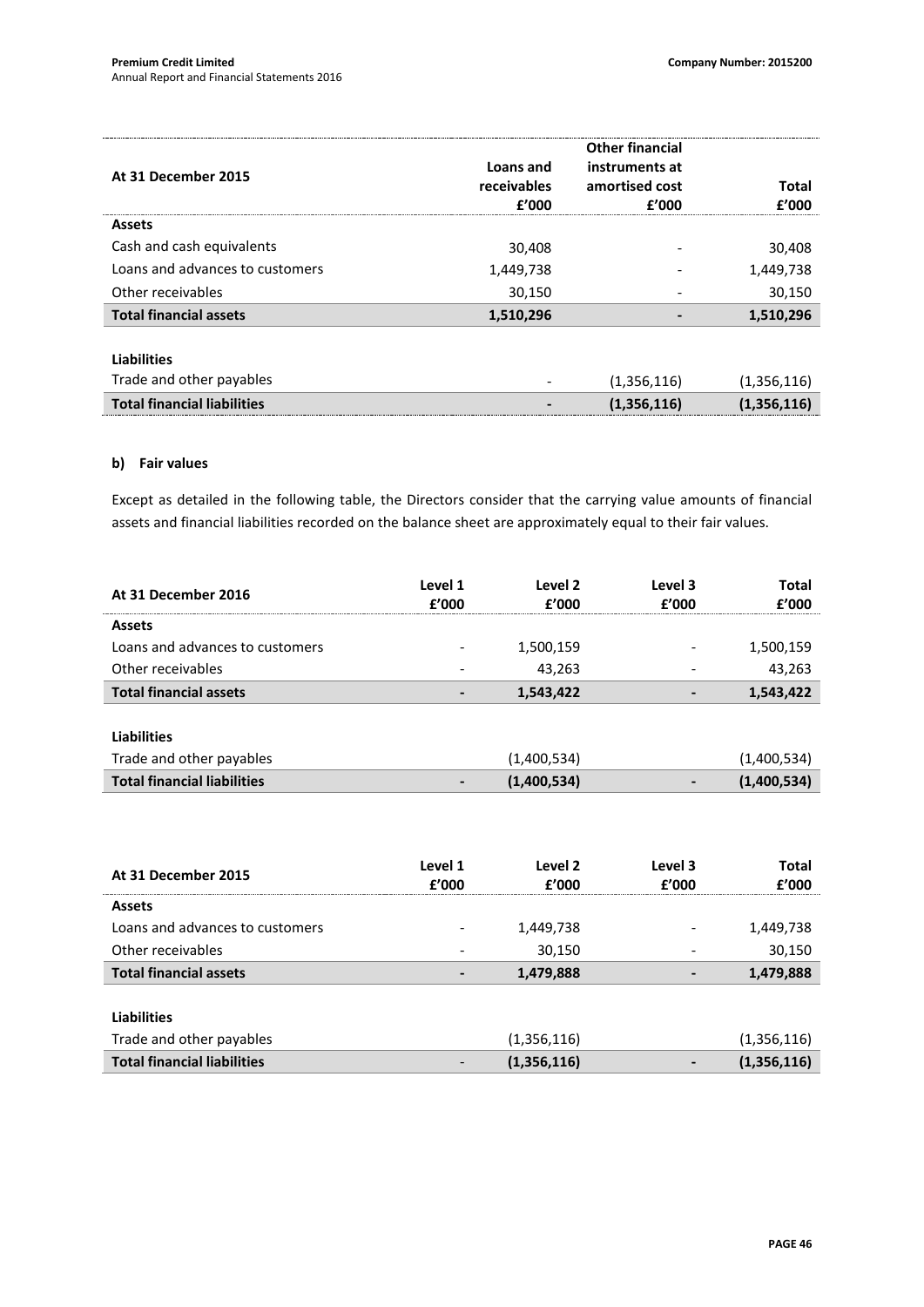There are three levels to the hierarchy as follows:

**Level 1** – Quoted prices (unadjusted) in active markets for identical assets or liabilities.

**Level 2** – Inputs other than quoted prices included within Level 1 that are observable for the asset or liability, either directly (i.e. as prices) or indirectly (i.e. derived from prices).

**Level 3** – Inputs for the asset or liability that are not based on observable market data (unobservable inputs).

#### **24. CAPITAL RESOURCES**

It is the Company's policy is to maintain a strong capital base, to expand it as appropriate and to utilise it efficiently throughout its activities to optimise the return to shareholders while maintaining a prudent relationship between the capital base and the underlying risks of the business.

The Group's objectives in managing capital are:

- To ensure that the Company has sufficient capital to meet its operational requirements and long-term strategic objectives;
- To safeguard the Company's ability to continue as a going concern, so that it can continue to provide returns to shareholders and benefits for its stakeholders; and
- To provide an adequate return to shareholders by pricing products and services commensurately with the level of risk.

The Company sets the amount of capital based on the Board's view of perceived credit risk, the availability and cost of external financing. The Company manages the capital structure and makes adjustments to it in the light of changes in economic conditions and the risk characteristics of the underlying assets, having particular regard to the relative costs and availability of debt and equity finance at any given time. In order to maintain or adjust the capital structure the Company may adjust the amount of dividends paid to shareholders, return capital to shareholders, issue new shares, issue or redeem other capital instruments, such as corporate bonds, or allow loans and receivables to mature without subsequent advancement. The Company is not subject to any externally imposed capital requirements.

|                               | 2016<br>f'000 | 2015<br>£'000 |
|-------------------------------|---------------|---------------|
| Profit after tax for the year | 57,578        | 32,979        |
| Divided by:                   |               |               |
| Opening equity                | 168,171       | 159,181       |
| Closing equity                | 196,836       | 168,171       |
| <b>Average equity</b>         | 182,504       | 163,676       |
| <b>Return on equity</b>       | 31.5%         | 20.1%         |

Return on equity is defined by the Company as profit after tax divided by the average of the opening and closing equity positions.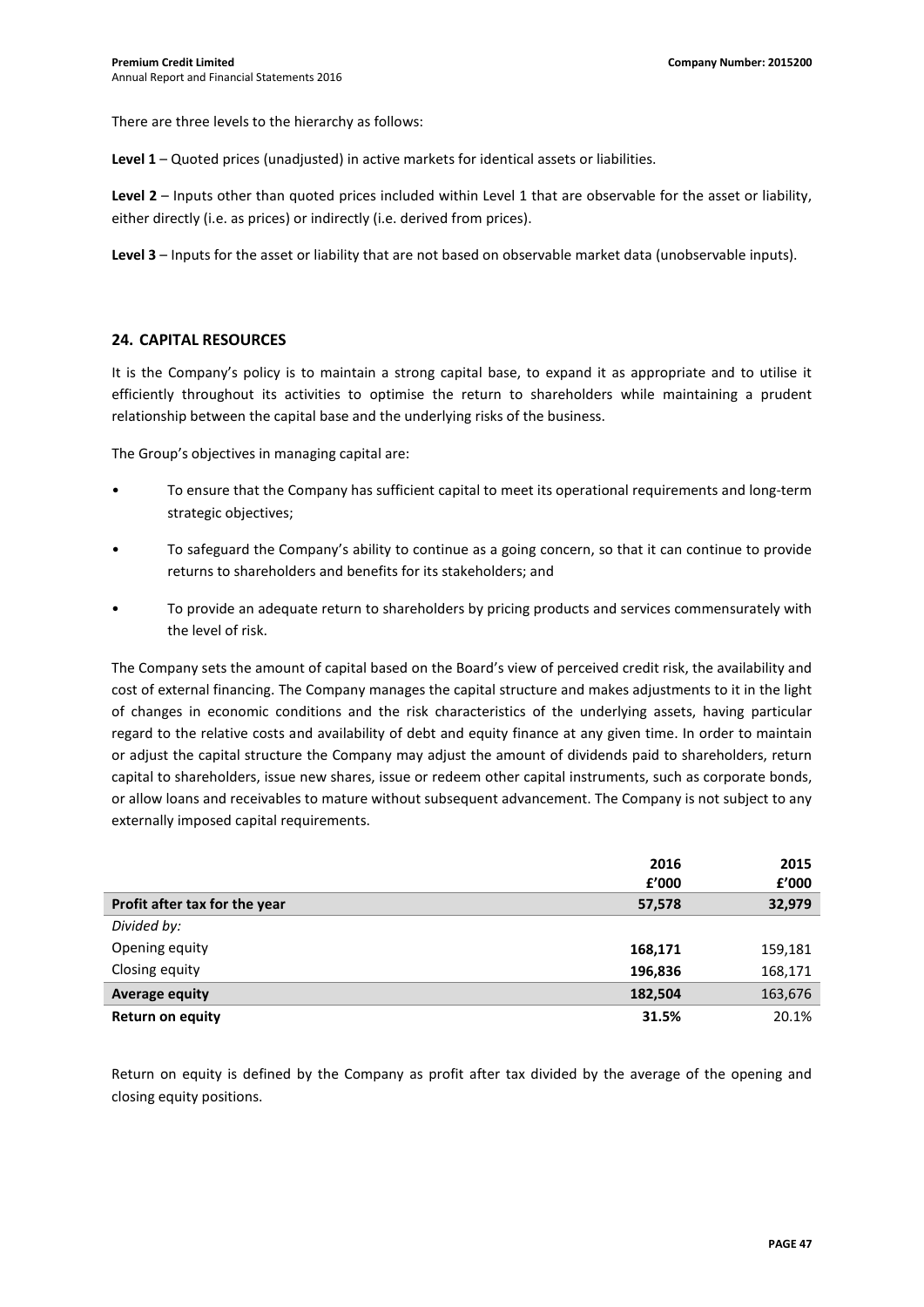The debt and equity amounts for the Company at 31 December 2016 and 31 December 2015 were as follows:

| <b>Note</b> | 2016<br>f'000 | 2015<br>£'000 |
|-------------|---------------|---------------|
|             |               |               |
| 18          | 969,050       | 935,359       |
| 17          | (29, 084)     | (30, 408)     |
|             | 939,966       | 904,951       |
|             |               |               |
|             |               |               |
|             | 196,836       | 168,171       |
|             | 1,136,802     | 1,073,122     |
|             |               |               |

#### **25. RELATED PARTY TRANSACTIONS**

The Company has taken advantage of the exemption under paragraph 8(k) of FRS101 not to disclose transactions with wholly owned companies within the Group.

#### **26. PENSION COMMITMENTS**

Contributions to the defined contribution pension scheme during the year were £1.2 million (2015: £1.1 million). At year-end there were no outstanding or prepaid contributions (2015: £ nil).

#### **27. ULTIMATE PARENT UNDERTAKING**

The immediate parent undertaking is Vendcrown Limited.

The ultimate parent undertaking at 31 December 2016 is Pomegranate Topco Limited, a company incorporated in Jersey. The consolidated financial statements of Pomegranate Topco Limited are available from Aztec Financial Services (Jersey) Limited, 11-15 Seaton Place, St Helier, Jersey, JE4 0QH.

The ultimate controlling party is the Fifth Cinven Fund which is managed by Cinven Capital Management (V) General Partner Limited.

The Mizzen Mezzco Limited Group is the smallest group of undertakings for which group financial statements are drawn up and of which the company is a member. The consolidated financial statements of Mizzen Mezzco Limited are available from Ermyn House, Ermyn Way, Leatherhead, KT22 8UX, England.

#### **28. POST BALANCE SHEET EVENTS**

A Master Trust facility structure was put in place which became effective 2 February 2017, replacing the existing securitisation facility. This provides access to the same sources of funding as under the securitisation facility, plus funding for an excess concentration series and will allow future access to public Asset-backed security (ABS) funding. This diversified our funding base, further reducing liquidity risk.